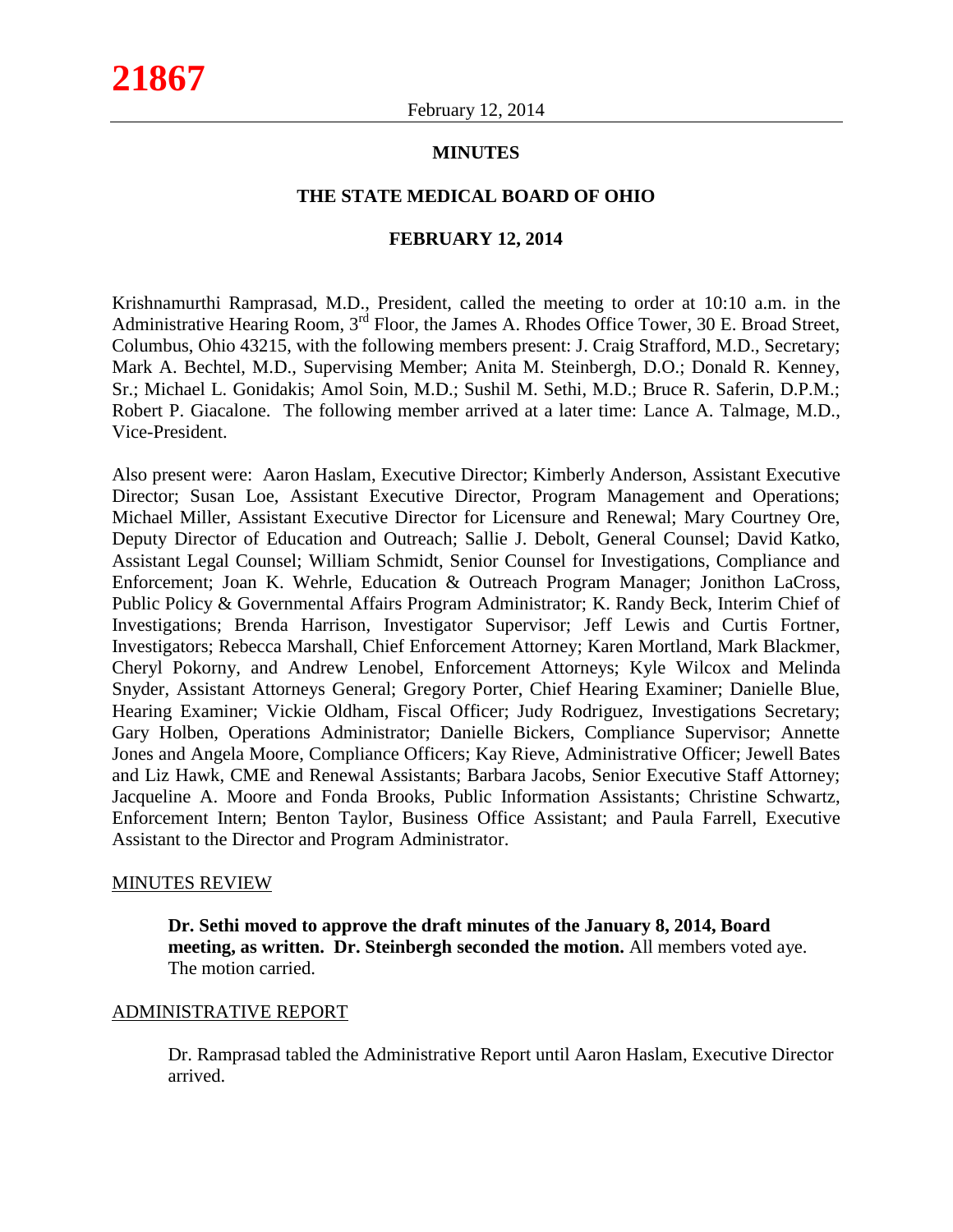# CHAPTER 4731-24, OHIO ADMINISTRATIVE CODE: ANESTHESIOLOGIST ASSISTANT RULES

Ms. Debolt stated that they had reviewed the four rules and, with the input of the Anesthesiologist Association, have recommended that three of the rules be filed as nochange rules and that the fourth rule be completely repealed. She continued to say that the rules have gone through the CSI process, which recommended that the Board should proceed with the formal filing.

**Dr. Steinbergh moved to file Rules 4731-24-01, 4731-24-02, and 4731-24-03 as nochange rules with JCARR; and to file Rule 4731-24-04 for recession with JCARR. Dr. Saferin seconded the motion.** All members present voted aye. The motion carried.

## OHIO ETHICS COMMISSION RULE

Ms. Debolt stated that as part of the Administrative Report, which Mr. Haslam will present this afternoon, the Board would be asked to approve travel again to the Federation of State Medical Board annual meeting, as well as future travel that the Executive Director has planned.

For informational purposes only, Ms. Debolt discussed Rule 102-3-08 O.A.C. and its impact on Medical Board travel.

Dr. Talmage joined the meeting at this time.

# ONE-BITE REPORTING EXEMPTION

Kim Anderson provided a PowerPoint presentation outlining the One-Bite reporting exemption for licensees with drug and alcohol-related impairment and some possible changes to the rules and processes surrounding the exemption. She also presented a memorandum with possible changes to the consent agreement language to clarify whether the individual had previously been under the reporting exemption and to provide additional information regarding consequences for not being truthful to the Board.

Discussion took place regarding the application of the reporting exemption and the reporting requirements under Ohio Revised Code Section 4731.224. Dr. Talmage raised the point that elimination of the reporting exemption could impact patient safety because people would hide their impairment for as long as possible with disastrous consequences in some cases. Mr. Giacalone presented an alternative plan where anyone claiming exemption under One-Bite rule AND their treatment provider must:

- (1) Both register with the State Medical Board. Name will be kept confidential and separate from investigators and law enforcement.
- (2) The registration will create a rebuttable presumption that individual meets One-Bite rule unless facts arise separate and apart from this registration with the State Medical Board which would invalidate that (e.g., open or ongoing State Medical Board or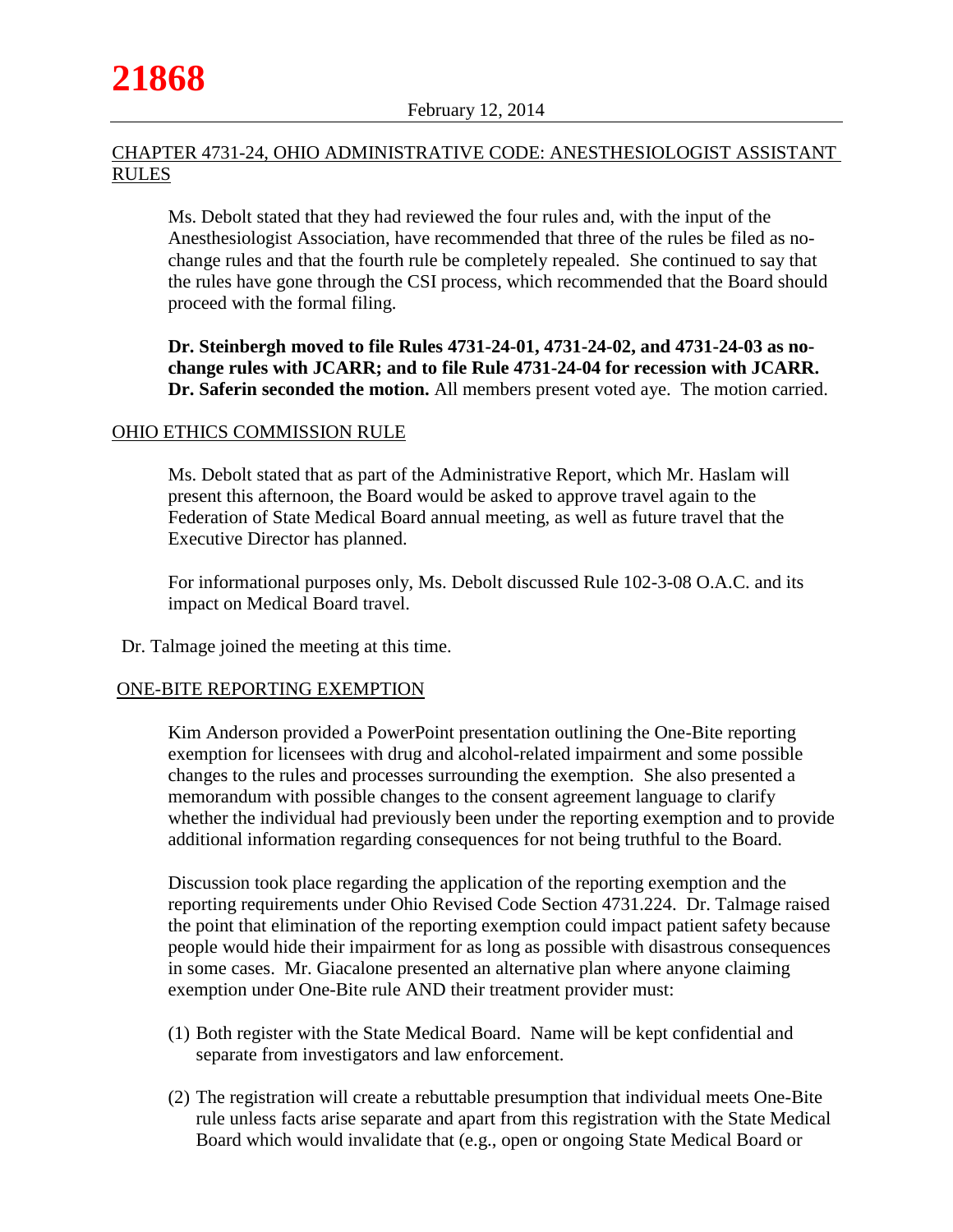other agency's investigation; arrest; falsehood - discover this is a relapse situation and individual lied about this being their first time in treatment.)

- (3) If no registration with the State Medical Board, then no exemption under One-Bite Rule.
- (4) Treatment providers who fail to register patients also subject to discipline.
- (5) State Medical Board Executive Director or designee will need to provide list of individuals who will receive a Notice of Hearing to State Medical Board function holding the One-Bite registry list to alert those individuals that they no longer get any protection under the One-Bite Rule and validate that they have not had a prior substance abuse event being covered by one-bite (so the individual is not able to reassert this).

## **Dr. Steinbergh moved to take the following steps and have staff work with Mr. Giacalone on the alternative proposal:**

- **Change Rule 4731-15-01(C) to require reporting of acts constituting criminal violations and minimal standards violations**
- **Adopt consent agreement language that clarifies**
	- **if an individual was previously under one-bite status**
	- **the consequences of providing false information to the Board staff in entering into the consent agreement**

**Dr. Saferin seconded the motion.** A vote was taken:

| Dr. Strafford:  | - aye |
|-----------------|-------|
| Dr. Bechtel:    | - aye |
| Dr. Saferin:    | - aye |
| Dr. Soin:       | - aye |
| Dr. Steinbergh: | - aye |
| Dr. Ramprasad:  | - aye |
| Dr. Sethi:      | - aye |
| Dr. Talmage:    | - aye |
| Mr. Kenney      | - aye |
| Mr. Gonidakis:  | - aye |
| Mr. Giacalone:  | - aye |
|                 |       |

The motion carried.

# WEIGHT-LOSS RULES

David Katko summarized the research conducted by staff and comments received from interested parties on the current rule. The PowerPoint presentation has been provided as an Exhibit.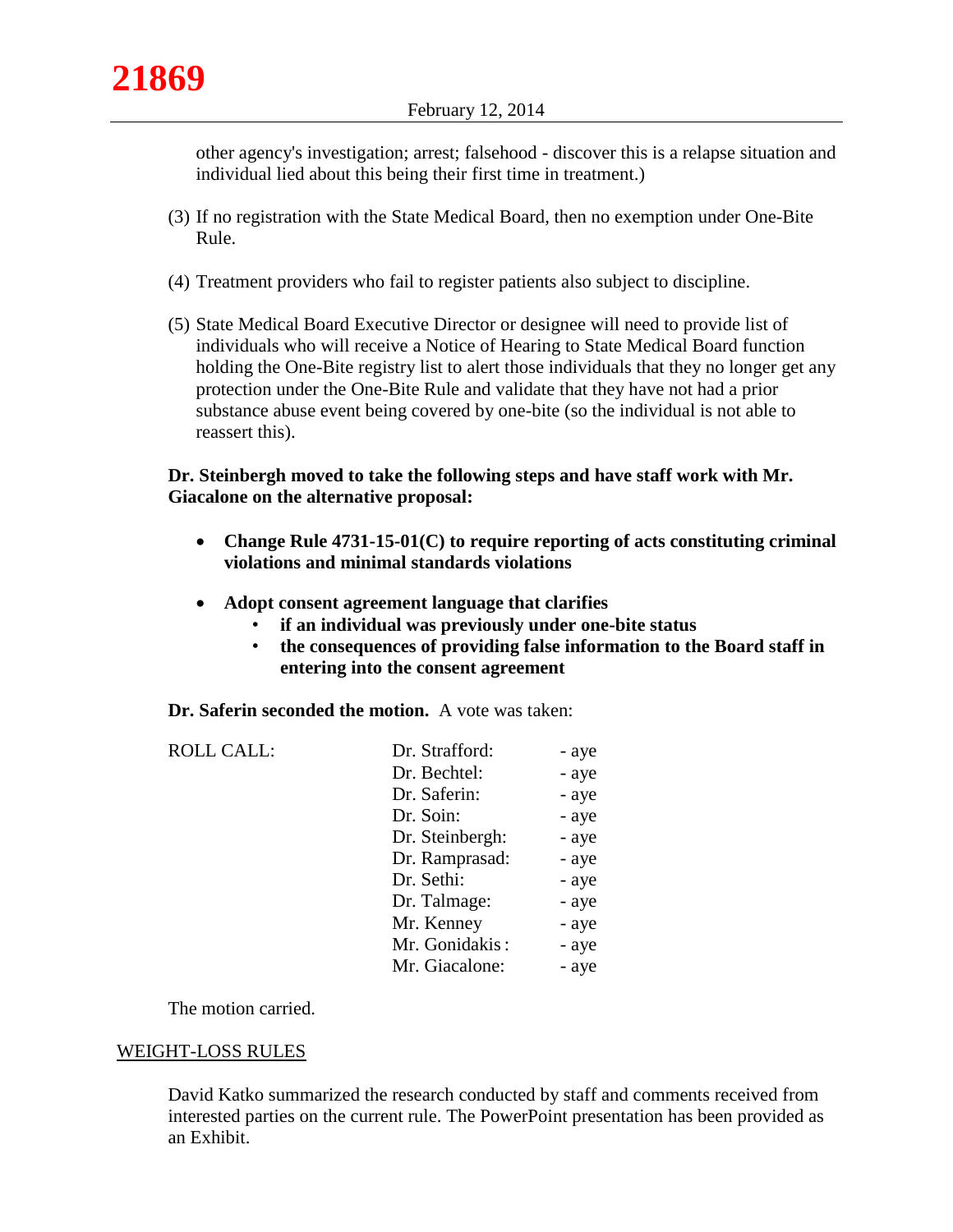Ms. Debolt led the Board in a discussion of options for changing the rule as to the use of OARRS.

Use of OARRS: The current rule does not require that OARRS be queried when treating a patient for weight loss using controlled substance anorectics. Board members agreed that OARRS should be queried prior to initiating treatment with controlled substance anorectics.

Face-to-face physician visit: The current rule requires the physician see the patient faceto-face every thirty days. Dr. Talmage voiced concerns that the drugs may be inappropriately started on patients with a BMI below 27 or will be continued when the patient is either gaining weight or has not lost weight in a long time. He stated that aside from those concerns he believes that the rule should be consistent with the FDA labeling for the drugs. Mr. Giacalone agreed as far as new drugs for chronic weight management are concerned. Dr. Steinbergh stressed that when determining how frequently the patient should be seen the physician must use good clinical judgment and not just rely on a protocol as hypertension or other medical conditions may need to be addressed. Dr. Soin was pleased to see the rule may possibly be changed to do away with the every thirty day face-to-face requirement. Dr. Sethi opined that the thirty day face-to-face monitoring should continue.

Use of physician assistants: Ms. Debolt asked the Board members to consider the possibility of allowing physician assistants to see the patients at the follow-up visits. Dr. Bechtel asked whether physician assistants may currently prescribe weight loss drugs in Ohio. Ms. Debolt replied in the negative, but it was agreed that if the Board changed the rule to allow physician assistants to see weight loss patients the formulary could be changed to allow the physician assistant to prescribe the drugs, perhaps under the "physician initiated" category. Dr. Talmage asked whether nurse practitioners may prescribe weight loss drugs. Ms. Debolt indicated that research on the question would be undertaken.

Period of cessation of controlled substance anorectics: The current rule requires the patient to be taken off of a short-term anorectic after twelve weeks. There must then be a six month interval before starting the same or another controlled substance anorectic. Ms. Debolt stated that the staff is recommending that the interval be no longer than ninety days. Mr. Schmidt commented that a ninety day break would make it much easier for the physician to prescribe. Dr. Talmage questioned the need for even a ninety day break. Mr. Giacalone questioned the ability to put the patient back on the same short-term anorectic even if the patient hadn't lost weight on the drug prior to the break. Dr. Steinbergh opined that with a documented lifestyle change efforts such as exercise and diet it might be permissible to have no required break in receiving a short-term anorectic. After further discussion, the members agreed that the break could be done away with as long as there is documentation of lifestyle changes and the patient's demonstrated effort to lose weight.

Separate provisions for short-term and long-term controlled substance anorectics: The members were asked whether it might be appropriate to have difference requirements for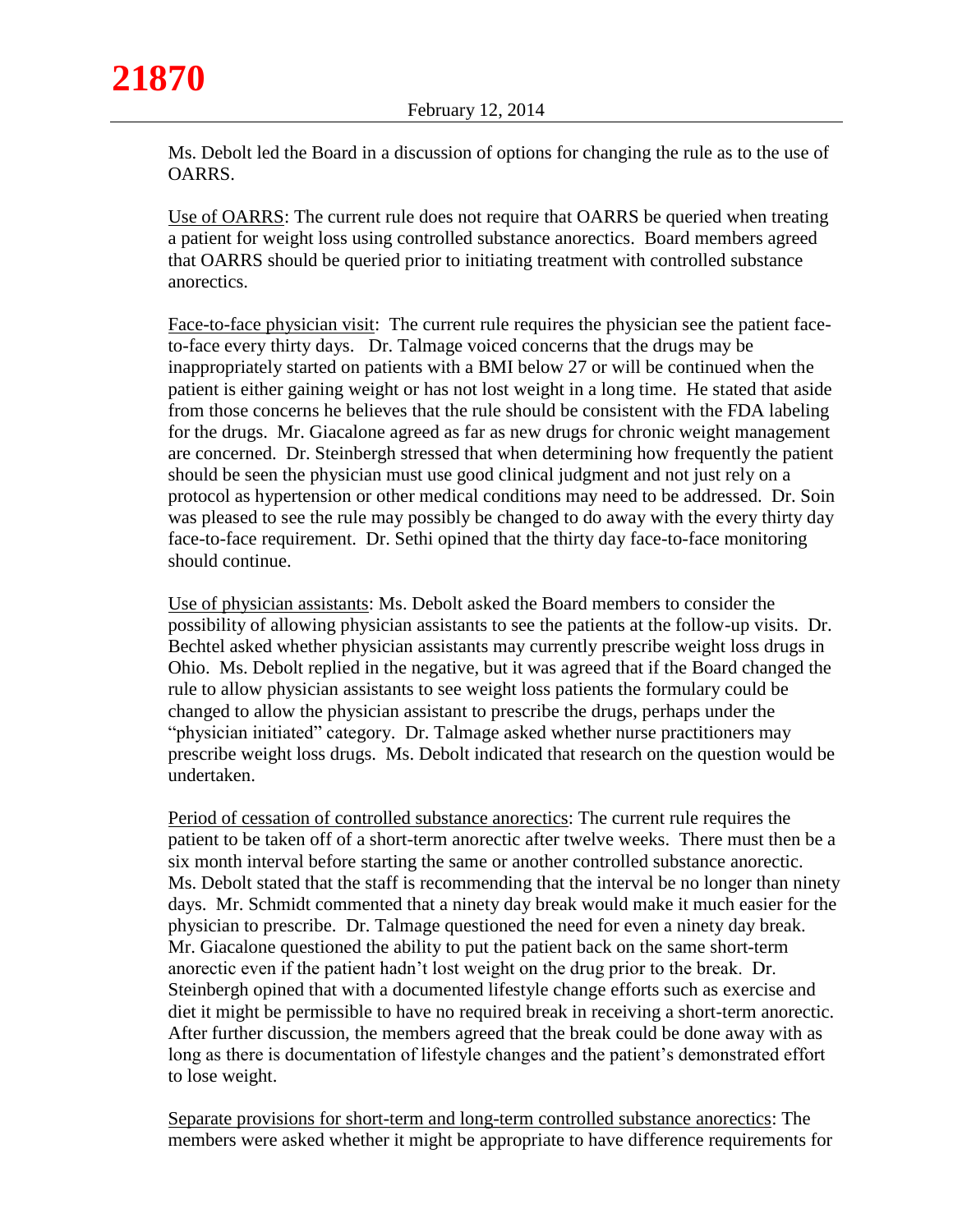short-term and long-term controlled substances anorectics that reflect the differences in FDA labeling for the drug types. The members agreed without debate.

The Board also discussed the possibility of requiring a pregnancy test for female patients of reproductive years. Some members opined that the minimal standards of care require that a pregnancy test be conducted because the FDA labeling says one should be conducted. Other members opined that the requirement should be in rule. No consensus was reached.

**Dr. Steinbergh moved to approve the drafting of rules to reflect the discussion with the drafts then being circulated to interested parties. Dr. Saferin seconded the motion.** All members voted aye. The motion carried.

# FINAL EXECUTIVE, GROUP 1, AND GROUP 2 COMMITTEE MINUTES

**Dr. Steinbergh moved to approve the final minutes of the Executive and Group 2 Committee of the January 8, 2013 meeting**. **Dr. Saferin seconded the motion.** All members voted aye. The motion carried.

**Dr. Strafford moved to approve the final minutes of Group 1 of the January 8, 2013 meeting. Dr. Saferin seconded the motion.** All members voted aye. The motion carried.

# REPORTS BY ASSIGNED COMMITTEES

# **Policy Committee**

Mr. Gonidakis stated that the Policy Committee was well attended and robust. He asked Ms. Anderson to speak on the Suboxone Rule. Ms. Anderson summarized the Suboxone Rule, the concerns they have received from legislators and other concerned groups, and the changes that were made based on the feedback.

Mr. Giacalone suggested making an amendment to remove the word "narcotics" in Paragraph  $(A)(7)$ .

Dr. Steinbergh exited the meeting at this time.

# **Dr. Bechtel moved to amend the rule removing the word "narcotics" in Paragraph (A)(7) and to file the amended rule with the Common Sense Initiative (CSI). Dr. Saferin seconded the motion.** All members present voted aye. The motion carried.

Mr. LaCross stated that during the Policy Committee meeting the members provided insight that was helpful and appreciated. Committee members voiced support for HB 170, the Naloxone Bill, and discussed Representative Wachtmann's HB 332. It was decided that Mr. LaCross would work with Dr. Soin to create an op-ed to release to the General Assembly and public to educate them on the issue. Also, discussed was HB 314, the controlled substance prescription to minors, which requires a consent form for a minor. It was stated that the office continues working on HB 341, the OARRS Bill, and that we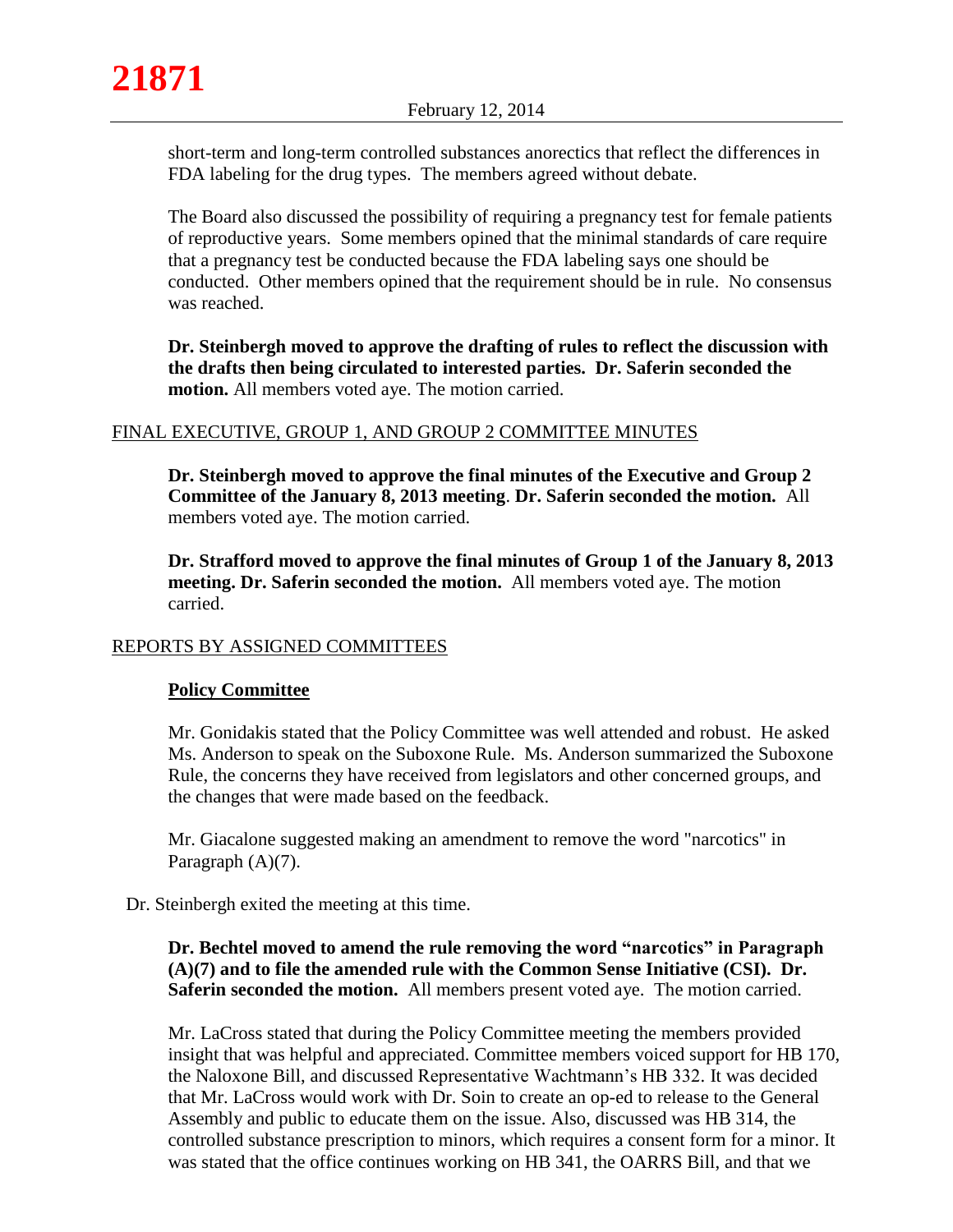would also continue working with the Pharmacy Board.

Dr. Steinbergh returned to the meeting at this time.

## **Licensure Committee**

Licensure Application Review

## **Michele Walsh, M.D.**

Dr. Ramprasad stated that Michele Walsh is applying for her initial license in Ohio, had a training certificate, was a family practice resident at Grant Medical Center July 2004- 2007 and also participated in fellowship in Memphis, Tennessee in 2008. Dr. Walsh is board-certified and she's volunteered herself in Afghanistan to work in health clinics and has done a lot of clinical work. The Committee recommends that licensure be granted.

**Dr. Steinbergh moved to approve Dr. Walsh's application for Ohio licensure as presented. Dr. Saferin seconded the motion.** A vote was taken:

| <b>ROLL CALL:</b> | Dr. Strafford:  | - aye |
|-------------------|-----------------|-------|
|                   | Dr. Bechtel:    | - aye |
|                   | Dr. Saferin:    | - aye |
|                   | Dr. Soin:       | - aye |
|                   | Dr. Steinbergh: | - aye |
|                   | Dr. Ramprasad:  | - aye |
|                   | Dr. Sethi:      | - aye |
|                   | Dr. Talmage:    | - aye |
|                   | Mr. Kenney      | - aye |
|                   | Mr. Gonidakis:  | - aye |
|                   | Mr. Giacalone:  | - aye |
|                   |                 |       |

The motion carried.

## **Britt Conroy, M.D.**

Dr. Ramprasad stated that Dr. Britt Conroy is requesting a waiver for the Step 3 United States Medical Licensing Examination (USMLE). Dr. Conroy has explained that she is over the 10 year limit because she left her medical school training to enter a graduate program in Epidemiology and Biostatistics, earned her Ph.D. in 2009, and then finished her medical degree in 2011. Dr. Conroy is currently a family medicine resident at University Hospital in Cleveland. The Committee recommends granting Dr. Conroy's request.

**Dr. Saferin moved to grant Dr. Conroy a USMLE 3 wavier. Dr. Strafford seconded the motion.** A vote was taken: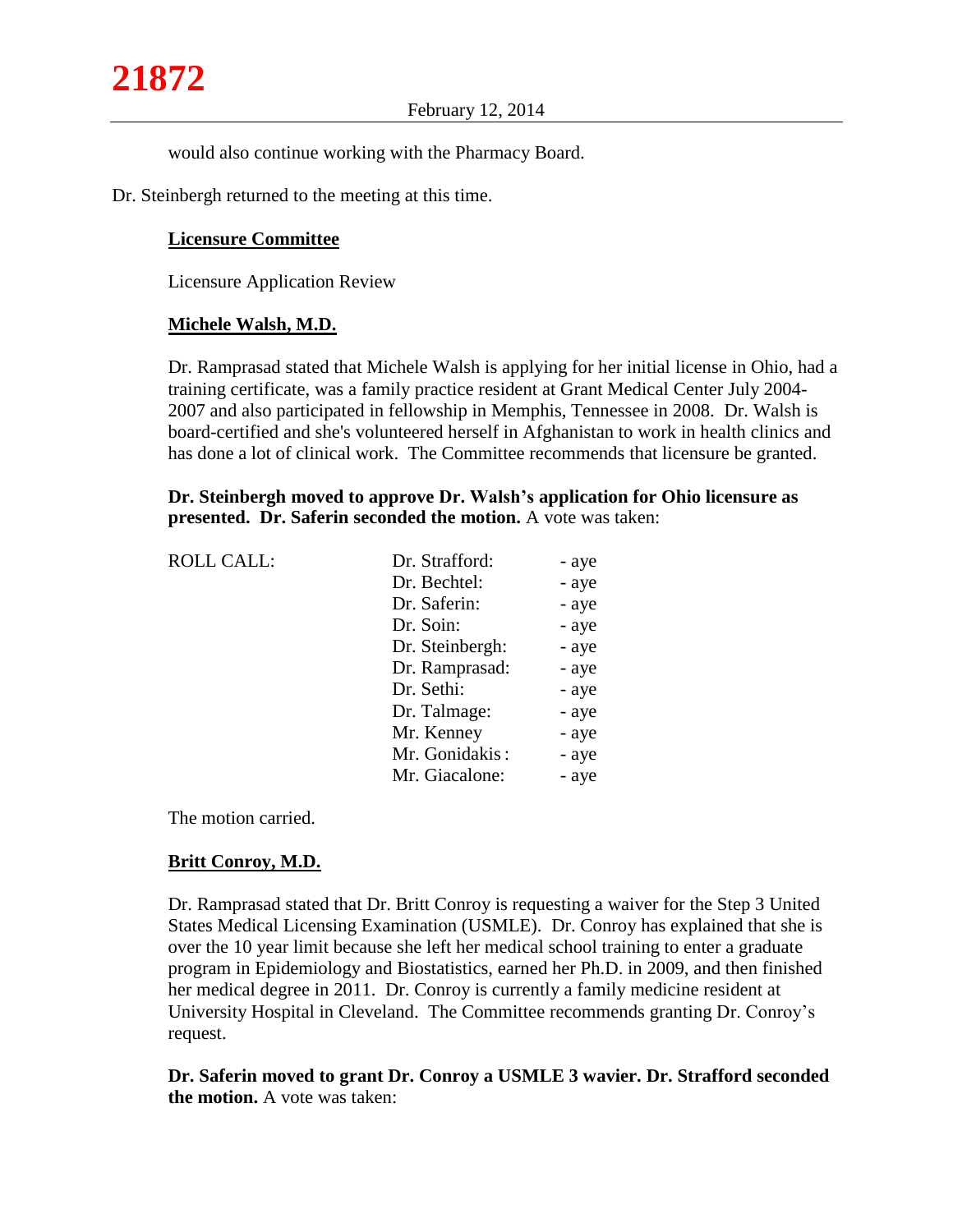February 12, 2014

| <b>ROLL CALL:</b> | Dr. Strafford:  | - aye |
|-------------------|-----------------|-------|
|                   | Dr. Bechtel:    | - aye |
|                   | Dr. Saferin:    | - aye |
|                   | Dr. Soin:       | - aye |
|                   | Dr. Steinbergh: | - aye |
|                   | Dr. Ramprasad:  | - aye |
|                   | Dr. Sethi:      | - aye |
|                   | Dr. Talmage:    | - aye |
|                   | Mr. Kenney:     | - aye |
|                   | Mr. Gonidakis:  | - aye |
|                   | Mr. Giacalone:  | - aye |

The motion carried.

#### **Wei-Ming Kao, M.D**

Dr. Ramprasad stated that Dr. Wei-Ming Kao is requesting a waiver for the Step 3 United States Medical Licensing Examination (USMLE). Dr. Kao explained that he is over the 10 year limit by eight months because he discontinued his medical school training in 2003, transferred to graduate school for a Ph.D. in Biomedical Science in 2008, and then finished the Doctor of Medicine in 2010. Dr. Kao is currently an Internal Medicine/Pediatrics resident at MetroHealth Medical Center in Cleveland, where he has completed three years of training and is scheduled to complete his current training in June 2014. The Committee recommends granting Dr. Kao's request.

#### **Dr. Saferin moved to grant Mr. Kao's request for a Step 3 USMLE wavier. Dr. Bechtel seconded the motion.** A vote was taken:

| <b>ROLL CALL:</b> | Dr. Strafford:  | - aye |
|-------------------|-----------------|-------|
|                   | Dr. Bechtel:    | - aye |
|                   | Dr. Saferin:    | - aye |
|                   | Dr. Soin:       | - aye |
|                   | Dr. Steinbergh: | - aye |
|                   | Dr. Ramprasad:  | - aye |
|                   | Dr. Sethi:      | - aye |
|                   | Dr. Talmage:    | - aye |
|                   | Mr. Kenney:     | - aye |
|                   | Mr. Gonidakis:  | - aye |
|                   | Mr. Giacalone:  | - aye |
|                   |                 |       |

The motion carried.

## **Chris Runyon, M.D.**

Dr. Ramprasad stated that Dr. Chris Runyon is requesting a waiver for the Step 3 United States Medical Licensing Examination (USMLE). Dr. Runyon explained that he is over the 10 year limit by seven months because he discontinued his medical school training in 2003, transferred to graduate school for a Ph.D. in Developmental Biology in 2008, and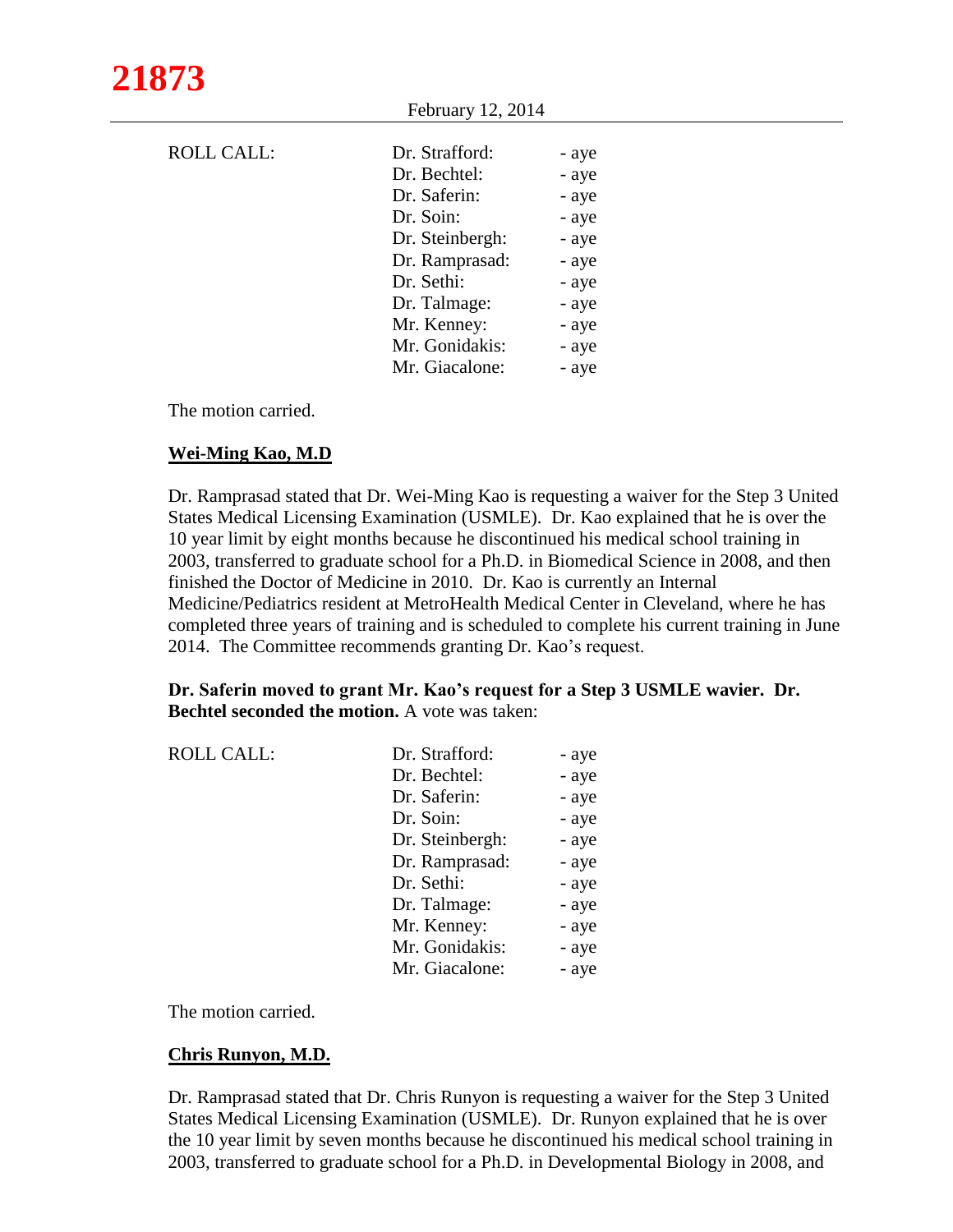then finished the Doctor of Medicine in 2009. Dr. Runyon is presently a Plastic Surgery/Hand Reconstruction fellow at University Hospitals Medical Center in Cincinnati, where he has completed four years of training. Dr. Runyon is scheduled to complete his current fellowship in June of this year. The Committee recommends granting Dr. Runyon's request.

 **Dr. Bechtel moved to approve granting Dr. Runyon's request for the Step 3 USMLE wavier. Dr. Saferin seconded the motion.** A vote was taken:

| <b>ROLL CALL:</b> | Dr. Strafford:  | - aye |
|-------------------|-----------------|-------|
|                   | Dr. Bechtel:    | - aye |
|                   | Dr. Saferin:    | - aye |
|                   | Dr. Soin:       | - aye |
|                   | Dr. Steinbergh: | - aye |
|                   | Dr. Ramprasad:  | - aye |
|                   | Dr. Sethi:      | - aye |
|                   | Dr. Talmage:    | - aye |
|                   | Mr. Kenney:     | - aye |
|                   | Mr. Gonidakis:  | - aye |
|                   | Mr. Giacalone:  | - aye |

The motion carried.

## **Finance Committee**

Mr. Kenney stated that increased fees have been disallowed and without adequate funds, our agency will be unable to perform its duties. A proposal of fining authority was reviewed regarding grounds for disciplinary action and proposed fines. CME actions and suggested fees were also included in the proposal. Mr. Kenney stated that he and Dr. Strafford will review the proposal and bring their suggestions back to the Board in March.

## INTRODUCTION OF NEW STAFF MEMBERS

Dr. Ramprasad interrupted the Reports by Assigned Committees to introduce new State Medical Board employees, Paula Farrell, Executive Assistant to the Director and Program Administrator; Andrew Lenobel, Enforcement Attorney; and Mary Courtney Ore, Deputy Director of Education and Outreach.

Dr. Ramprasad stated that the Reports by Assigned Committees could continue.

## CONTINUATION OF REPORTS BY ASSIGNED COMMITTEES

## **Physician Assistant/Scope of Practice Committee**

Dr. Steinbergh stated that the Physician Assistant/Scope of Practice Committee met and two different groups appeared before them to discuss supervision agreements. The groups were, Doctors Urgent Care and Urgent Care Specialists.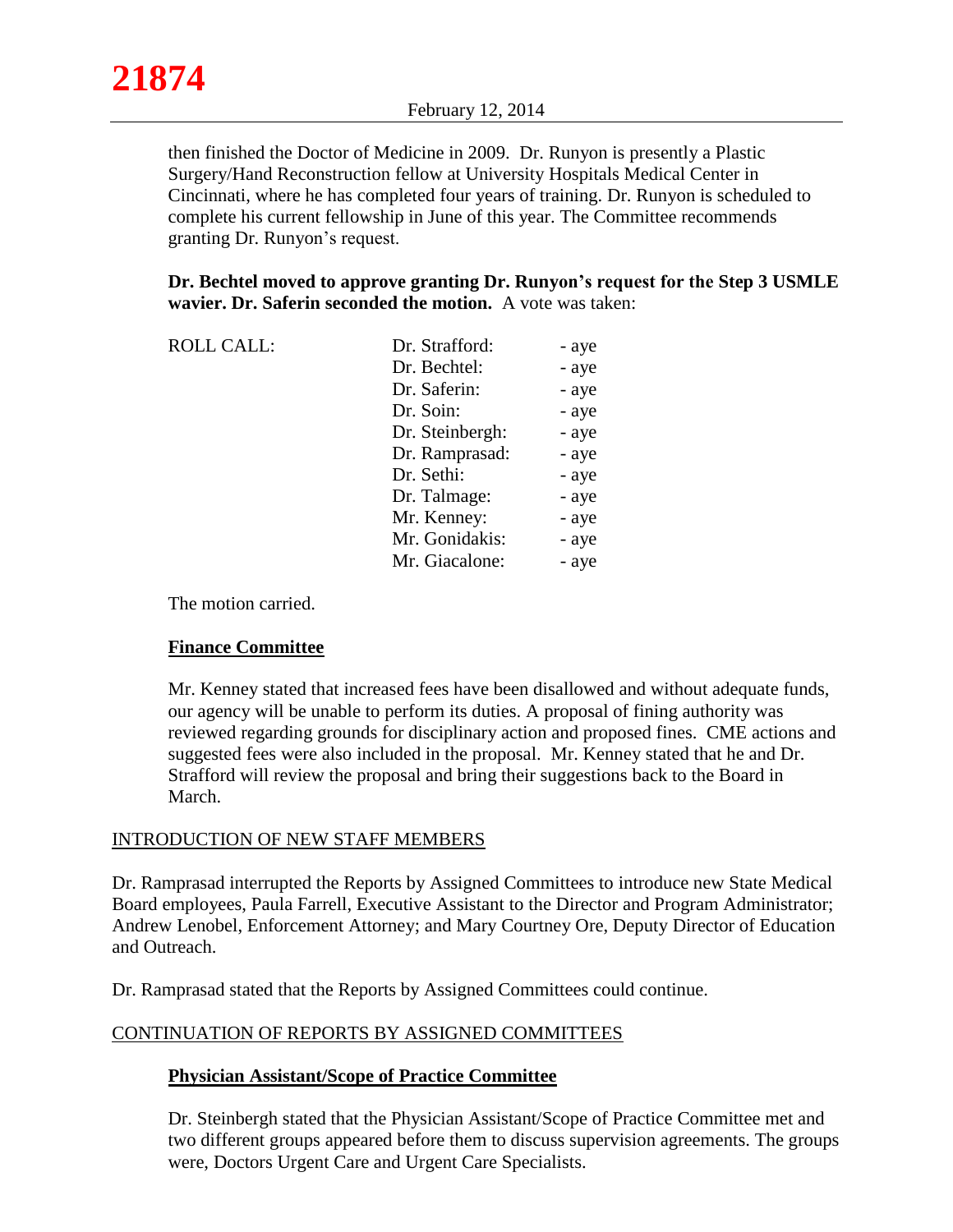Dr. Steinbergh stated that Doctors Urgent Care, who was working to get a number of supervision agreements in place, had found it difficult because of the large number of Urgent Care Centers, a variety of physicians who rotate into these Centers, and issues with questionable supervision of the physician assistants.

Dr. Steinbergh noted that they approved the Quality Assurance Plan for Doctor's Urgent Care. The Committee tabled the Supervision Agreement and Supervisory Plan for Drs. Coffey and Grubb, pending receipt of appropriate information.

Dr. Steinbergh stated that Dr. Philip North practices at locations in both Franklin and Dayton. The Committee recommends that the Board approve Dr. North's supervisory plan.

**Dr. Steinbergh moved to approve the Supervision Agreement and Supervisory Plan for Dr. Philip North. Dr. Saferin seconded the motion.** A vote was taken. Motion carried.

Dr. Steinbergh stated that Urgent Care Specialists requested a Physician Assistant Supervision Agreement and Physician Supervisory Plan for Dr. Alan Fark, Dr. Philip Myers, Dr. Erum Qayum, and Dr. George Varghese. Urgent Care Specialists' plan had been approved in the past and Dr. Steinbergh stated that the Committee had looked to those doctors to demonstrate that they are practicing at these sites and to approve their physician assistant supervision agreement.

Dr. Steinbergh continued to say that, in the past, we have documented for this group that they are clear that their supervision is intact, that they always have a supervising physician who works at that location and that they're appropriately supervising the physician assistants.

**Dr. Steinbergh moved to approve the request by Urgent Care Specialists for the Physician Supervisory Plan and Physician Assistant Supervision Agreement Applications for Drs. Fark, Myers, Qayum and Varghese. Dr. Saferin seconded the motion.** All members voted aye. The motion carried.

## Formulary Discussion

Dr. Steinbergh stated that due to time constraints the Committee did not discuss the physician assistant formulary. This topic will be discussed at the next Board meeting.

## Special Services Applications

Dr. Steinbergh stated that the Orthopaedic Institute of Ohio was seeking approval of the Special Services Application for subacromial bursa injections utilizing 90 percent on-site, 10 percent direct, physician assistant observing for 25 procedures, physician observing the physician assistant for 25 procedures, supervising physician will make the determination for the injection, and the physician assistant will have two years of orthopedic experience.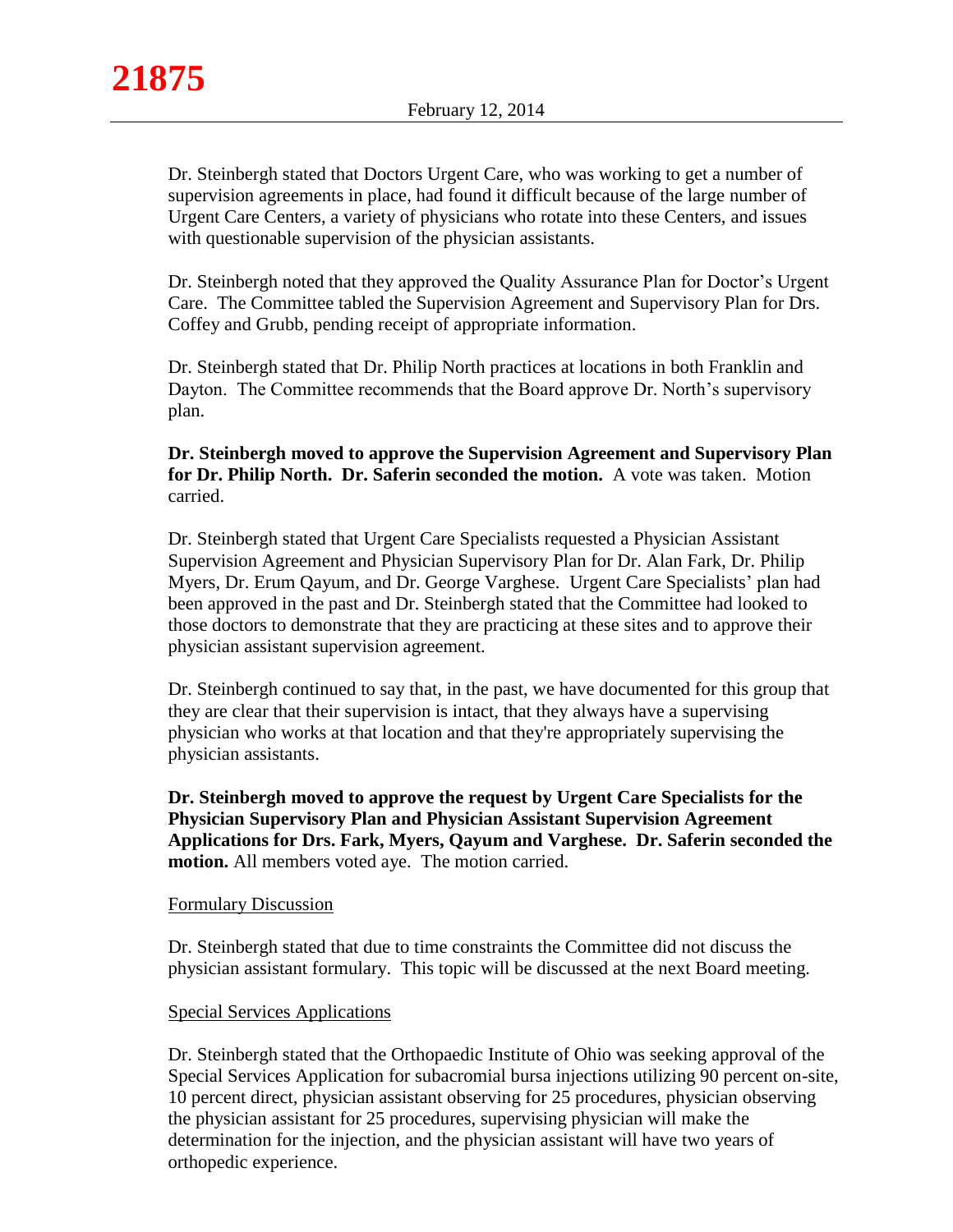## **Dr. Steinbergh moved to approve the Special Services Application from the Orthopaedic Institute of Ohio for subacromial bursa injections. Dr. Talmage seconded the motion.** All members voted aye. The motion carried.

Dr. Steinbergh stated that the Orthopaedic Institute of Ohio was also seeking approval of the Special Services Application for the greater trochanter bursa hip injection, utilizing 10 percent direct, 90 percent on-site, physician assistant observes in 25 procedures, physician assistant being observed for 25 procedures in the office setting. The supervising physician would see the patient, make the determination for the initial injection, and the physician assistant would have two years of orthopedic experience.

**Dr. Steinbergh moved to approve the Special Services Application from the Orthopaedic Institute of Ohio for the greater trochanter bursa hip injection. Dr. Talmage seconded the motion.** All members voted aye. The motion carried.

## APPLICANTS FOR LICENSURE

**Dr. Strafford moved to approve licensure, contingent upon all requested documents being received and approved in accordance with licensure protocols, the physician applicants, listed in Exhibit "A," the physician assistant applicants listed in Exhibit "B," the massage therapist applicants listed in Exhibit "C," acupuncturist applicants listed in Exhibit "D," and the genetic counselor applicants in Exhibit "E." Dr. Bechtel seconded the motion.** A vote was taken.

| <b>ROLL CALL:</b> | Dr. Strafford:  | - aye |
|-------------------|-----------------|-------|
|                   | Dr. Bechtel:    | - aye |
|                   | Dr. Saferin:    | - aye |
|                   | Dr. Soin:       | - aye |
|                   | Dr. Steinbergh: | - aye |
|                   | Dr. Ramprasad:  | - aye |
|                   | Dr. Sethi:      | - aye |
|                   | Dr. Talmage:    | - aye |
|                   | Mr. Kenney      | - aye |
|                   | Mr. Gonidakis:  | - aye |
|                   | Mr. Giacalone:  | - aye |

The motion carried.

The Board recessed at 12:15 p.m. for lunch and resumed at 1:00 p.m. Mr. Gonidakis was not present when the meeting resumed.

#### EXECUTIVE SESSION

**Dr. Steinbergh moved to enter Executive Session to confer with the Attorney General's representatives on matters of pending or imminent court action. Dr. Saferin seconded the motion.** A vote was taken: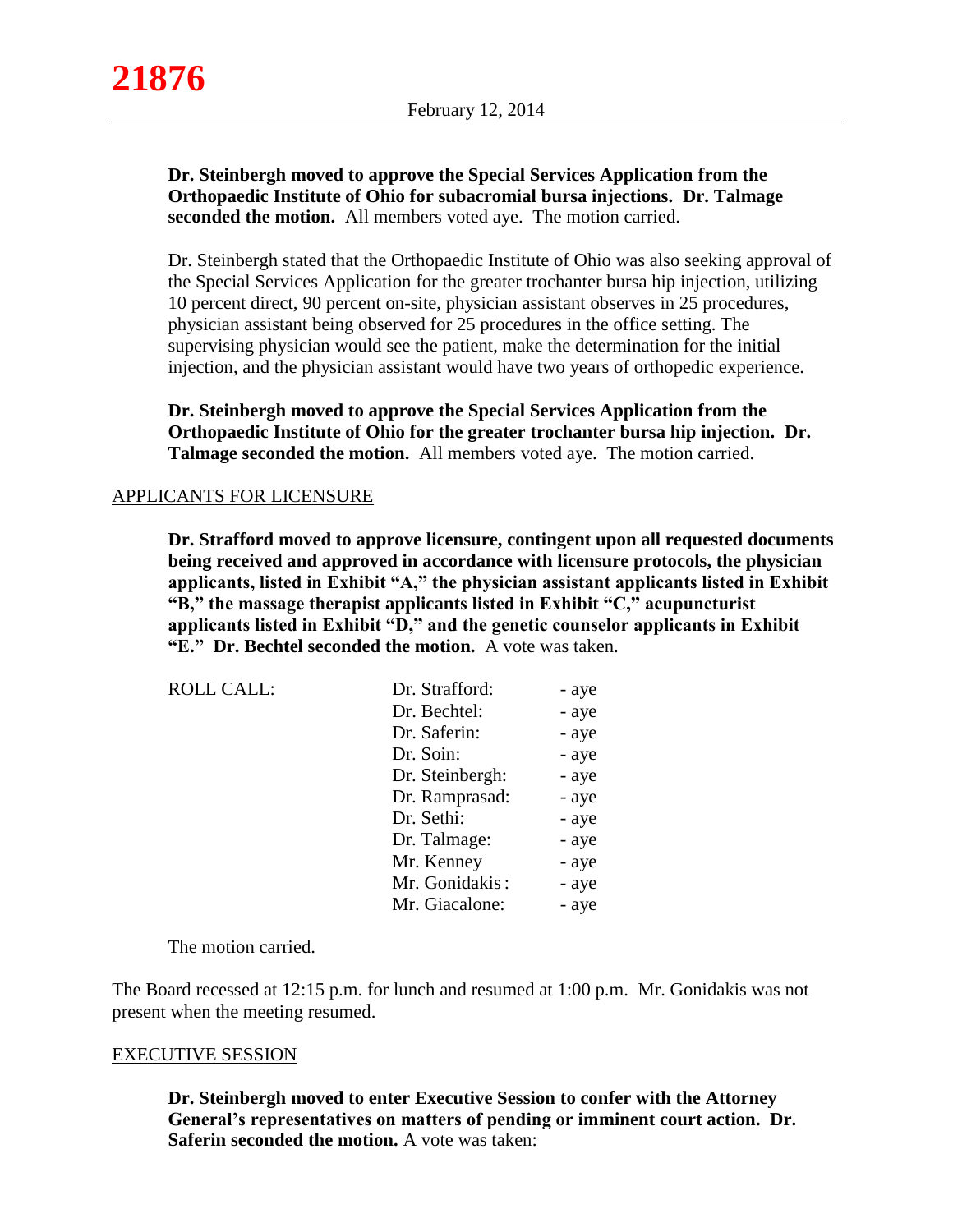| <b>ROLL CALL:</b> | Dr. Strafford:  | - aye |
|-------------------|-----------------|-------|
|                   | Dr. Bechtel:    | - aye |
|                   | Dr. Saferin:    | - aye |
|                   | Dr. Soin:       | - aye |
|                   | Dr. Steinbergh: | - aye |
|                   | Dr. Ramprasad:  | - aye |
|                   | Dr. Sethi:      | - aye |
|                   | Dr. Talmage:    | - aye |
|                   | Mr. Kenney      | - aye |
|                   | Mr. Giacalone:  | - aye |
|                   |                 |       |

February 12, 2014

The motion carried.

Pursuant to Section 121.22(G)(3), Ohio Revised Code, the Board went into executive session with Mr. Haslam, Ms. Anderson, Mr. Miller, Ms. Loe, Ms. Ore, Ms. Debolt, Mr. Katko, Mr. Schmidt, Mr. Beck, Ms. Harrison, the Investigators, Ms. Marshall, the Enforcement Attorneys, the Assistant Attorneys General, Ms. Rieve, Ms. Jacobs, Ms. Moore, Ms. Brooks, Ms. Schwartz, Mr. Taylor, and Ms. Farrell in attendance.

Mr. Gonidakis entered the meeting during Executive Session.

The Board returned to public session.

## PROBATION AND REINSTATEMENT CONSENT AGENDA

Dr. Ramprasad advised that at this time the Board would consider the probationary reports and requests on today's consent agenda. Dr. Ramprasad asked if any Board member wished to discuss a probationary report or probationary request separately.

Dr. Steinbergh noted that Dr. Koczan and Dr. Rubenstein have made requests to be released from the term of their Consent Agreements. Dr. Steinbergh stated that Drs. Koczan and Rubenstein Consent Agreements do not require them to make final appearances before the Board prior to their release. Dr. Steinbergh wanted to point out the new Board members that this is occasionally the case with Consent Agreements and Board Orders.

**Dr. Steinbergh moved to accept the Compliance staff's Reports of Conferences on January 6 & 7, 2014 with: Nicholas A. Atanasoff, D.O.; Regis P. Purlas, D.O.; Christopher S. Croom, M.D.; Matthew H. Evenhouse, M.D.; Jennifer J. Furin, M.D.; Marjorie M. Haas, M.D.; Alexander C. Halkias, M.D.; Shane R. Hanzlik, M.D.; John S. Henry, M.D.; Kavita A. Kang, D.O.; Christopher J. Karakasis, M.D.; Erik J. Kraenzler, M.D.; Thomas D. Kramer, Jr., M.D.; Wendy A. Millis, M.D.; Carla M. Myers, D.O.; Sheila S. Paul, D.O.; Sudhir S. Polisetty, M.D.; Jerry G. Purvis, Jr., M.D.; and Robert C. Turner, M.D.**

**Dr. Strafford further moved to accept the Compliance staff's Reports of Conferences and the Secretary and Supervising Member's recommendations as follows:**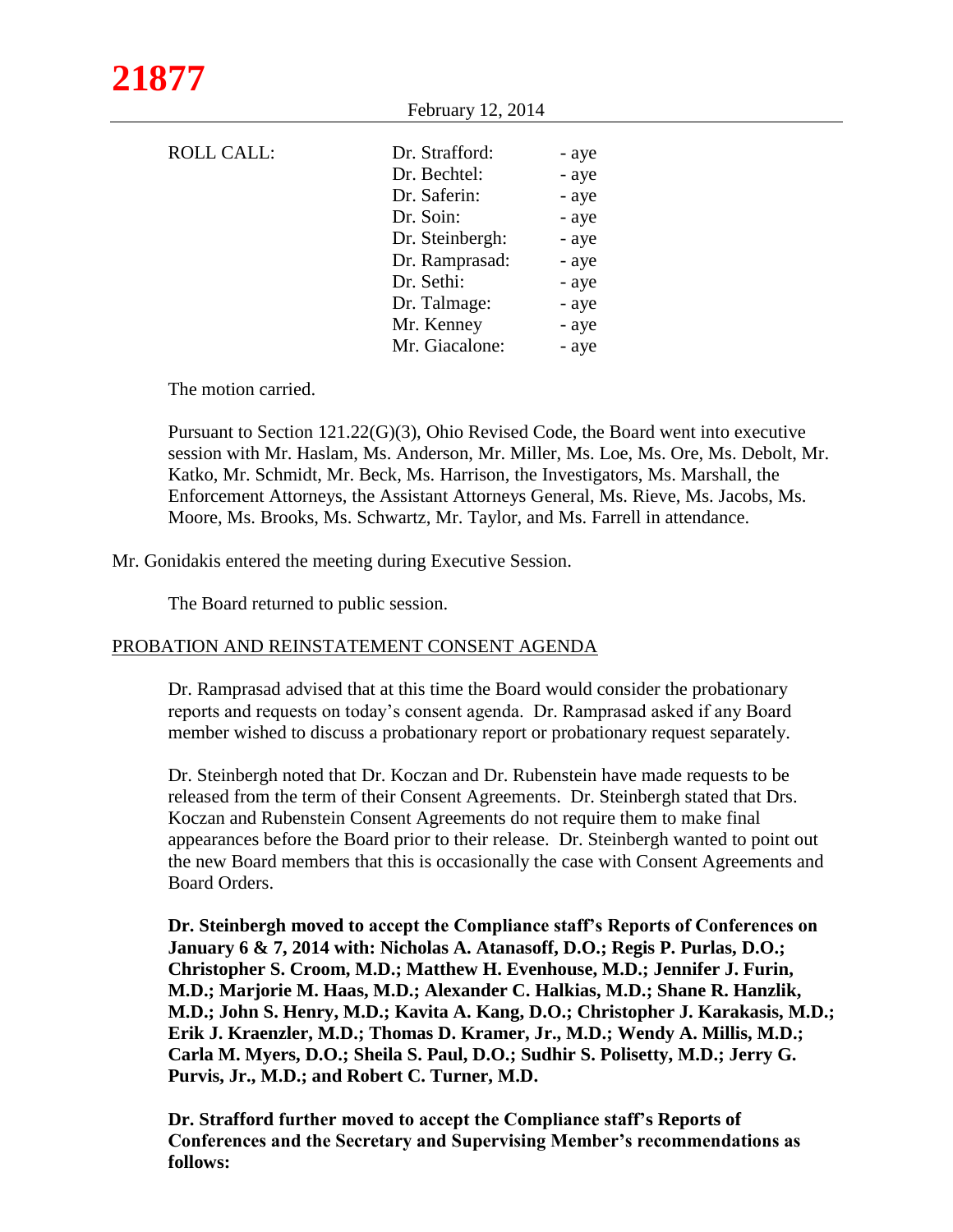- **To grant Mark E. Blair, M.D.'s request for approval of Angela Wallenbrock, M.D., to serve as the new monitoring physician;**
- To grant Bradley E. Dickson, M.D.'s request for approval of *The PBI Prescribing Course: Opioids, Pain Management & Addiction in Partnership,*  **offered by UC Irvine School of Medicine;**
- **To grant David C. Kirkwood, M.D.'s request for approval of Andrew D. Eddy, M.D., to serve as an additional monitoring physician, with the review of five charts per week for each practice location;**
- **To grant Katherine A. Koczan, D.O.'s request for release from the terms of the September 12, 2007 Consent Agreement;**
- **To grant Jeffrey B. Rubinstein, M.D.'s request for Release from the terms of the January 11, 2012 Consent Agreement;**
- **To grant Alvaro D. Waissbluth, M.D.'s request for approval of** *Safe Opioid Prescribing,* **online course administered by American College of Physicians/PriMed to fulfill the controlled substance prescribing course requirement;**
- **To grant Wayne Marshall Williams, M.D.'s request for approval of Joseph Pafumy, M.D., to serve as the new monitor.**

**Dr. Bechtel seconded the motion.** A vote was taken:

| <b>ROLL CALL:</b> | Dr. Strafford:  | - aye |
|-------------------|-----------------|-------|
|                   | Dr. Bechtel:    | - aye |
|                   | Dr. Saferin:    | - aye |
|                   | Dr. Soin:       | - aye |
|                   | Dr. Steinbergh: | - aye |
|                   | Dr. Ramprasad:  | - aye |
|                   | Dr. Sethi:      | - aye |
|                   | Dr. Talmage:    | - aye |
|                   | Mr. Kenney      | - aye |
|                   | Mr. Giacalone:  | - aye |

The motion carried.

## PROBATIONARY APPEARANCES

# **Genevieve A. Salvaggio, M.T.**

Ms. Salvaggio was appearing before the Board pursuant to her request for release from the terms of her December 14, 2011 Consent Agreement. Ms. Bickers reviewed Ms.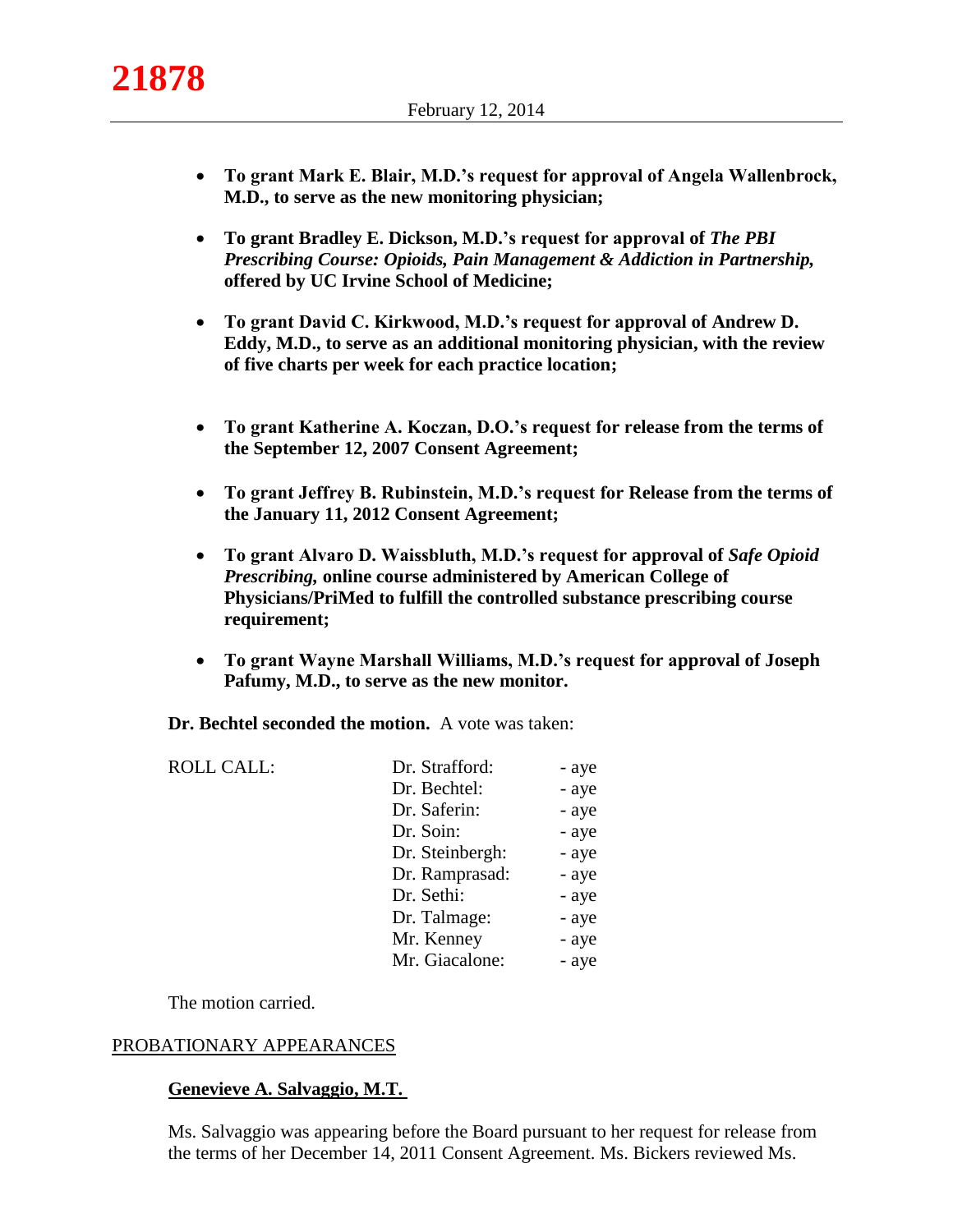Salvaggio's history with the Board.

Dr. Steinbergh asked Ms. Salvaggio how she was doing and inquired about how her practice was going. Ms. Salvaggio responded that she has a small practice and, for family reasons, is doing part-time massage therapy.

Dr. Steinbergh commented that she noticed that Ms. Salvaggio reminds herself of her licensure requirements by utilizing Google calendar and asked Ms. Salvaggio if she had opportunities to discuss her situation with her peers. Ms. Salvaggio indicated that she had and that she recommended to them that they ensure their address and contact information is updated, as well.

Dr. Steinbergh asked Ms. Salvaggio if she had any questions for the Board. Ms. Salvaggio stated she had none.

**Dr. Steinbergh moved to release Genevieve A. Salvaggio, M.T., from the terms of the December 14, 2011, Consent Agreement, effective on February 13, 2014. Dr. Saferin seconded the motion.** All members voted aye. The motion carried.

# **Johanna Wasen, M.T.**

Ms. Johanna Wasen was appearing before the Board pursuant to her request for release from the terms of her November 9, 2011 Consent Agreement. Ms. Bickers reviewed Ms. Wasen's history with the Board.

Dr. Steinbergh asked Ms. Wasen to inform the Board how her action with the Medical Board affected her career and what she was doing currently. Ms. Wasen stated that the suspension placed a financial burden on her and that she is currently part owner of a massage business in Cincinnati, Ohio.

Dr. Steinbergh asked what system she had in place to prevent this from happening again and Ms. Wasen responded that they are installing certain times to check, at least quarterly, on the files of every one of their independent contractors and freelancers.

Dr. Steinbergh inquired as to how many people that included and Ms. Wasen responded that there were six, including her and that they also had independent contractors at their company, totaling eight, which included an acupuncturist and a Reiki master.

**Dr. Steinbergh moved to release Ms. Johanna Wasen, M.T., from her November 9, 2011, Consent Agreement, effective immediately. Dr. Strafford seconded the motion.** All members voted aye. The motion carried.

# REINSTATEMENT REQUESTS

# **Patrick Muffley, D.O.**

Dr. Ramprasad stated that Patrick Muffley, D.O., is requesting reinstatement from his license to practice osteopathic medicine in Ohio. Dr. Ramprasad reviewed Dr. Muffley's history with the Board.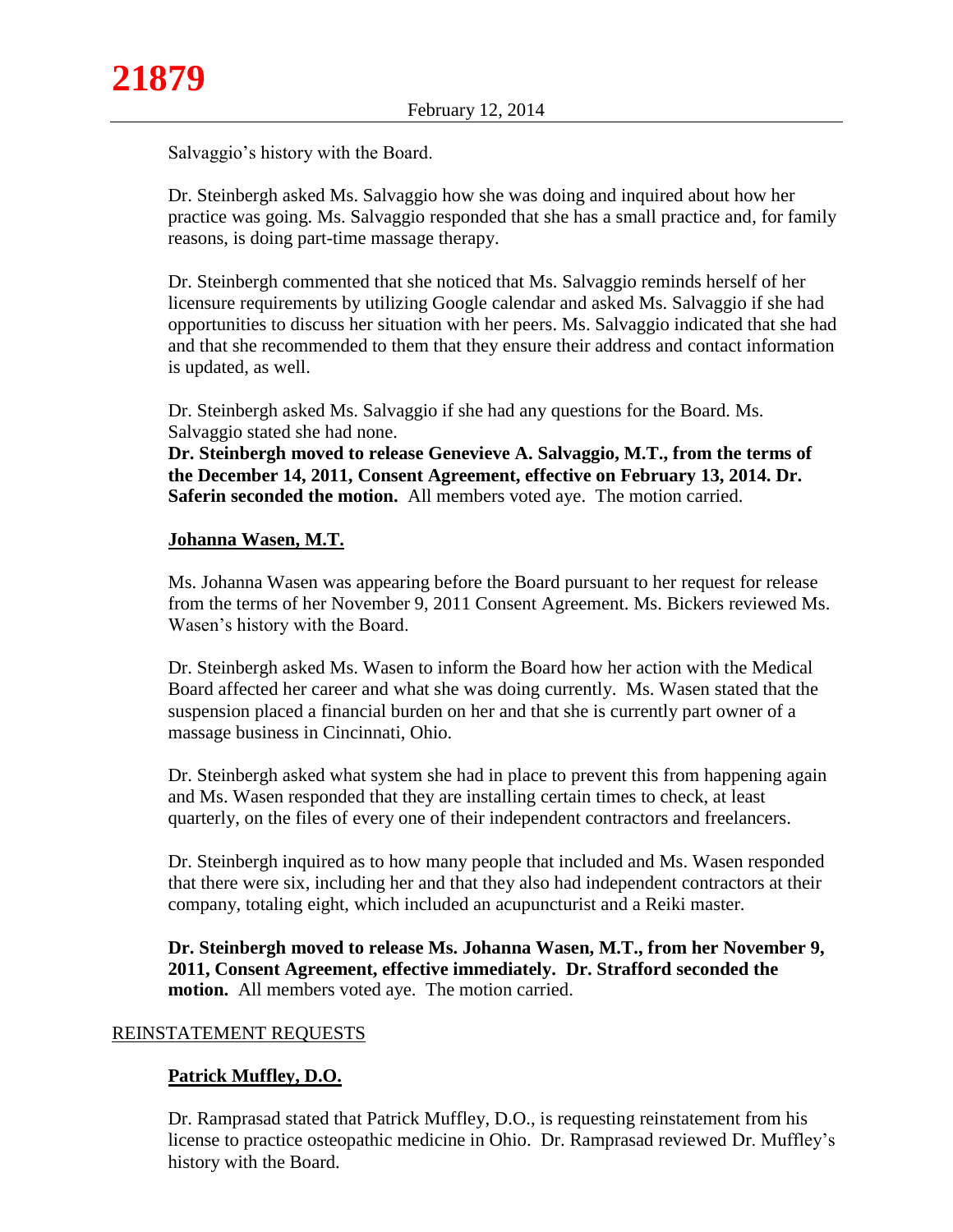**Dr. Saferin moved to approve the request for reinstatement of the license of Patrick E. Muffley, D.O., effective as of February 20, 2014, subject to the probationary terms and conditions as outlined in the order, for a minimum of two years. Dr. Soin seconded the motion.** A vote was taken:

| <b>ROLL CALL:</b> | Dr. Strafford:  | - abstain |
|-------------------|-----------------|-----------|
|                   | Dr. Bechtel:    | - abstain |
|                   | Dr. Saferin:    | - aye     |
|                   | Dr. Soin:       | - aye     |
|                   | Dr. Steinbergh: | - abstain |
|                   | Dr. Ramprasad:  | - abstain |
|                   | Dr. Sethi:      | - aye     |
|                   | Mr. Kenney:     | - aye     |
|                   | Dr. Talmage:    | - abstain |
|                   | Mr. Gonidakis:  | - aye     |
|                   | Mr. Giacalone:  | - aye     |

The motion carried.

#### REPORTS AND RECOMMENDATIONS

Dr. Ramprasad announced that the Board would now consider the Reports and Recommendations appearing on the agenda.

Dr. Ramprasad asked whether each member of the Board had received, read and considered the hearing records; the Findings of Fact, Conclusions of Law, Proposed Orders, and any objections filed in the matters of: Obianuju Genevieve Aguolu, M.D.; Jerome McTague, M.D.; and Aaron O. Williams, M.D.

A roll call was taken:

ROLL CALL: Dr. Strafford

| Dr. Strafford  | - aye |
|----------------|-------|
| Dr. Bechtel    | - aye |
| Dr. Saferin    | - aye |
| Dr. Soin       | - aye |
| Dr. Steinbergh | - aye |
| Dr. Ramprasad  | - aye |
| Dr. Sethi      | - aye |
| Dr. Talmage    | - aye |
| Mr. Kenney     | - aye |
| Mr. Gonidakis  | - aye |
| Mr. Giacalone  | - aye |

Dr. Ramprasad asked whether each member of the Board understands that the disciplinary guidelines do not limit any sanction to be imposed, and that the range of sanctions available in each matter runs from dismissal to permanent revocation.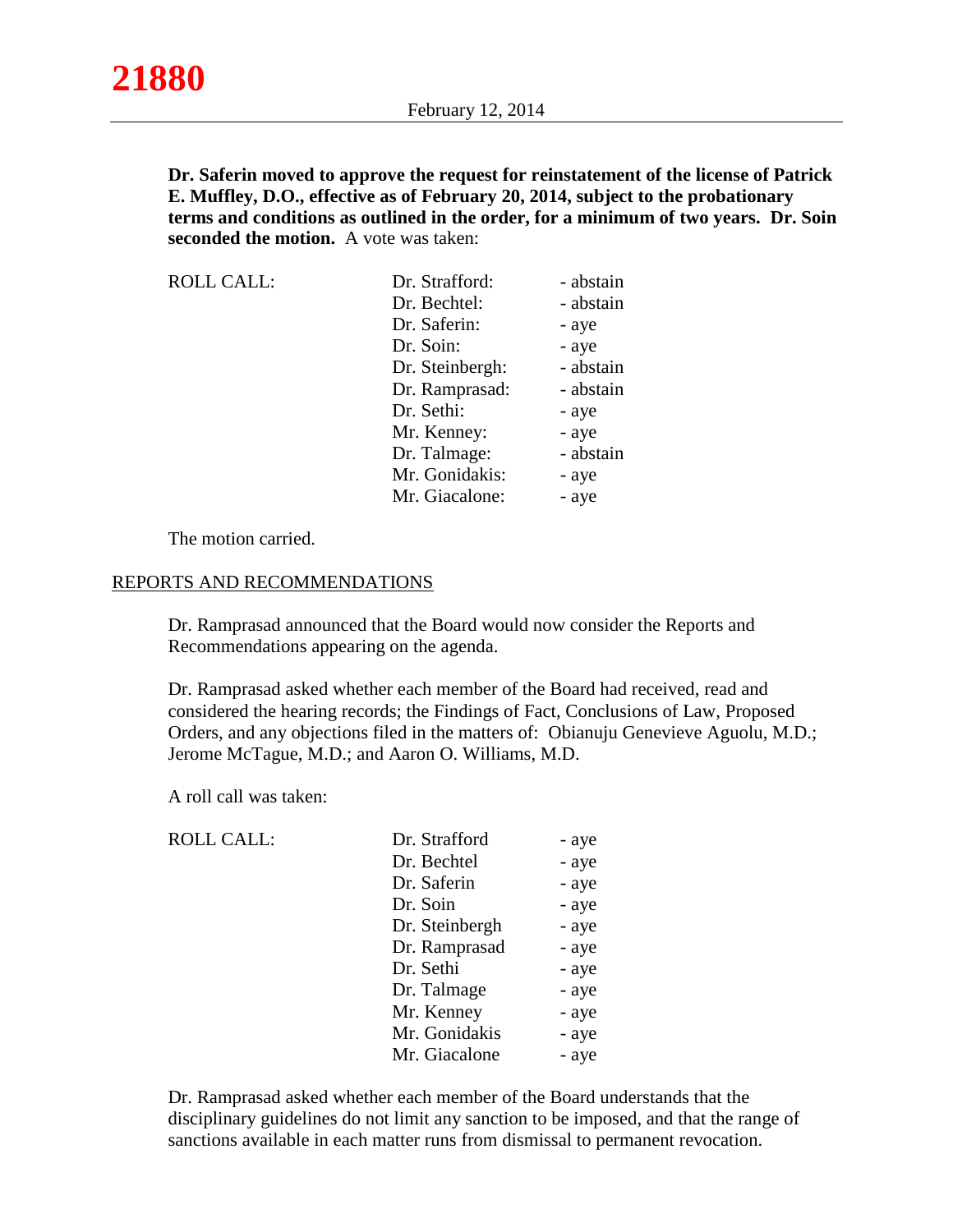A roll call was taken:

| <b>ROLL CALL:</b> | Dr. Strafford  | - aye |
|-------------------|----------------|-------|
|                   |                |       |
|                   | Dr. Bechtel    | - aye |
|                   | Dr. Saferin    | - aye |
|                   | Dr. Soin       | - aye |
|                   | Dr. Steinbergh | - aye |
|                   | Dr. Ramprasad  | - aye |
|                   | Dr. Sethi      | - aye |
|                   | Dr. Talmage    | - aye |
|                   | Mr. Kenney     | - aye |
|                   | Mr. Gonidakis  | - aye |
|                   | Mr. Giacalone  | - aye |
|                   |                |       |

Dr. Ramprasad noted that, in accordance with the provision in section 4731.22(F)(2), Ohio Revised Code, specifying that no member of the Board who supervises the investigation of a case shall participate in further adjudication of the case, the Secretary and Supervising Member must abstain from further participation in the adjudication of any disciplinary matters. In the discliplinary matters before the Board today, Dr. Strafford served as Secretary and Dr. Bechtel served as Supervising Member. Also, Dr. Talmage served as Secretary and/or Acting Supervising Member in the matter of Dr. McTague.

Dr. Ramprasad reminded all parties that no oral motions may be made during these proceedings.

The original Reports and Recommendations shall be maintained in the exhibits section of this Journal.

## **Obianuju Genevieve Aguolu, M.D., Case No. 13-CRF-051**

Dr. Ramprasad directed the Board's attention to the matter of Obianuju Genevieve Aguolu, M.D., Case No. 13-CRF-051 and stated that no objections have been filed. Ms. Clovis was the Hearing Examiner.

Dr. Ramprasad continued in saying that a request to address the Board had been filed timely on behalf of Dr. Aguolu. Five minutes would be allowed for that address.

Dr. Aguolo was represented by her attorney, Elizabeth Collis.

Ms. Collis stated that she and her client had not filed objection in this case as they believed Ms. Clovis did an excellent job in reviewing all the evidence and making a recommendation to the Board. She continued to say that that it is clear from the evidence that Dr. Aguolu is a strong student who tests well, but had a problem and struggled in her residency programs. Ms. Collis said that the Board alleged that Dr. Aguolu violated Revised Code 4731 (B)(5) and (B)(6). (B)(5) allows the Board to deny a license if a physician has provided the Board with false, fraudulent, or misleading information. After reviewing all of the evidence, the Hearing Examiner found that the Board failed to prove that Dr. Aguolu had violated Section (B)(5). Ms. Clovis found that Dr. Aguolu had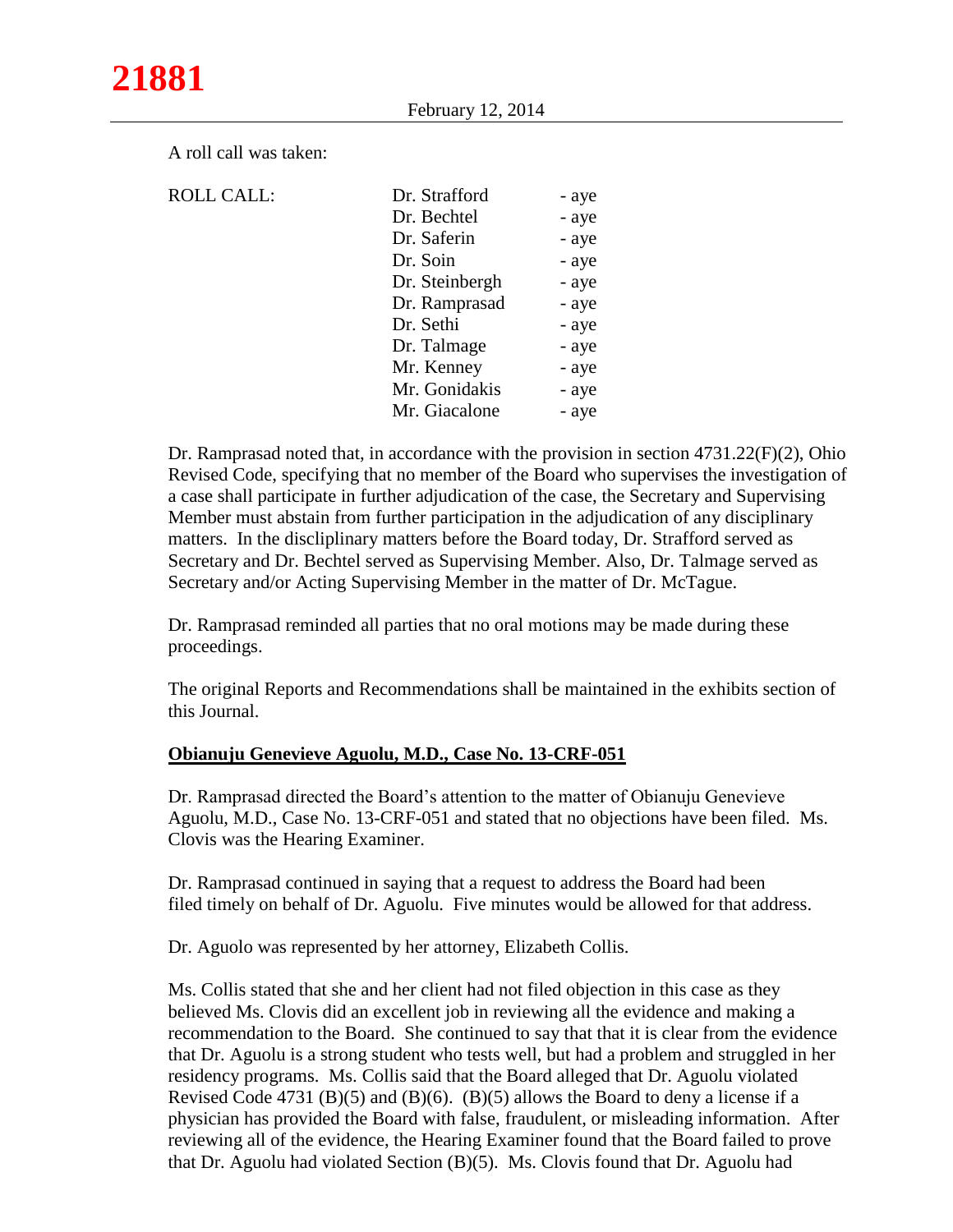disclosed to the Board the three residency programs that she had been in, and that she had affirmatively noted on her application, on the questions and on the addendum, that she had been on probation, and that her contract with the SUNY program had not been renewed. Therefore, based on the evidence that was introduced to the Hearing Examiner, she determined that Section (B)(5) was not proven by the State.

Ms. Collis also stated that the Board had also proposed the denial of Dr. Aguolu's license for violation of  $(B)(6)$ , which is practicing below the standard of care. Dr. Aguolu was required to repeat several months of her training, stating that while all residents are not required to repeat training, it is not uncommon. In a residency program, if a resident is not successful, they have to repeat that program and they're not given credit for that particular month. Ms. Collis found no other cases where this Board had denied a license based on the fact that a resident had to repeat certain months of training. In this case, Dr. Aguolu has not successfully completed two full years of residency training, so she actually was not eligible for a license with the Board at this time, although that's not why the Board proposed to deny her license.

Since the Board had failed to prove the two allegations, Dr. Aguolo and Ms. Collis requested that the Board choose to either take no action or allow Dr. Aguolu to withdraw her application, seek full residency training for the two years, and reapply for a license at a later date. Ms. Collis then proceeded to allow her client, Dr. Aguolu, to comment.

Dr. Aguolu addressed the members of the Board, stated that she moved to the United States to join her husband and reiterated her education and residency information. Dr. Aguolo stated that when she began the residency program at Tod Children's Hospital in Youngstown, she was unaware that the program was soon to be dismantled and that the residents would have to be moved to Akron Children's Hospital. Dr. Aguolo said that many of the U.S.-trained residents sought other programs, but she had no other option than the Akron program. As Dr. Aguolo had never interviewed with this program director, she claimed that it was clear that the program didn't want the Youngstown residents. Upon entering the program, Dr. Aguolo was advised that she would not be advanced to PGY-2, but would be required to repeat many months of PGY-1 training. It was indicated that she needed to acquire more experience to become a senior resident in their program.

Dr. Aguolo admitted that she struggled in the Akron program for six months and that she was pregnant and very ill during her pregnancy. Dr. Aguolo stated that she sought a leave of absence to get through the pregnancy, was denied by the program, and finally resigned from it in January 2008 for health reasons. In June 2008, she passed the Step 3 United States Medical Licensing Examination (USMLE) on her first attempt and was accepted into the residency program at SUNY at Stony Brook, New York, a few months later. Dr. Aguolo had completed 11 months of the program, but was only given credit for eight months. Dr. Blair, who provided a letter to the Medical Board, stated that Dr. Aguolo's performance was unsatisfactory. However, Dr. Blair wasn't the program director when Dr. Aguolu was participating and had no firsthand knowledge of her performance.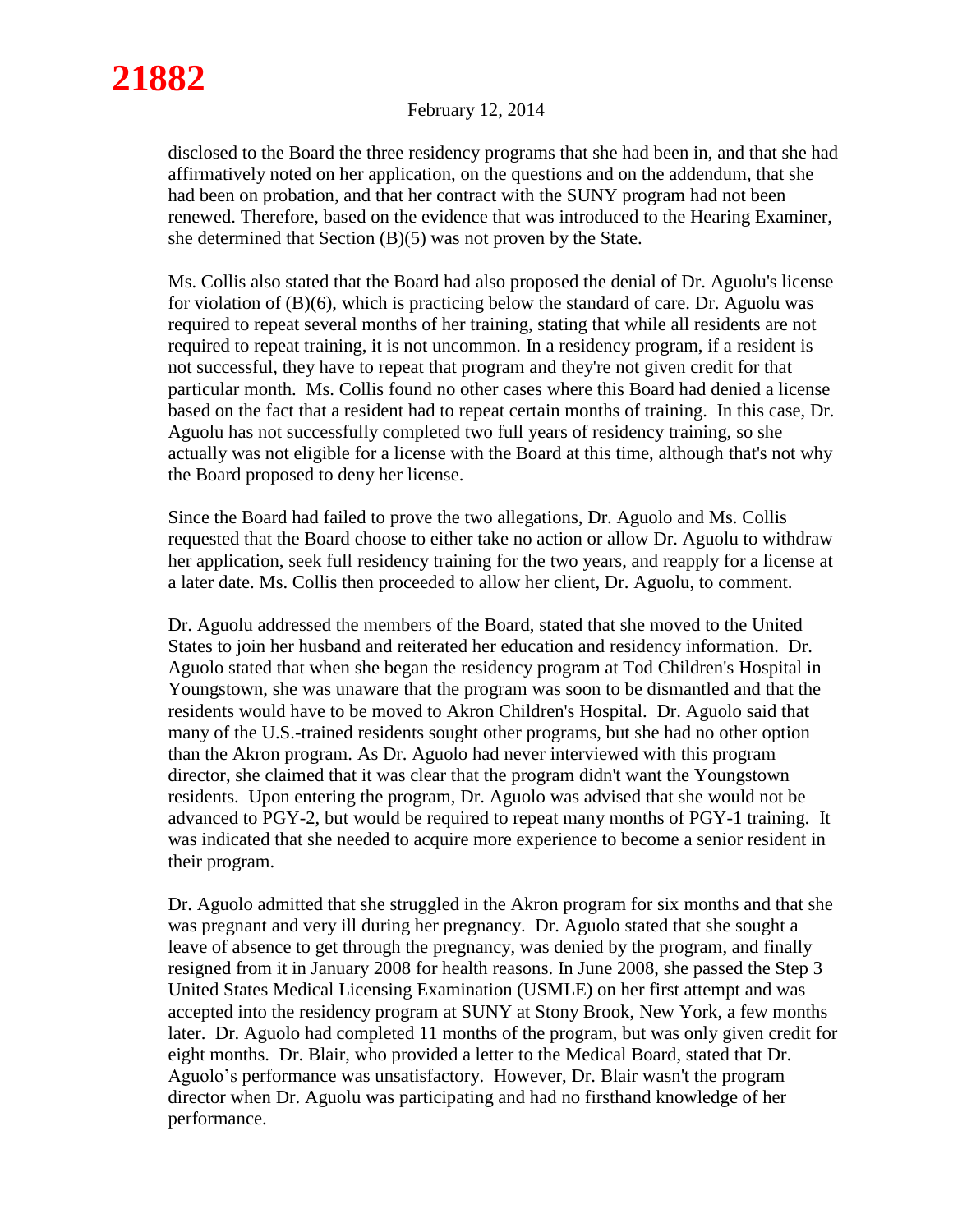Dr. Aguolu's second child was only six weeks old when she started the SUNY program. Dr. Aguolo and her children moved to New York and, as a single parent, she struggled with the demands of the program, while also caring for two young children and seeking adequate child care. Dr. Aguolo's contract was not renewed after the first year and she applied for an Ohio medical license in 2012, because she believed she met the licensure application requirements, having completed about roughly five months of training, based on the letter she had from the American Board of Pediatrics. Dr. Aguolu claims that she provided the Medical Board with as accurate information as she had at that time and that she included the dates of the three residency programs she attended. Also, she checked "Yes" to the questions on the application that asked if she had ever transferred from one program to another, and if she had ever resigned from, or withdrew, or was placed on probation by a program. Dr. Aguolo also included an addendum to her application where she noted that she was on probation at SUNY and that they refused to renew her contract. She stated that she never provided false or fraudulent information to this Board or the Board investigator. Dr. Aguolo felt that she fully cooperated in the Board investigation and provided the investigator with as accurate information as she had at the time.

Since leaving SUNY in 2008, Dr. Aguolu completed a Master's degree in public health from Akron University and started a Ph.D. program at Kent State. Dr. Aguolo said that her children are a little older, her health is now good, she felt that her personal life was stable, and that she had the support and confidence to reenter a training program and residency. Dr. Aguolo respectfully requests that the Board allow her to withdraw her application or choose not to rule on it at this time to give her time to enter into another residency program to complete the training required for an Ohio license.

Dr. Ramprasad asked if the Assistant Attorney General would like to respond. Mr. Wilcox stated that he would like to respond.

Mr. Wilcox stated that the Report and Recommendation did a good job of summarizing the case. However, Mr. Wilcox disagreed with the conclusion that Dr. Aguolu did not purposefully attempt to mislead the Board in her application. In Mr. Wilcox's opinion, there was enough evidence from the two residency programs to show that Dr. Aguolu must have been aware of the many deficiencies and limitations being placed upon her by those programs. The residency director at Akron described Dr. Aguolo's time there as a disaster and Mr. Wilcox noted that as a very frank comment and it was the first time he had seen that comment in any type of materials from a residency program. Mr. Wilcox said this case is about credibility and stated to the Board that they should use their experiences and knowledge of residency and training programs to evaluate this case.

The records in this matter are full of documentation from both Akron and SUNY Stony Brook regarding Dr. Aguolu's poor performance, Mr. Wilcox stated. He continued to say that Dr. Aguolo's answers at the hearing and her explanations in her application do not coincide with the residency programs' documented explanation. Ultimately, what Mr. Wilcox looked at when he reviewed this case, was whether this Board should deny or permanently deny Dr. Aguolo's request for application. The Hearing Examiner made some points that Mr. Wilcox said he agreed with in Dr. Aguolu's favor. Mr. Wilcox agreed that Dr. Aguolo's record with the USMLE was impressive, particularly because she passed every step on the first attempt and stated that is rare and that she is obviously a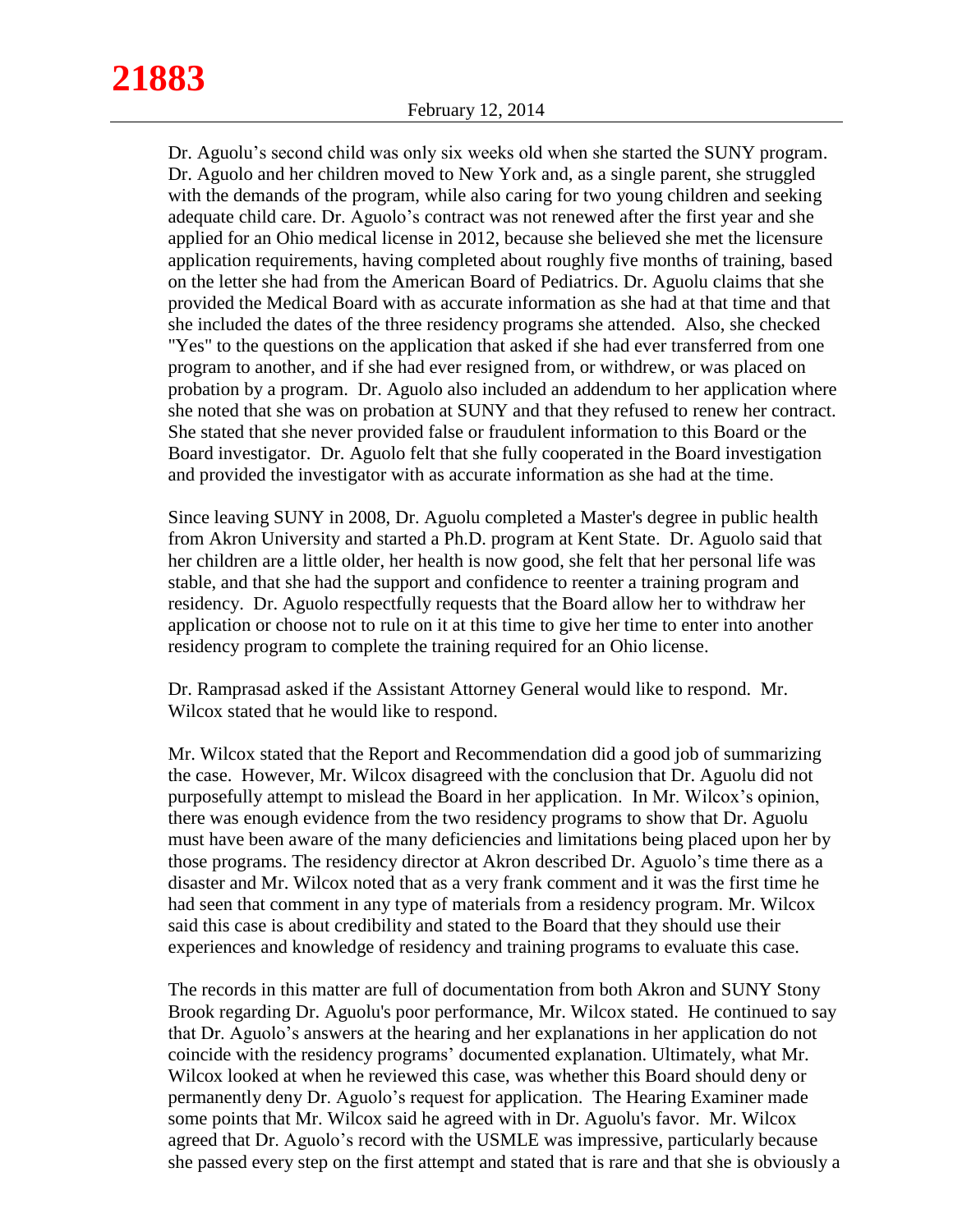good student who tests well. However, Mr. Wilcox felt that Dr. Aguolo's problems stem from her attitude and personal interactions with the medical staff, as well as her fellow students, residents and some of the patients.

Mr. Wilcox asked the board to use their experience to decide if this was a case of overwhelming problems in her personal life and possibly immaturity, or something more serious. Mr. Wilcox said that Dr. Aguolo had taken on many responsibilities at the time with having children and child care issues, while going through a residency, but he believed there are residents who face this situation, and that is wasn't necessarily excusable. Mr. Wilcox closed by saying, if the Board believed Dr. Aguolo intentionally misled them, then they should permanently deny her application. Mr. Wilcox suggested that the Board amend the Report and Recommendation to reflect that there was a finding of a (B)(5) violation.

# **Dr. Steinbergh moved to approve and confirm Ms. Clovis' Findings of Fact, Conclusions of Law, and Proposed Order in the matter of Dr. Aguolu. Dr. Sethi seconded the motion.**

Dr. Ramprasad stated that he would now entertain discussion in the above matter.

Dr. Saferin stated that in a letter dated June 12, 2013, the State Medical Board of Ohio notified Dr. Aguolu that they proposed to deny her application for a certificate to practice medicine and surgery in Ohio based on the following allegations: prior to applying, Dr. Aguolu failed to engage in active practice of medicine and surgery for a period in excess of two years, which was cause for the Board to require additional evidence of fitness to practice to support her application under Section 4331.222 of the Ohio Revised Code; that Dr. Aguolu made false, deceptive, and misleading statements in her application in violation of Section 4731.22(B)(5) of the Ohio Revised Code; and that the doctor had failed to conform to minimal standards of care during her training program in violation of Section 4731.22(B)(6).

Dr. Saferin summarized the evidence saying that Dr. Aguolo testified that in 2004 she graduated from University of Medicine in Nigeria as one of the top ten students and that she passed each step of the United States Medical Licensing Examination (USMLE) on the first attempt. Dr. Saferin went on to say that Dr. Aguolo stated that she had never been licensed to practice medicine and surgery in any state or jurisdiction. That in July 2006, Dr. Aguolo began her first pediatric residency program at Tod Hospital in Youngstown, Ohio, and in June 2007, having believed she completed her first year of residency, the program was terminated and the residents were allowed to transfer to Akron Children's Hospital, but she was later informed that she would transfer as a PGY-1, not receiving credit for her initial year at the other residency. Dr. Aguolo agreed and started as a PGY-1, knowing that she had been demoted. At Akron General Hospital, her skills were extremely lacking and it was not felt that she was capable of supervising care. By September of 2007, Dr. Aguolo remained unqualified to PGY-2 status, as she struggled to follow basic instructions and was unqualified to supervise patient care. According to the records, by the end of 2007, Dr. Aguolu still hadn't managed to develop the ability to supervise care or other residents. Due to health concerns, Dr. Aguolo resigned in January of 2008 and according to the residency program, had she not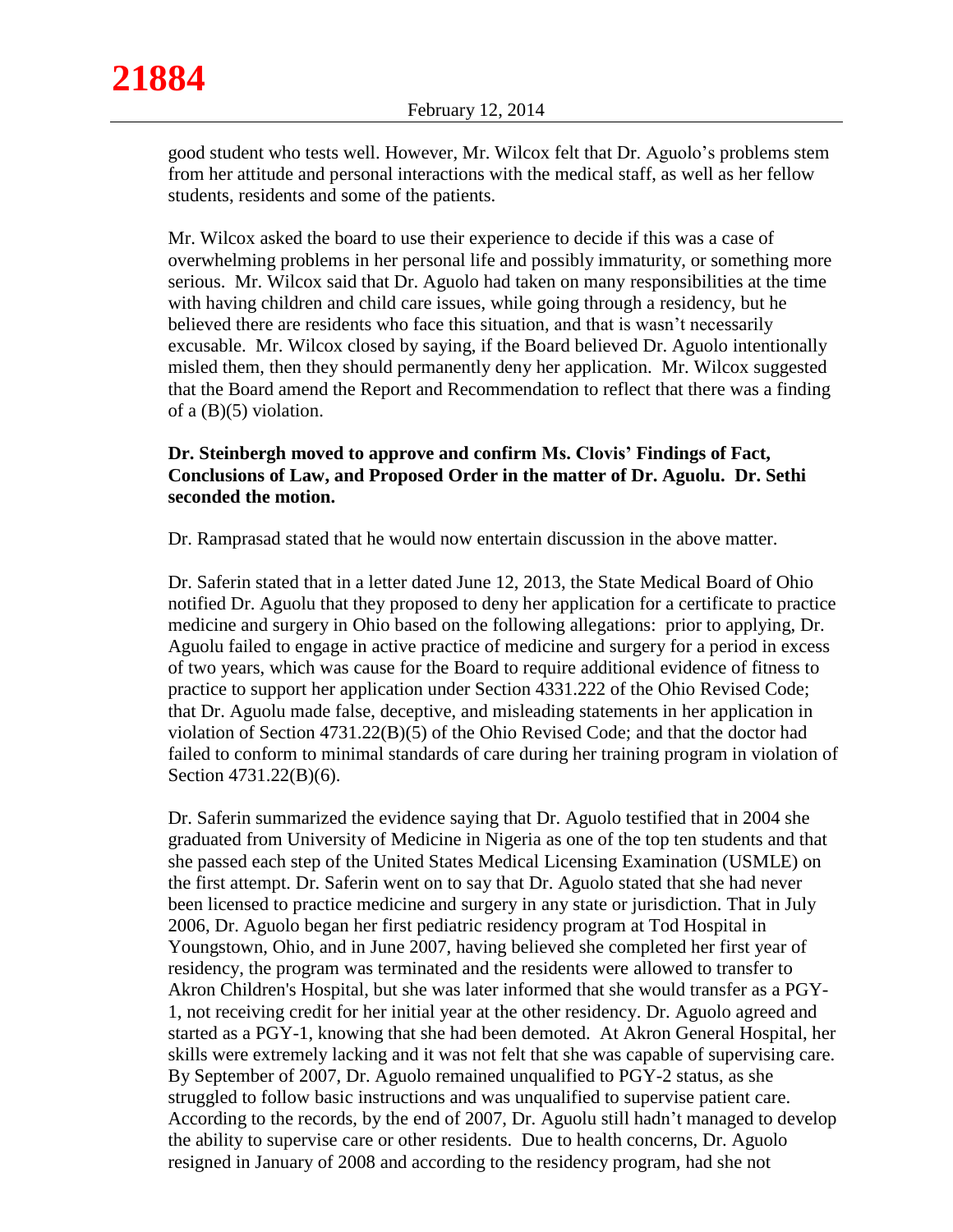resigned, she would have been terminated.

Dr. Saferin continued by stating that in the verification of the postgraduate training on the license application with respect to Akron Children's Hospital, Dr. Aguolo answered "no" to the question regarding unusual circumstances on the FCVS application materials, inquiring whether there had been any limitations or special requirements placed upon her. Akron Children's Hospital response was different, however, than Dr. Aguolo's. They answered yes to that same question and stated that Dr. Aguolo was unable to supervise other residents, as well as medical students during her six months of training and that Dr. Aguolo never served in a supervisory role.

Dr. Saferin continued to note that Dr. Aguolu testified she had never been aware or received formal notice that she had been disciplined or limited during the residency program at Akron Children's, and also stated that she had considered her meetings with Dr. Kempf to be part of the normal residency evaluating process. The records reflect that Dr. Aguolo testified she had supervised and evaluated medical students and that she resigned from the residency program in Akron because of her pregnancy complications, her illness, and because her doctor recommended that she eliminate the stress.

Dr. Saferin finished by stating that in August of 2008 through September of 2009, Dr. Aguolo entered a residency program at Stony Brook in New York, starting as a PGY-2, that she was placed on probation in June of 2009, and was then dismissed from the training program, lacking overall medical knowledge and medical care with indications of frequent medical errors. Despite the warnings and recommendations, Dr. Aguolo continued to fail in meeting the expectations and was dismissed from the program in September of 2009. Dr. Aguolo had not met the requirement for the amount of time as a resident to have a license. Dr. Aguolo is obviously academically very good because she got a Master's in Public Health and she is now working on her Ph.D., Dr. Saferin stated and he indicated that he would support the Proposed Order and moved that the Board deny her application.

Dr. Steinbergh stated that Dr. Saferin outlined the situation and noted that different from what Dr. Aguolo had stated, she was informed that she was not going to be moved into PGY-2 at Akron. After starting at Akron Children's it was noted early that Dr. Aguolo's medical knowledge, communication skills, and patient care were lacking and efforts were made to help her improve, but adequate improvements were never achieved. The fact that Dr. Aguolo was never allowed independence in patient care is the most important information, Dr. Steinbergh stated. The ACGME has core competencies and program directors are responsible to ensure that each resident meets core competencies. When these competencies are not met, they are then obligated to do what they did and therefore, Dr. Aguolo was never allowed independence in patient care. According to the records, Dr. Aguolo continued to require intense supervision by others. In her second program in September 2009, Dr. Aguolo fell asleep during a pediatric transport and provided inconsistent responses as to whether she had fallen asleep or merely had the appearance of being asleep after wrapping herself in a blanket. Soon after that incident, Dr. Aguolo was dismissed.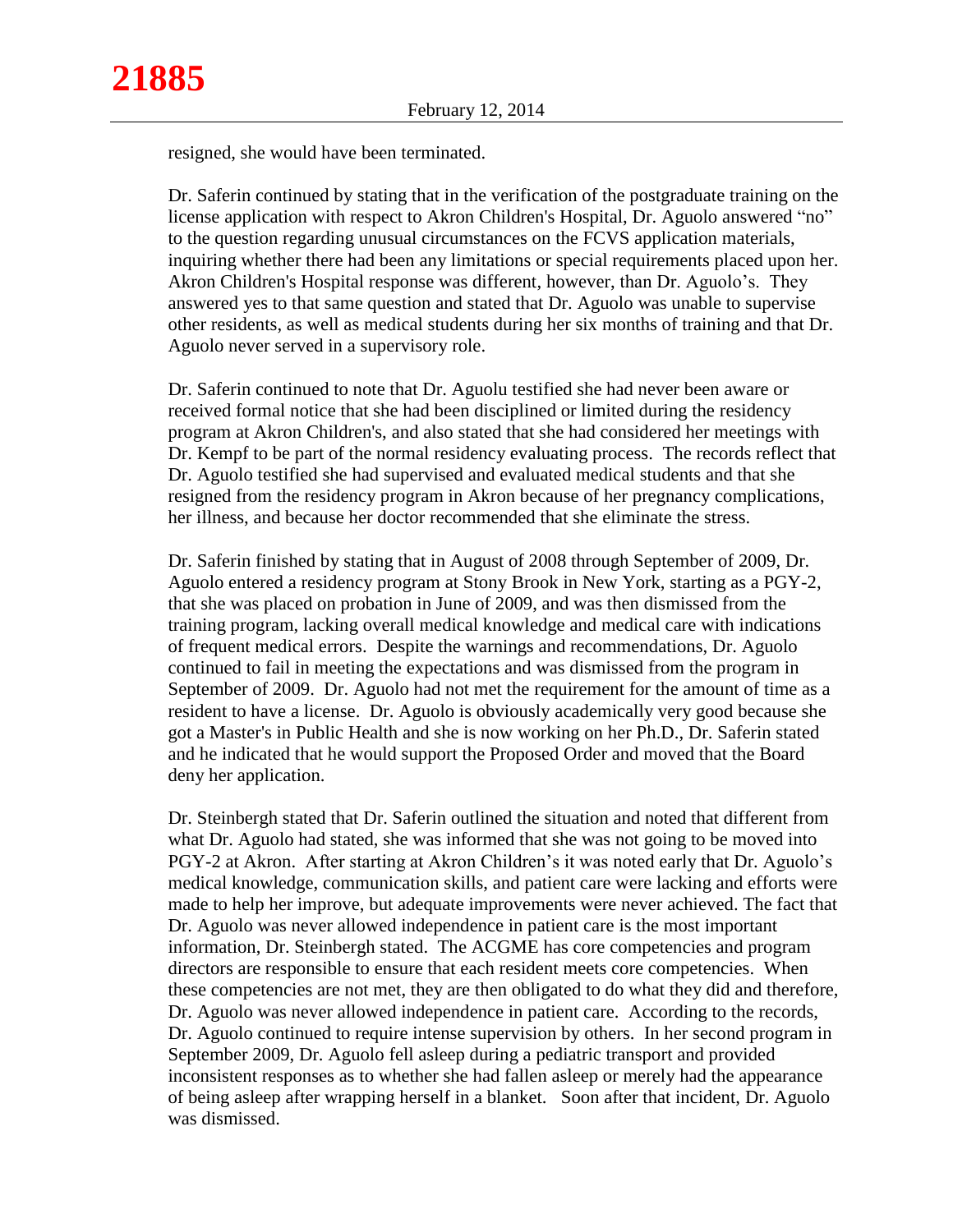Dr. Steinbergh continued to say that, although she agreed with the Order, she disagreed with the Findings of Fact and Conclusions of Law because she believed Dr. Aguolo lied on her application. On State's Exhibit 3, the affidavit that was sworn by Dr. Jeffrey Kempf, it is noted that Dr. Aguolo performed well below expectations and didn't successfully complete the program. By September of 2007, Dr. Aguolo was still unqualified to move up because she struggled to follow basic instruction and was unqualified to supervise patient care. By the end of 2007, she still had not managed to develop the ability to supervise care. In the affidavit, Dr. Kempf talks about concerns he received from fellow residents, patients' parents, nursing staff, and emergency room physicians, all of whom were concerned about Dr. Aguolo's inability to practice as a PGY-1. Although Dr. Aguolo denied she was told about some of the instances, it has been indicated that she was provided the letters that were written by these individuals.

Dr. Steinbergh concluded by reading excerpts from the affidavit stating that Dr. Kempf made the recommendations that Dr. Aguolo become acutely aware of interactions with nurses, families and physicians and that she work on her professionalism and communication skills in that regard. The affidavit also states that Dr. Aguolo was instructed to set up neuropsychiatric testing at Akron Children's Hospital, to further evaluate her ability to process information. Dr. Kempf also suggested that the two of them meet again in November and he told Dr. Aguolo that her inappropriate actions would not be tolerated and her professionalism would have to improve for her to remain as a house officer. However, as we now know, Dr. Aguolo decided to resign from the program.

**Dr. Steinbergh moved to amend Finding of Fact #3 of the Report and Recommendation to read as follows:**

**3. In question 6 of the UAPL (concerning Postgraduate Training), Dr. Aguolu indicated that she had successfully completed training from July 2007 to December 2007 at Children's Hospital Medical Center of Akron ("Akron Children's") in Akron, Ohio.**

**In fact, although Dr. Aguolu had trained from July 2007 through December 2007 at Akron Children's, she did not successfully complete her training at the program. Dr. Aguolu had been unable to supervise patient care or other residents at Akron Children's.**

**Dr. Steinbergh further moved to amend Finding of Fact #4 of the Report and Recommendation to read as follows:**

**4. The Akron Children's residency program director characterized Dr. Aguolu's training as a "disaster." Dr. Aguolu had been unqualified to supervise patient care or other residents. There were multiple complaints about her, regarding her professionalism, her performance and patient care, and her interactions with nurses and parents. Further, the evidence establishes that Dr. Aguolu had been advised on multiple dates by her program director that her practice was below the minimal standard of care, and that multiple physicians shared that concern. Accordingly, her testimony that she was unaware that she had been disciplined or limited during**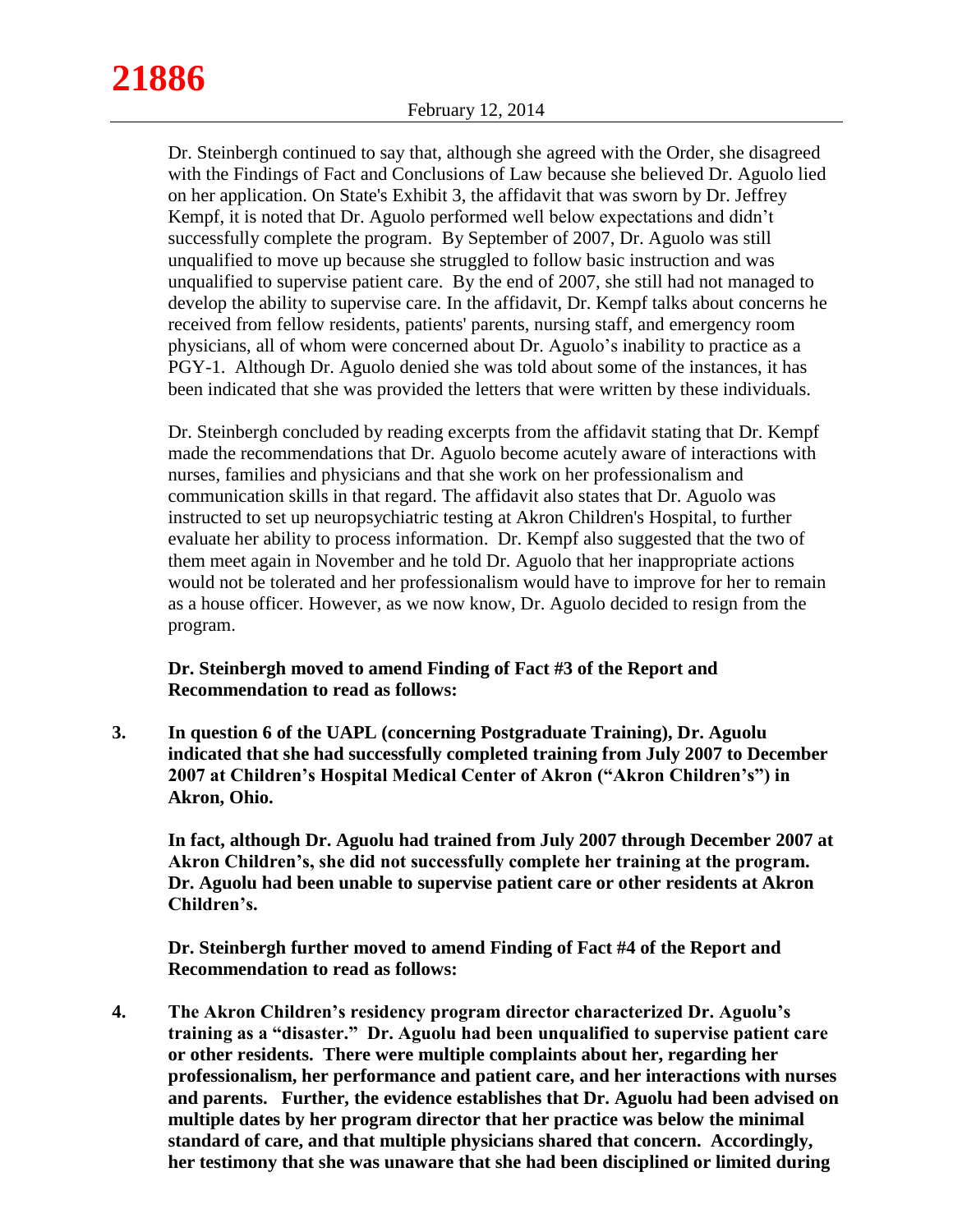**her residency is not credible.** 

**At the Stony Brook residency, significant problems with Dr. Aguolu were noted early in her training, with regard to her medical knowledge, communication skills, and medical care. Dr. Aguolu had numerous patient care issues at Stony Brook, including one incident in which she had fallen asleep during transport of a neonate intensive care patient. She provided inconsistent responses when confronted about that matter. Further, her patient care skills were so lacking that she was never allowed independence in patient care. Before termination, she was reassigned from the Neonatal Intensive Care Unit to a Research Rotation (non-clinical) because of patient safety concerns, which included sleeping during a patient transport. Moreover, the evidence establishes that Dr. Aguolu had been aware that she had been reassigned pending termination as a result of sleeping during a patient transport, and her statement that she had not been aware that this constituted a practice limitation is simply not credible.**

**Dr. Steinbergh further moved to amend Conclusions of Law #3 of the Report and Recommendation to read as follows:**

**3**. **As set forth in Findings of Fact 3 and 4, the evidence is sufficient to support a conclusion that the acts, conduct, and/or omissions of Dr. Aguolu, individually and/or collectively, constitute "[m]aking a false, fraudulent, deceptive, or misleading statement in the solicitation of or advertising for patients; in relation to the practice of medicine and surgery, osteopathic medicine and surgery, podiatric medicine and surgery, or a limited branch of medicine; or in securing or attempting to secure any certificate to practice or certificate of registration issued by the board," as that clause is used in R.C. 4731.22(B)(5).**

**Dr. Saferin seconded the motion.** A vote was taken:

| <b>ROLL CALL:</b> | Dr. Strafford  | - abstain |
|-------------------|----------------|-----------|
|                   | Dr. Bechtel    | - abstain |
|                   | Dr. Saferin    | - aye     |
|                   | Dr. Soin       | - aye     |
|                   | Dr. Steinbergh | - aye     |
|                   | Dr. Ramprasad  | - aye     |
|                   | Dr. Sethi      | - aye     |
|                   | Dr. Talmage    | - aye     |
|                   | Mr. Kenney     | - aye     |
|                   | Mr. Gonidakis  | - aye     |
|                   | Mr. Giacalone  | - aye     |
|                   |                |           |

The motion to amend carried.

**Dr. Steinbergh moved to approve and confirm Ms. Clovis' Findings of Fact, Conclusions of Law, and Proposed Order, as amended, in the matter of Obianuju Genevieve Aguolu, M.D. Dr. Saferin seconded the motion.** A vote was taken: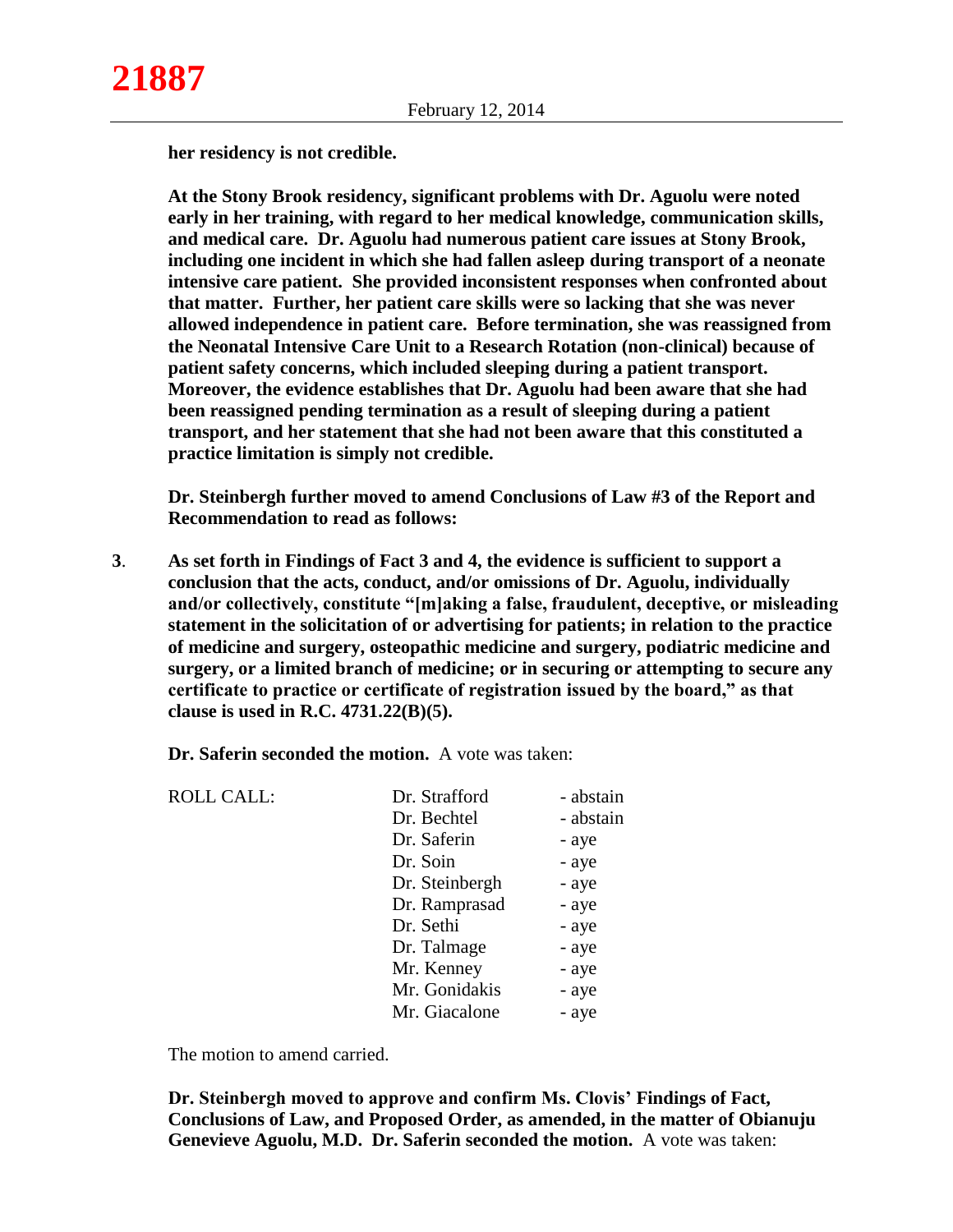| <b>ROLL CALL:</b> | Dr. Strafford  | - abstain |
|-------------------|----------------|-----------|
|                   | Dr. Bechtel    | - abstain |
|                   | Dr. Saferin    | - aye     |
|                   | Dr. Soin       | - aye     |
|                   | Dr. Steinbergh | - aye     |
|                   | Dr. Ramprasad  | - aye     |
|                   | Dr. Sethi      | - aye     |
|                   | Dr. Talmage    | - aye     |
|                   | Mr. Kenney     | - aye     |
|                   | Mr. Gonidakis  | - aye     |
|                   | Mr. Giacalone  | - aye     |

The motion to approve carried.

## **Jerome McTague, M.D., Case No. 12-CRF-148**

Dr. Ramprasad directed the Board's attention to the matter of Jerome McTague, M.D., Case No. 12-CRF-148 and stated that no objections have been filed. Ms. Blue was the Hearing Examiner.

February 12, 2014

Dr. Ramprasad continued in saying that a request to address the Board had been filed timely on behalf of Dr. McTague. Five minutes would be allowed for that address.

Dr. McTague addressed the Board and thanked them for the opportunity to address them. He stated the opportunity on many occasions to read the Hearing Officer's report, and that he was embarrassed and humiliated by his performance, and apologized for it. Dr. McTague said that, looking forward, he had registered for the recommended CME in professionalism and ethics and medical records trainings, and that he looked forward to beginning those the following week. Dr. McTague stated that he is eager to satisfactorily complete all the Board's conditions for reinstatement, and hoped to be on the Board's agenda in April.

Dr. Ramprasad asked if the Assistant Attorney General would like to respond. Ms. Snyder stated that she would like to respond.

Ms. Snyder asked the Board to keep in mind as they considered this case that when Dr. McTague performed an aviation medical examination on Patient 1 on May 4, 2007, he was not a family practice physician, an emergency room physician, an ophthalmologist, nor was he a BMV employee. Dr. McTague was an Aviation Medical Examiner whose sole goal that day was to be a gatekeeper - the gatekeeper to ensure the pilot sitting in front of him was medically safe to fly, and Dr. McTague was specially trained to do that. Ms. Snyder continued to say that a huge part of Dr. McTague's responsibilities was visual acuity, as it's important to be able to see to fly an airplane safely. We know for a fact that on that day, May 4, 2007, Ms. Snyder stated, Patient 1 had an actual visual acuity of 20/200. Ms. Snyder stated that we also know that Dr. McTague submitted to the FAA that the patient had a visual acuity of 20/20 and we know that he certified that patient to fly.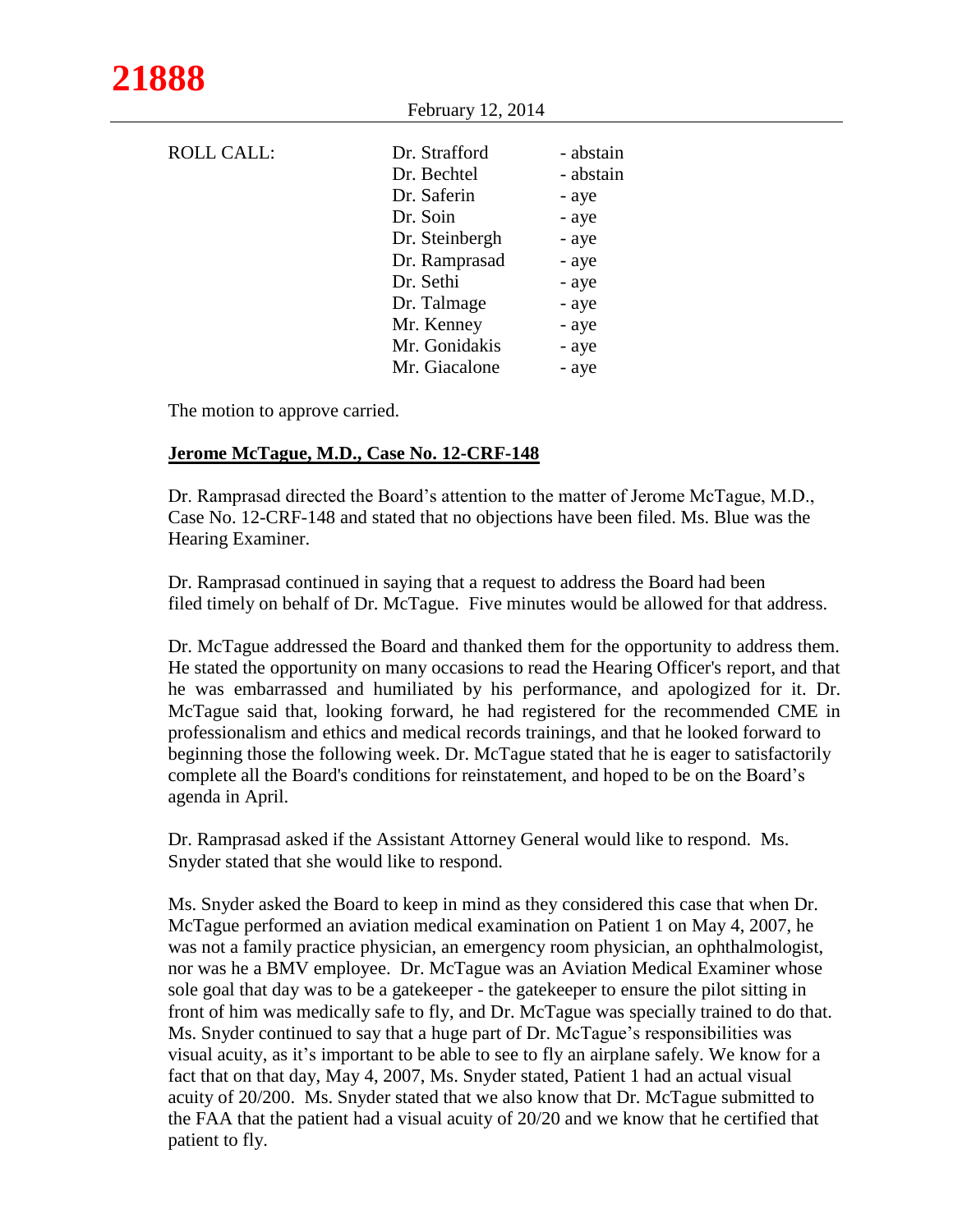Ms. Snyder continued in saying that today, Dr. McTague is repentant and he seemed to understand the error, and his repentance is appreciated. Ms. Snyder said in the hearing, there were other matters discussed, whether Dr. McTague had the obligation to do anything further with this patient, and whether he had a duty to do further screens. Ms. Snyder asked the Board to consider this case and to put themselves in the physician's position. As a physician, you had been trained to hear and see more than what the patient tells you, not to just take a patient at his word, but to do a history and physical on that patient. Ms. Snyder indicated that, as a physician, you would critically analyze all of the information you have and Dr. McTague did not do that.

Ms. Snyder said that when Dr. McTague was confronted nine years in a row by this patient, he knew that the patient was elderly, that in 1998, the patient was in his seventies, and he saw him all through his eighties. Ms. Snyder stated that Dr. McTague knew from the first examination in 1998, that this patient had a visual acuity of 20/100 because he referred him to an ophthalmologist to address that visual acuity, which is a very significant fact. Dr. McTague even had conversations with the ophthalmologist after the fact and over the next two years about the patient's vision and the poor prognosis for that patient. Ms. Snyder stated that Dr. McTague knew or should have known, looking in the patient's eyes, that there was evidence of cataract surgeries and the fact that the patient was putting on his forms that he had not seen any other health care professionals other than routine visits in the past three years. Those are all red flags that Dr. McTague should have noticed. Instead of marking 20/20 on that form that day, Dr. McTague could have done other things, such as used a different chart, asked the patient to read a different line on the Snellen test, or done something different than what he did.

Ms. Snyder closed by saying that even if you believed what Dr. McTague said in the hearing, you're still left with the fact that he certified a legally blind man to fly an airplane. Maybe Dr. McTague missed the red flags or didn't do the examinations. Regardless of the reason, Ms. Snyder believes that Dr. McTague's medical practice was below the standard of care that day. Dr. McTague did not kill the people on that airplane, Ms. Snyder stated, but he was the only person that could have grounded Patient 1 on that day, and the fact that he didn't began this ripple of consequences that could have prevented the accident.

## **Dr. Steinbergh moved to approve and confirm Ms. Blue's Findings of Fact, Conclusions of Law, and Proposed Order in the matter of Jerome A. McTague, M.D. Dr. Sethi seconded the motion.**

Dr. Ramprasad stated that he would entertain discussion in the matter above.

Dr. Steinbergh restated the facts of the case and the fact that Dr. McTague fraudulently completed forms for this individual. She went on to say that one week prior to the airplane accident, the patient had initiated a car accident. This patient had macular degeneration, as well as cataracts, and although experts described the difficulty of predicting the macular degeneration nearly impossible, the cataracts certainly could have been seen through the ophthalmoscope. Dr. Steinbergh stated that the documentation showed on what date Dr. McTague stopped reporting the uncorrected vision to the FAA, but indicated that the patient had 20/20 vision.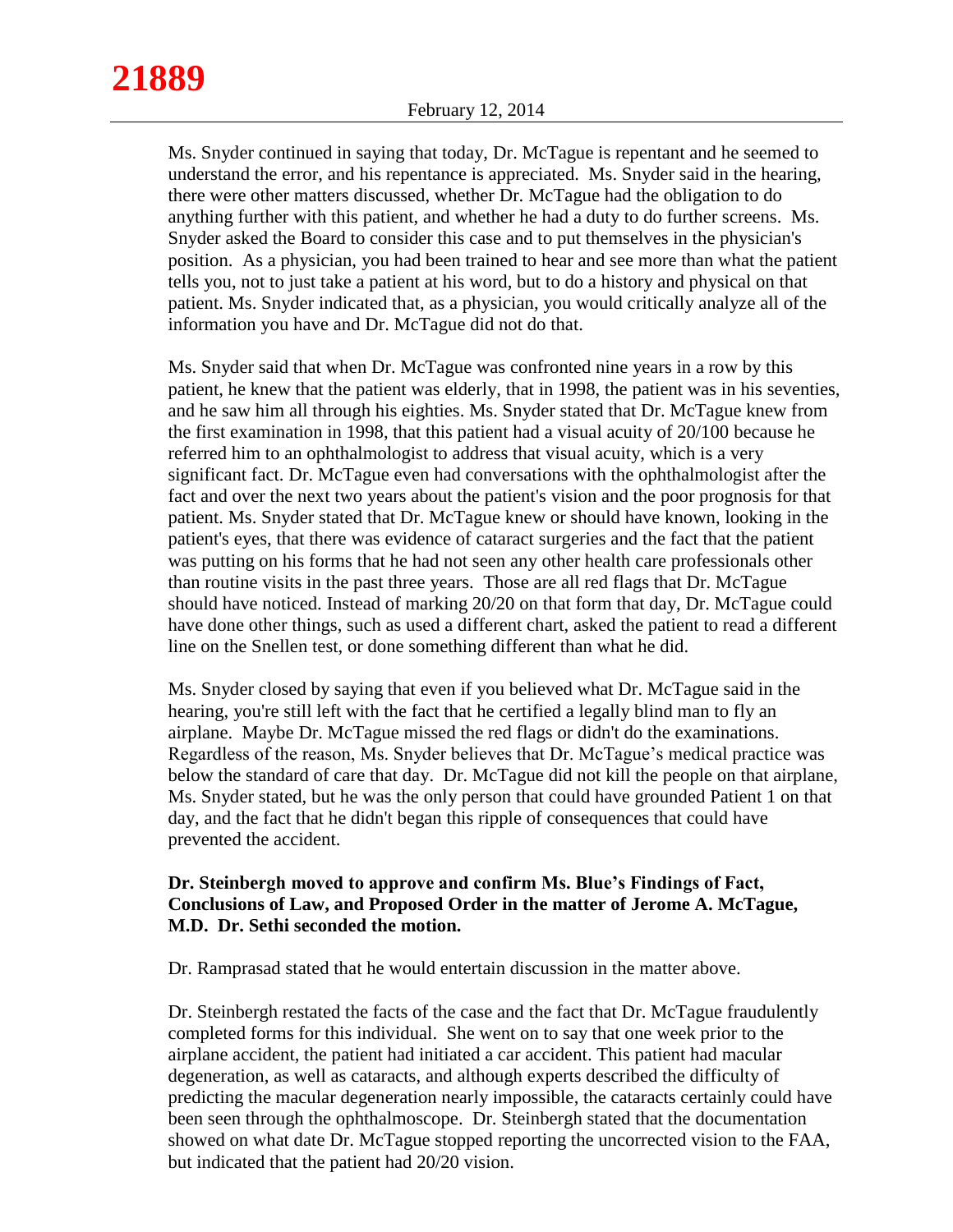Dr. Steinbergh indicated that she believed Dr. McTague falsified the records. She pointed out the fact that the Hearing Examiner indicated the reason for her proposed order was because this case involved just one patient; however, it ultimately resulted in seven deaths. Dr. Steinbergh reviewed the Report and Recommendation which indicated that Dr. McTague had a history of improperly issuing medical certificates to airmen and that he had handwritten instead of properly typing them. The FAA had written to and reversed Dr. McTague's decisions in 2003 and 2007 for two other airmen. Importantly, Dr. Steinbergh noted, in May of 2008, one month prior to the fatal plane crash, the FAA sent a letter to Dr. McTague stated in pertinent part that he was to cease exercising his AME privileges immediately until further notice.

In November the FAA noted that their office spent approximately 200 hours reviewing Dr. McTague's submissions and that 116 cases required further staff action and only 12 cases required no action on their part. The FAA unveiled numerous significant errors such as inappropriately handwritten certificates, hypertension initial and follow-up evaluation requirements, thyroid cancer without any request for information on his part, and comments written by Dr. McTague that were in question. The documents reflect that in light of this information, the FAA stated they would require, for consideration of reinstatement of his AME designation, and that Dr. McTague do the following: successfully attend basic seminar, theme seminar and MCSPT, as well as MAMERC. However, the FAA indicated that this training would not guarantee his reinstatement and in fact, on January 9, 2009, the FAA sent a letter to Dr. McTague terminating his designation as an AME.

Dr. Steinbergh concluded by saying that she felt the proposed order was not strong enough to address the issues in this case.

Dr. Saferin agreed that the terms of the proposed order were not appropriate for this case and that he would recommend permanent revocation of Dr. McTague's license to practice medicine and surgery in the State of Ohio.

## **Dr. Saferin moved that the Board amend the proposed order to permanent revocation of Dr. McTague's license to practice medicine and surgery in the State of Ohio. Dr. Sethi seconded the motion**.

Dr. Ramprasad stated that he would entertain discussion on the above matter.

Mr. Gonidakis and Dr. Soin both interjected and stated that while they felt the acts were egregious and believed there was a pattern of behavior on Dr. McTague's part, they also indicated they would not support permanent revocation, but would entertain an order more stringent than 60 days.

Dr. Ramprasad voiced his concern with the number of Dr. McTague's cases that the FAA found were handled improperly and emphasized the importance of physicians' ethical and entrusted duty. Dr. Ramprasad continued to say that he felt that some type of revocation was acceptable and appropriate.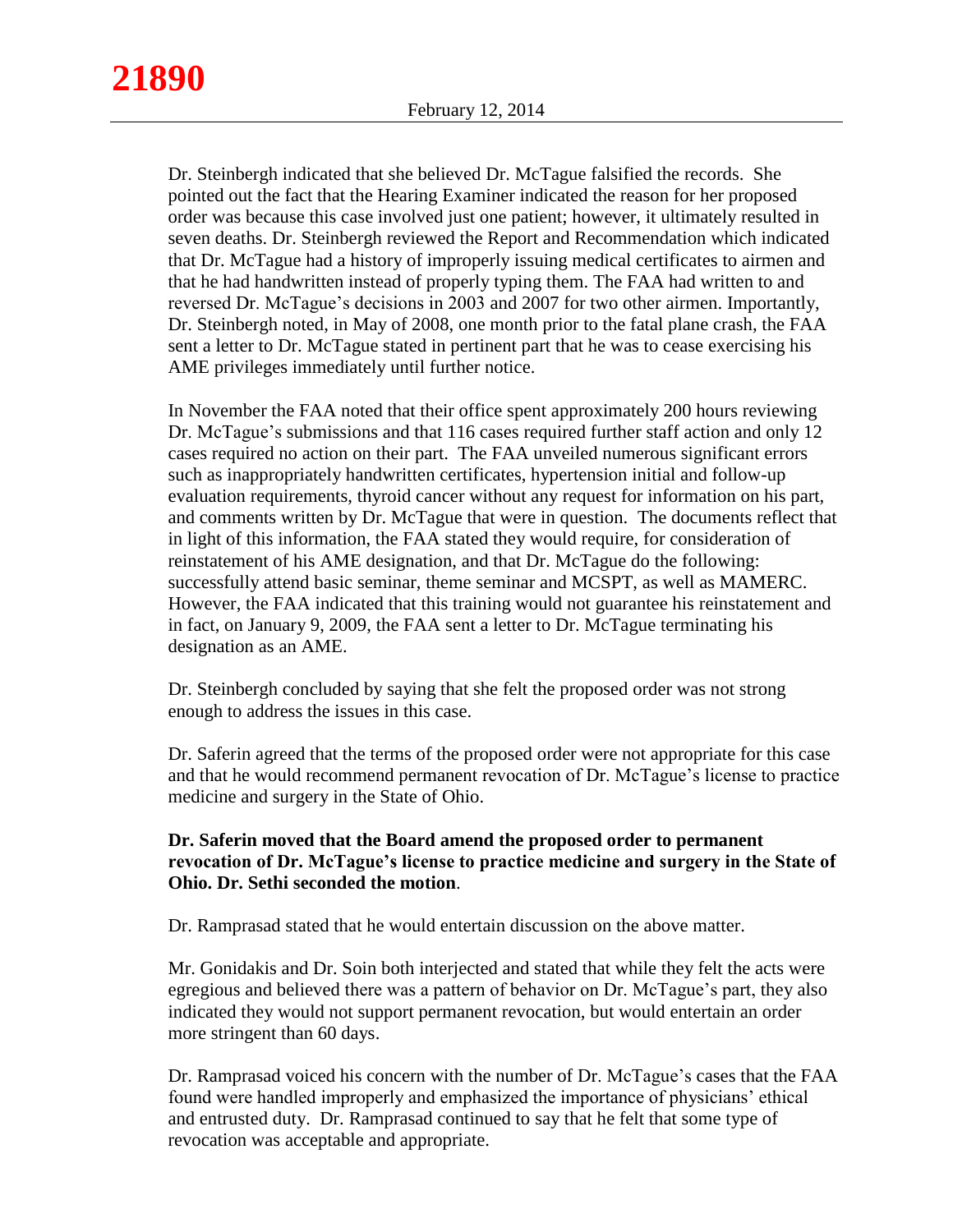Dr. Sethi agreed and affirmed that he would support permanent revocation.

As Mr. Giacalone voiced his concerns about the testimony records of Dr. McTague and how he gave excuses regarding the accusations. Mr. Giacalone questioned why it wasn't until the day of the Board meeting that Dr. McTague expressed remorse for his actions.

A vote on Dr. Saferin's motion to amend was taken:

| <b>ROLL CALL:</b> | Dr. Strafford:  | - abstain |
|-------------------|-----------------|-----------|
|                   | Dr. Bechtel:    | - abstain |
|                   | Dr. Saferin:    | - aye     |
|                   | Dr. Soin:       | - nay     |
|                   | Dr. Steinbergh: | - aye     |
|                   | Dr. Ramprasad:  | - aye     |
|                   | Dr. Sethi:      | - aye     |
|                   | Dr. Talmage:    | - abstain |
|                   | Mr. Kenney:     | - nay     |
|                   | Mr. Gonidakis:  | - nay     |
|                   | Mr. Giacalone:  | - nay     |

The motion to amend failed.

**Dr. Steinbergh indicated that she had prepared an amended motion for consideration and moved the proposed order read as follows:**

- A. **SUSPENSION OF CERTIFICATE: The certificate of Jerome A. McTague, M.D., to practice medicine and surgery in the State of Ohio shall be SUSPENDED for an indefinite period of time, but not less two years.**
- **B. CONDITIONS FOR REINSTATEMENT OR RESTORATION: The Board shall not consider reinstatement or restoration of Dr. McTague's certificate to practice medicine and surgery until all of the following conditions have been met:**
	- **1. Application for Reinstatement or Restoration: Dr. McTague shall submit an application for reinstatement or restoration, accompanied by appropriate fees, if any.**
	- **2. Personal/Professional Ethics Course(s): At the time he submits his application for reinstatement or restoration, or as otherwise approved by the Board, Dr. McTague shall provide acceptable documentation of successful completion of a course or courses dealing with personal/professional ethics. The exact number of hours and the specific content of the course or courses shall be subject to the prior approval of the Board or its designee. Any course(s) taken in compliance with this provision shall be in addition to the Continuing Medical Education requirements for relicensure for the Continuing Medical Education period(s) in which they are completed.**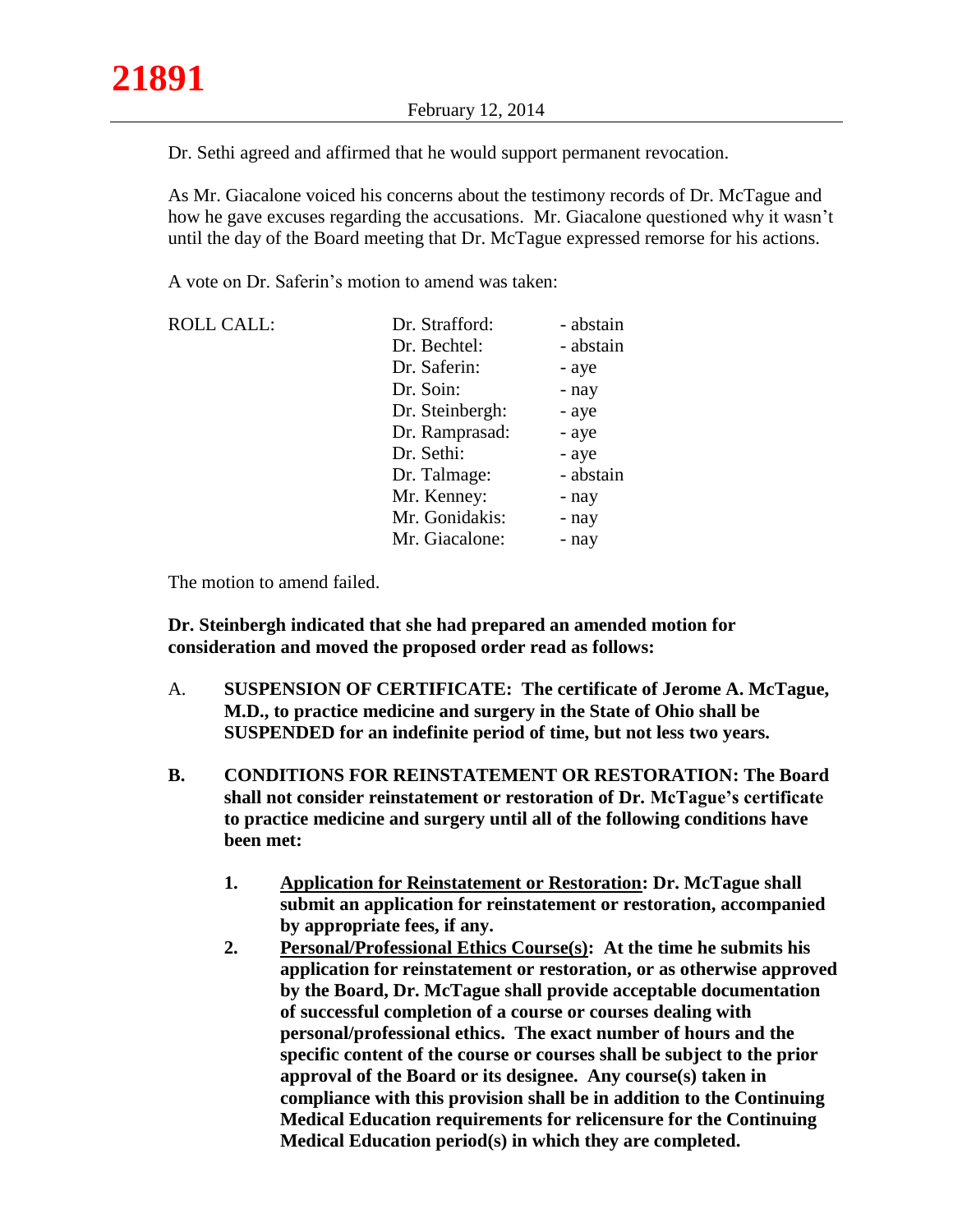**In addition, at the time Dr. McTague submits the documentation of successful completion of the course(s) dealing with personal/professional ethics, he shall also submit to the Board a written report describing the course(s), setting forth what he learned from the course(s), and identifying with specificity how he will apply what he learned to his practice of medicine in the future.**

**3. Medical Records Course(s): At the time he submits his application for reinstatement of restoration, or as otherwise approved by the Board, Dr. McTague shall provide acceptable documentation of successful completion of a course or courses on maintaining adequate and appropriate medical records. The exact number of hours and the specific content of the course or courses shall be subject to the prior approval of the Board or its designee. Any course(s) taken in compliance with this provision shall be in addition to the Continuing Medical Education requirements for relicensure for the Continuing Medical Education period(s) in which they are completed.**

**In addition, at the time Dr. McTague submits the documentation of successful completion of the course(s) on maintaining adequate and appropriate medical records, he shall also submit to the Board a written report describing the course(s), setting forth what he learned from the course(s), and identifying with specificity how he will apply what he learned to his practice of medicine in the future.**

- **4. Additional Evidence of Fitness to Resume Practice: In the event that Dr. McTague has not been engaged in the active practice of medicine and surgery for a period in excess of two years prior to application for reinstatement or restoration, the Board may exercise its discretion under Section 4731.222, Ohio Revised Code, to require additional evidence of the fitness to resume practice.**
- **C. PROBATION: Upon reinstatement or restoration, Dr. McTague's certificate shall be subject to the following PROBATIONARY terms, conditions, and limitations for a period of at least three years:**
	- **1. Obey the Law: Dr. McTague shall obey all federal, state, and local laws, and all rules governing the practice of medicine and surgery in Ohio.**
	- **2. Declarations of Compliance: Dr. McTague shall submit quarterly declarations under penalty of Board disciplinary action and/or criminal prosecution, stating whether there had been compliance with all the conditions of this Order. The first quarterly declaration must be received in the Board's offices on or before the first day of the third month following the month in which Dr. McTague's certificate is restored or reinstated. Subsequent quarterly declarations must be received in the Board's offices on or before the first day of every third month.**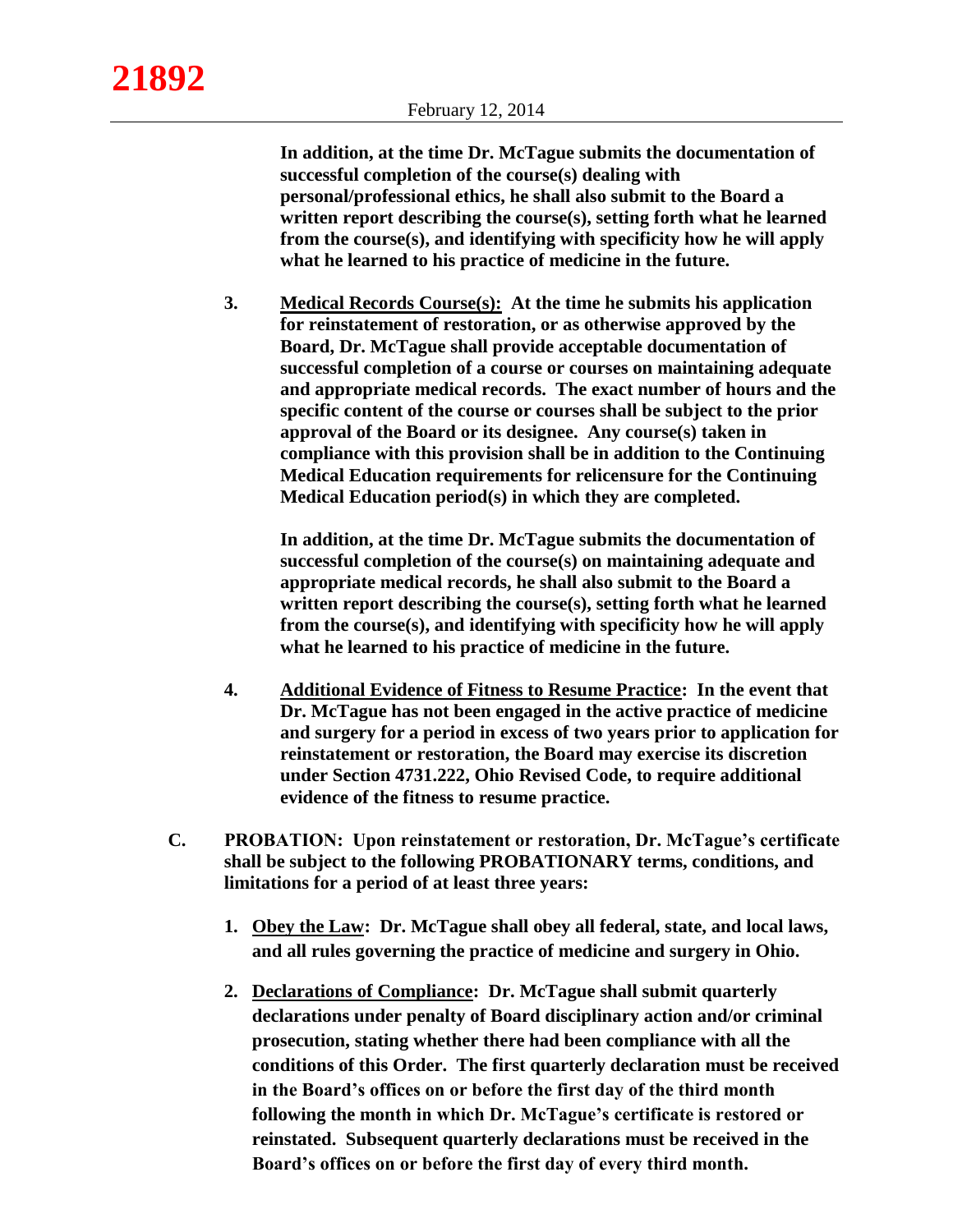- **3. Personal Appearances: Dr. McTague shall appear in person for an interview before the full Board or its designated representative during the third month following the month in which Dr. McTague's certificate is restored or reinstated, or as otherwise directed by the Board. Subsequent personal appearances shall occur every six months thereafter, and/or as otherwise directed by the Board. If an appearance is missed or is rescheduled for any reason, ensuing appearances shall be scheduled based on the appearance date as originally scheduled.**
- **4. Practice Plan and Monitoring Physician: Within 30 days of the date of Dr. McTague's reinstatement or restoration, or as otherwise determined by the Board, Dr. McTague shall submit to the Board and receive its approval for a plan of practice in Ohio. The practice plan, unless otherwise determined by the Board, shall be limited to a supervised structured environment in which Dr. McTague's activities will be directly supervised and overseen by a monitoring physician approved by the Board. Dr. McTague shall obtain the Board's prior approval for any alteration to the practice plan approved pursuant to this Order.**

**At the time Dr. McTague submits his practice plan, he shall also submit the name and curriculum vitae of a monitoring physician for prior written approval by the Secretary and Supervising Member of the Board. In approving an individual to serve in this capacity, the Secretary and Supervising Member will give preference to a physician who practices in the same locale as Dr. McTague and who is engaged in the same or similar practice specialty.**

**The monitoring physician shall monitor Dr. McTague and his medical practice, and shall review Dr. McTague's patient charts. The chart review may be done on a random basis, with the frequency and number of charts reviewed to be determined by the Board.**

**Further, the monitoring physician shall provide the Board with reports on the monitoring of Dr. McTague and his medical practice, and on the review of Dr. McTague's patient charts. Dr. McTague shall ensure that the reports are forwarded to the Board on a quarterly basis and are received in the Board's offices no later than the due date for Dr. McTague's declarations of compliance.**

**In the event that the designated monitoring physician becomes unable or unwilling to serve in this capacity, Dr. McTague shall immediately so notify the Board in writing. In addition, Dr. McTague shall make arrangements acceptable to the Board for another monitoring physician within 30 days after the previously designated monitoring physician becomes unable or unwilling to serve, unless otherwise determined by the Board. Dr. McTague shall further ensure that the previously designated**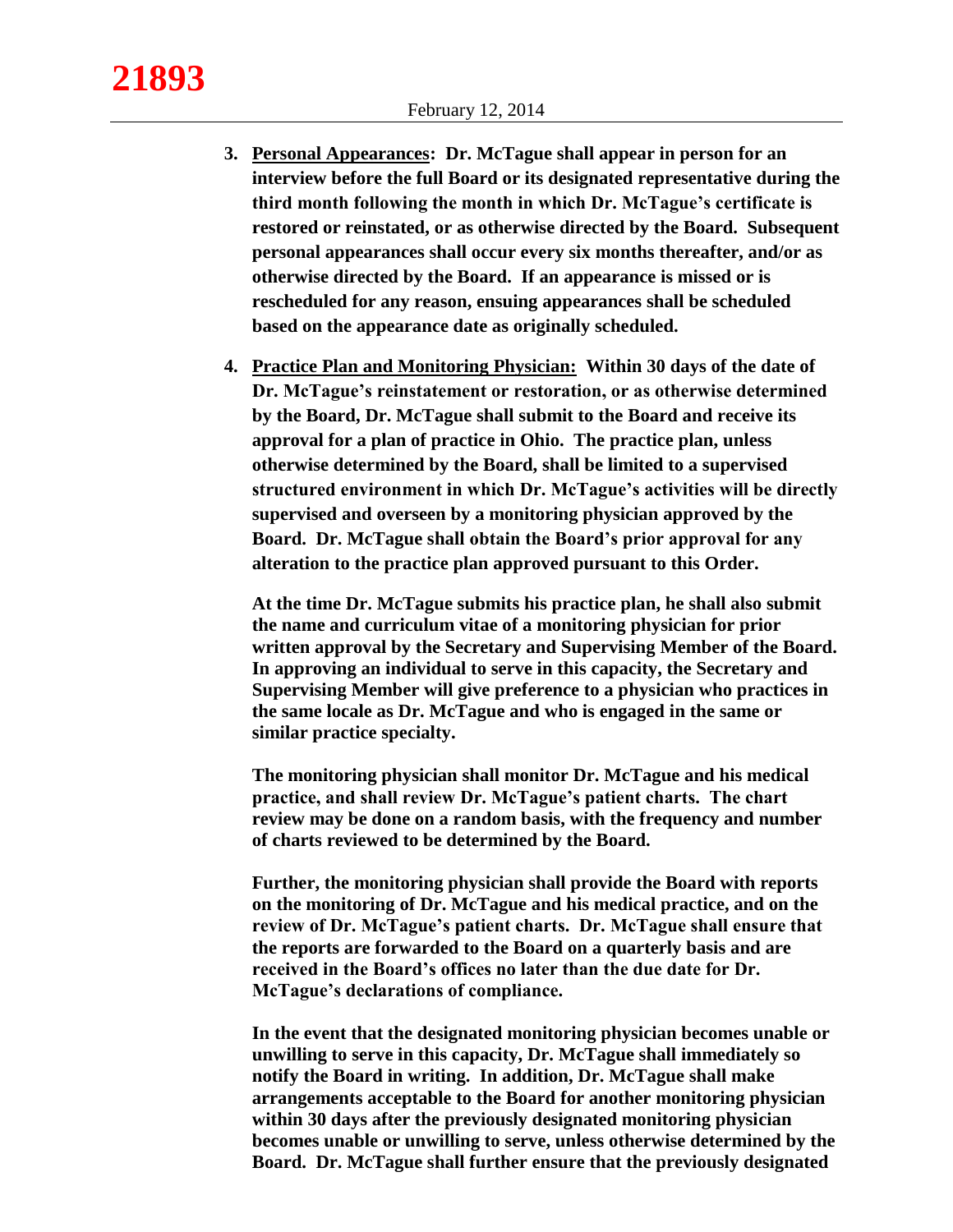**monitoring physician also notified the Board directly of his or her inability to continue to serve and the reasons therefor.**

**The Board, in its sole discretion, may disapprove any physician proposed to serve as Dr. McTague's monitoring physician, or may withdraw its approval of any physician previously approved to serve as Dr. McTague's monitoring physician, in the event that the Secretary and Supervising Member of the Board determine that any such monitoring physician has demonstrated a lack of cooperation in providing information to the Board or for any other reason.**

- **5. Tolling of Probationary Period While Out of Compliance: In the event Dr. McTague is found by the Secretary of the Board to have failed to comply with any provision of this Order, and is so notified of that deficiency in writing, such period(s) of noncompliance will not apply to the reduction of the probationary period under this Order.**
- **6. Required Reporting of Change of Address: Dr. McTague shall notify the Board in writing of any change of residence address and/or principal practice address within 30 days of the change.**
- **D. TERMINATION OF PROBATION: Upon successful completion of probation, as evidenced by a written release from the Board, Dr. McTague's certificate will be fully restored.**
- **E. VIOLATION OF THE TERMS OF THIS ORDER: If Dr. McTague violates the terms of this Order in any respect, the Board, after giving his notice and the opportunity to be heard, may institute whatever disciplinary action it deems appropriate, up to and including the permanent revocation of his certificate.**
- **F. REQUIRED REPORTING WITHIN 30 DAYS OF THE EFFECTIVE DATE OF THIS ORDER:**
	- **1. Required Reporting to Employers and Others: Within 30 days of the effective date of this Order, Dr. McTague shall provide a copy of this Order to all employers or entities with which he is under contract to provide healthcare services (including but not limited to third-party payers), or is receiving training; and the Chief of Staff at each hospital or healthcare center where he has privileges or appointments. Further, Dr. McTague shall promptly provide a copy of this Order to all employers or entities with which he contracts in the future to provide healthcare services (including but not limited to third-party payors), or applies for or receives training, and the Chief of Staff at each hospital or healthcare center where he applies for or obtains privileges or appointments. This requirement shall continue**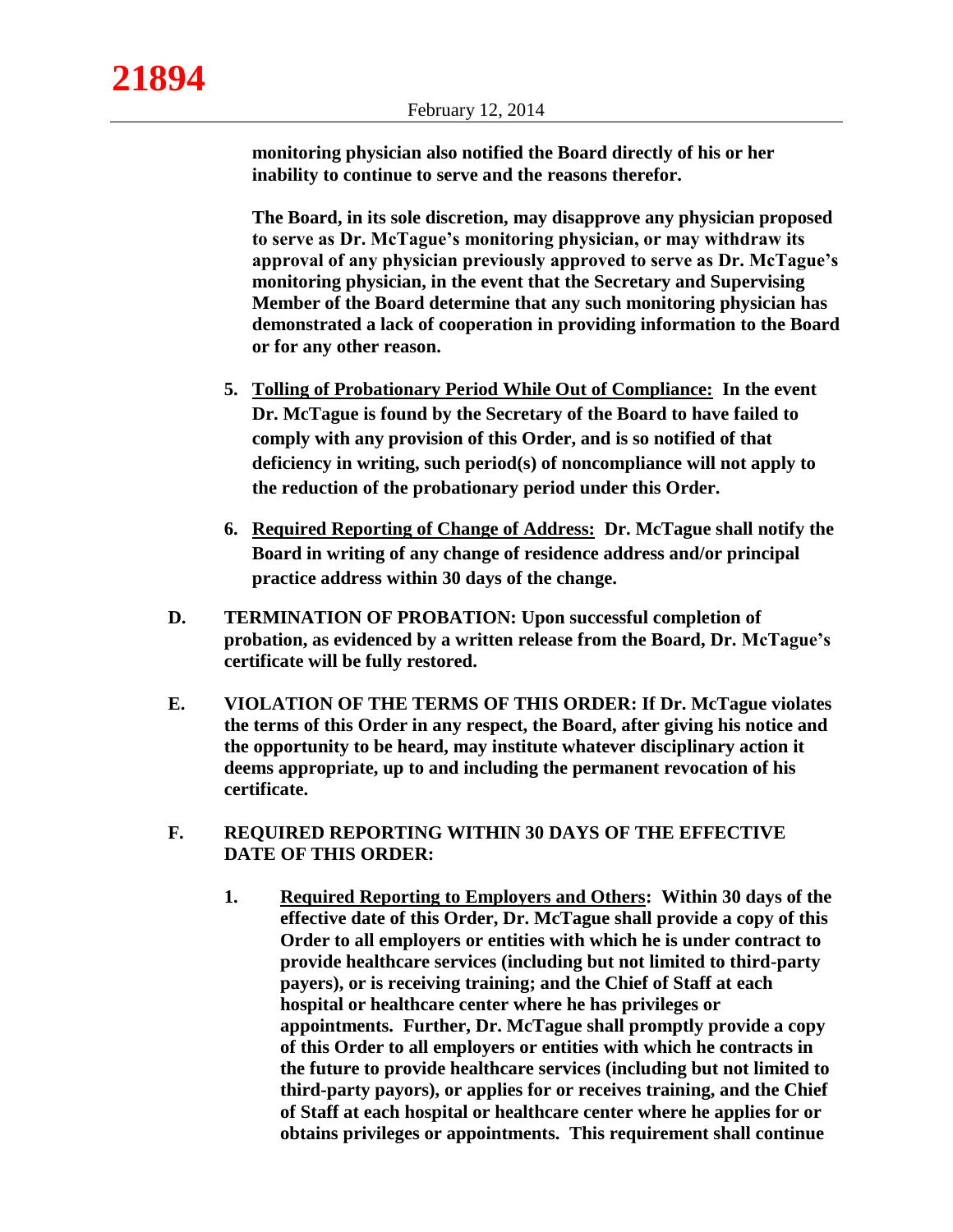**until Dr. McTague receives from the Board written notification of the successful completion of his probation.**

**In the event that Dr. McTague provides any healthcare services or healthcare direction or medical oversight to any emergency medical services organization or emergency medical services provider in Ohio, within 30 days of the effective date of this Order, he shall provide a copy of this Order to the Ohio Department of Public Safety, Division of Emergency Medical Services. This requirement shall continue until Dr. McTague receives from the Board written notification of the successful completion of his probation.**

- **2. Required Reporting to Other State Licensing Authorities: Within 30 days of the effective date of this Order, Dr. McTague shall provide a copy of this Order to the proper licensing authority of any state or jurisdiction in which he currently holds any professional license, as well as any federal agency or entity, including but not limited to the Drug Enforcement Agency, through which he currently holds any license or certificate. Also, Dr. McTague shall provide a copy of this Order at the time of application to the proper licensing authority of any state or jurisdiction in which he applies for any professional license or reinstatement/restoration of any professional license. This requirement shall continue until Dr. McTague receives from the Board written notification of the successful completion of his probation.**
- **3. Required Documentation of the Reporting Required by Paragraph F: Dr. McTague shall provide this Board with one of the following documents as proof of each required notification within 30 days of the date of each such notification: (a) the return receipt of certified mail within 30 days of receiving that return receipt, (b) an acknowledgement of delivery bearing the original ink signature of the person to whom a copy of the Order was hand delivered, (c) the original facsimile-generated report confirming successful transmission of a copy of the Order to the person or entity to whom a copy of the Order was faxed, or (d) an original computer-generated printout of electronic mail communication documenting the e-mail transmission of a copy of the Order to the person or entity to whom a copy of the Order was e-mailed.**

**EFFECTIVE DATE OF ORDER: This Order shall become effective immediately upon the mailing of the notification of approval by the Board.**

**Mr. Giacalone seconded the motion.** A vote was taken: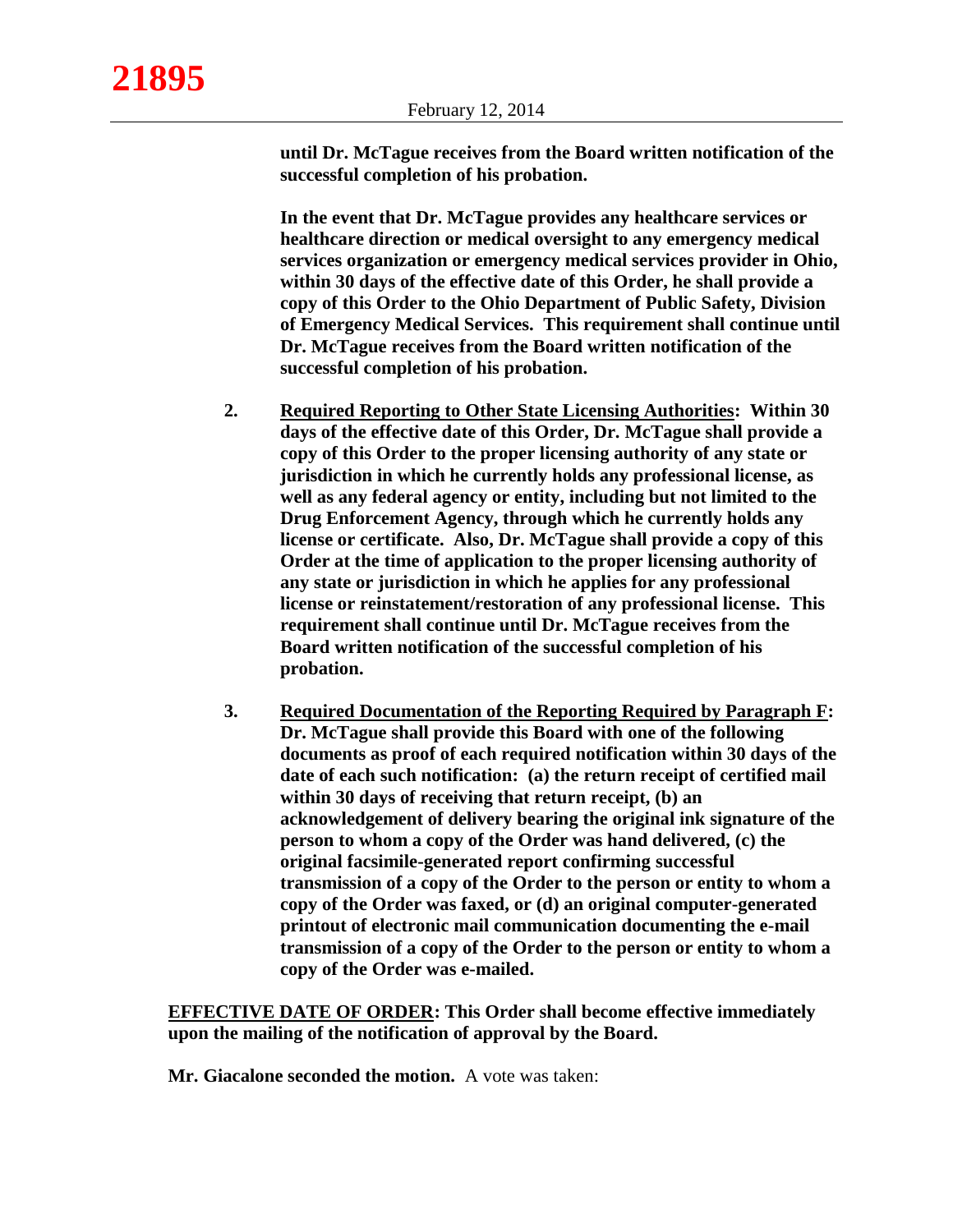| Dr. Strafford  | - abstain |
|----------------|-----------|
| Dr. Bechtel    | - abstain |
| Dr. Saferin    | - aye     |
| Dr. Soin       | - aye     |
| Dr. Steinbergh | - aye     |
| Dr. Ramprasad  | - aye     |
| Dr. Sethi      | - aye     |
| Dr. Talmage    | - abstain |
| Mr. Kenney     | - aye     |
| Mr. Gonidakis  | - aye     |
| Mr. Giacalone  | - abstain |
|                |           |

February 12, 2014

The motion to amend carried.

# **Dr. Steinbergh moved to approve and confirm Ms. Blue's Findings of Fact, Conclusions of Law, and Proposed Order, as amended, in the matter of Jerome A. McTague, M.D. Dr. Soin seconded the motion.**

| <b>ROLL CALL:</b> | Dr. Strafford  | - abstain |
|-------------------|----------------|-----------|
|                   | Dr. Bechtel    | - abstain |
|                   | Dr. Saferin    | - aye     |
|                   | Dr. Soin       | - aye     |
|                   | Dr. Steinbergh | - aye     |
|                   | Dr. Ramprasad  | - aye     |
|                   | Dr. Sethi      | - aye     |
|                   | Dr. Talmage    | - abstain |
|                   | Mr. Kenney     | - aye     |
|                   | Mr. Gonidakis  | - aye     |
|                   | Mr. Giacalone  | - abstain |
|                   |                |           |

The motion to approve carried.

# **Aaron O. Williams, M.D., Case No. 13-CRF-044**

Dr. Ramprasad directed the Board's attention to the matter of Aaron O. Williams, M.D., Case No. 13-CRF-044 and stated that no objections have been filed. Dr. Ramprasad stated that Mr. Porter was the Hearing Examiner.

Dr. Ramprasad continued in saying that a request to address the Board had been filed timely on behalf of Dr. Williams. Five minutes would be allowed for that address.

Dr. Williams was represented by his attorney, Elizabeth Collis.

Ms. Collis addressed the Board confirming that she had not filed objections in this case and that she and her client fully supported the recommendation of Mr. Porter in this matter. Ms. Collis voiced her appreciation for Mr. Porter's independent and thorough review of the evidence. She indicated that Dr. Williams' Kentucky case hearing is scheduled for April and that the State of Kentucky made their decision based solely on a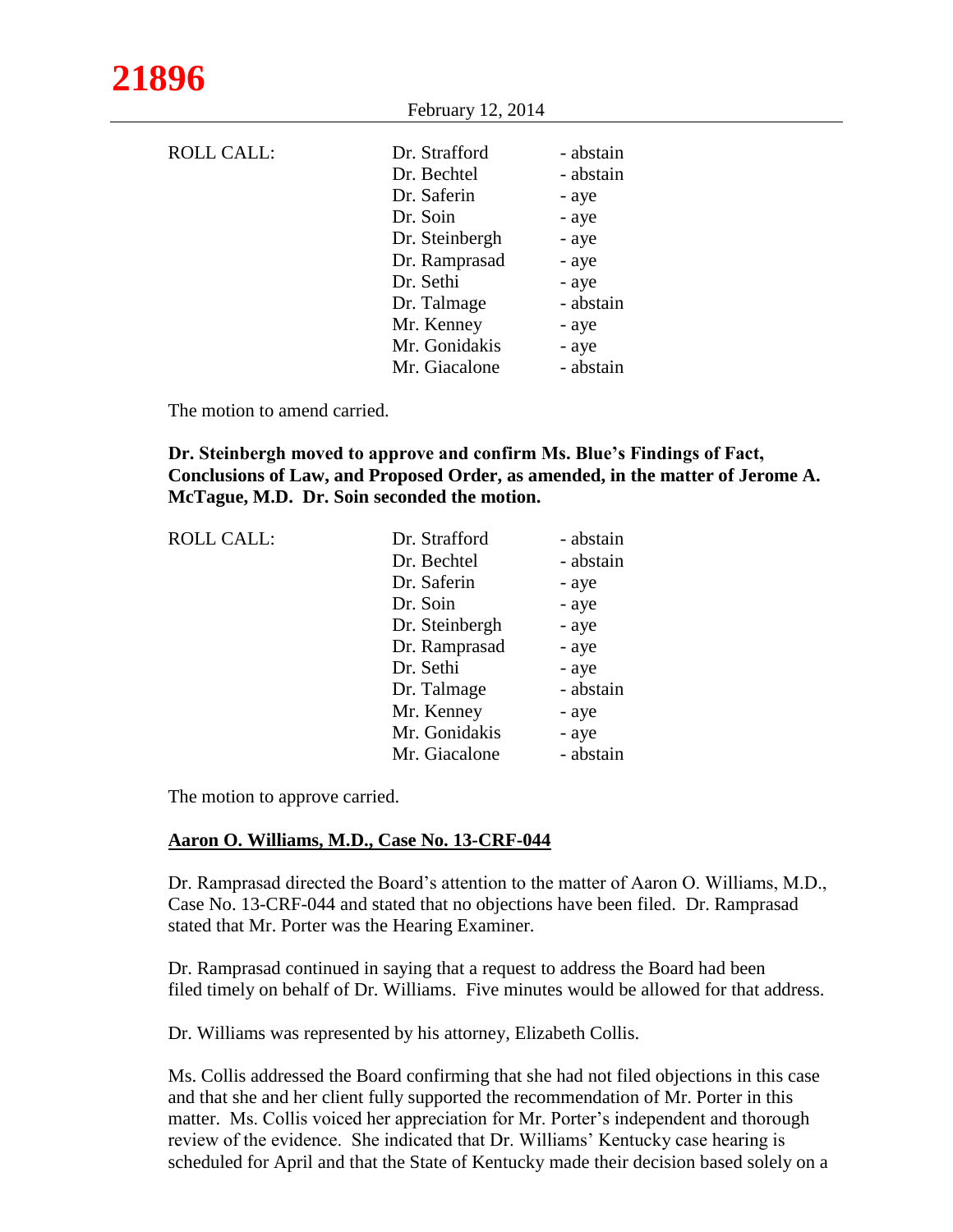prostate brachytherapy procedure that Dr. Williams performed only in the State of Kentucky and never in Ohio. Ms. Collis indicated that Dr. Williams has had his practice in Ohio since 2006 and he exclusively deals with external-beam radiation treatment. Ms. Collis indicated that the external beam radiation treatment was not questioned by Kentucky.

Ms. Collis requested that the Board either impose the recommendation of the Hearing Examiner, which would specifically limit Dr. Williams' practice to not performing the prostate brachytherapy in Ohio, or the Board take no action at this time. Ms. Collis indicated that should Kentucky take full action against Dr. Williams's license, the Ohio Board would still have a right to take further action.

Dr. Williams addressed the Board and said that he had practiced radiation oncology for nearly 20 years. This case concerns a procedure for treating prostate cancer by the use of ultrasound-guided transperineal prostate brachytherapy. Dr. Williams stated that he learned this procedure from Dr. Peter Grimm, director and founder of the Prostate Cancer Treatment Institute in Seattle, Washington, and creator and inventor of this procedure. Dr. Williams stated that when he worked in Kentucky, this procedure was about three percent of his practice.

Dr. Williams stated that in 2006, he opened the Cancer Center in southern Ohio and for many years worked several days in Kentucky, but never performed prostate brachytherapy in Ohio. In 2012, the Kentucky Board issued a complaint and emergency order which suspended Dr. Williams' Kentucky medical license based on allegations that, in a few instances, he had placed radioactive seeds in incorrect locations and in some instances that the doctor had not notified patients of suboptimal results. Dr. Williams stated that the Kentucky Board based its decision on an alleged expert who had never trained or performed prostate brachytherapy and no evidence was introduced to show that other areas of practice fell below the standard of care. However, the Kentucky Board suspended Dr. Williams' ability to practice in their state based on the assertions of the alleged expert. To date, Dr. Williams stated that he hadn't had a hearing in Kentucky, but said it is important to note that the patients that gave rise to the Kentucky action have been reviewed by an outside consulting firm, ProQura and that the firm arrived at different findings than what the expert in Kentucky proclaimed.

Dr. Williams closed in saying that he participates in weekly peer review with other physicians who review each other's files and that they discuss cases. He also had a sample of his Ohio medical practice records examined by independent radiation oncologists who found no problems with his treatment plans, documentations, or outcomes. Dr. Williams works in an underserved area of Ohio and prior to opening the center, patients traveled one to two hours to Columbus or Cincinnati to get a radiation treatment that takes only 15 minutes. Because no evidence has been introduced to show that his practice of radiation oncology through external beam radiation therapy is compromised, and he had no plans to begin performing prostate brachytherapy in Ohio, Dr. Williams respectfully requested that the Board allow him to continue to practice in Ohio.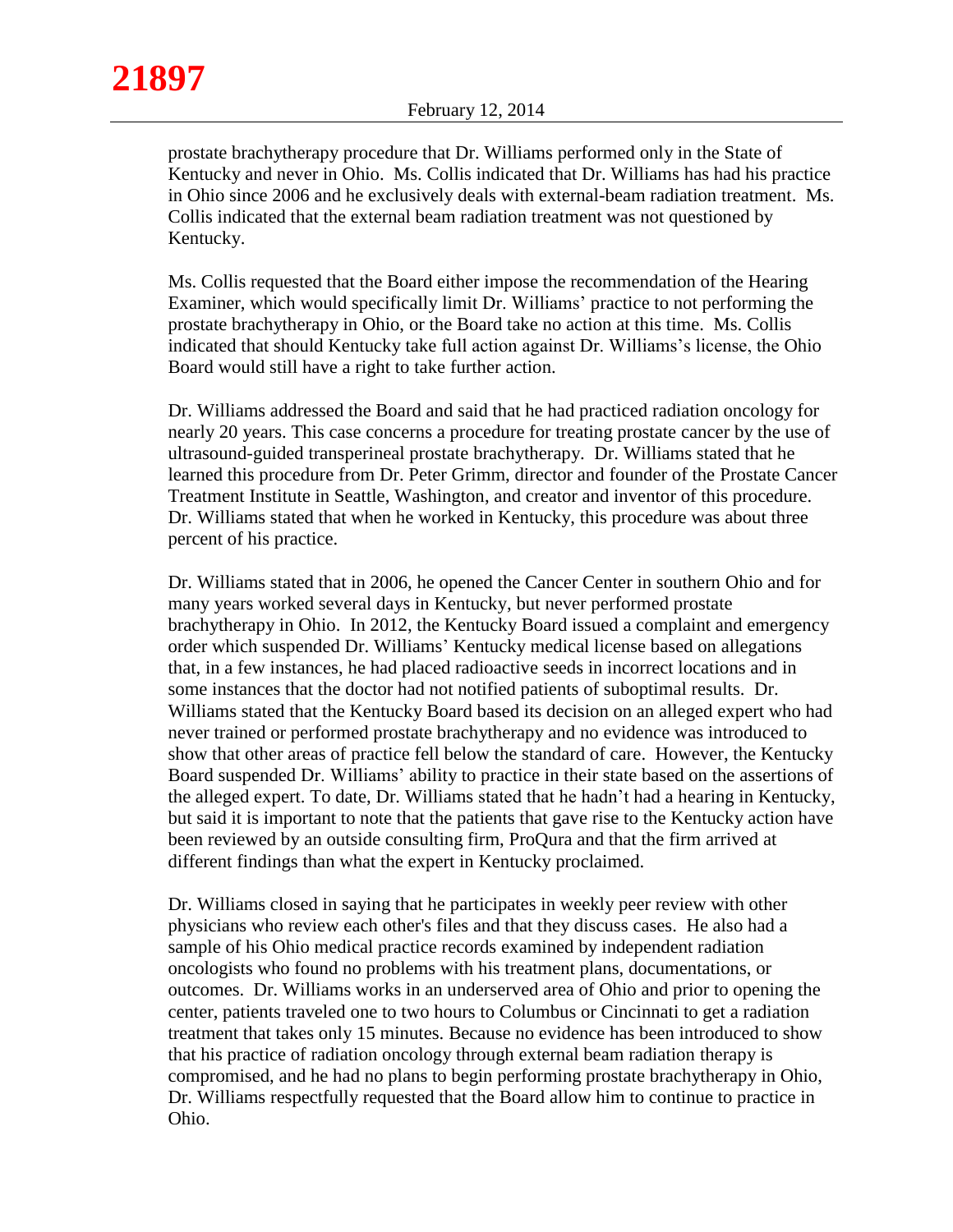Dr. Ramprasad asked if the Assistant Attorney General would like to respond. Ms. Snyder stated that she would like to respond.

Ms. Snyder took the floor and addressed the Board and began by explaining that Kentucky has a different process than Ohio. She said that while Dr. Williams stated that he never had a hearing on this matter, that statement was false. When Kentucky orders its emergency order, Ms. Snyder explained, it goes out with a complaint. The Respondent then has the opportunity to request a hearing to challenge the summary suspension - not a full merits hearing, Ms. Collis said, but an abbreviated hearing. In Kentucky, while both parties had expert witnesses and that information was heard, they still upheld the summary suspension and Ms. Collis informed the Board that the case involves 34 patients. Ms. Snyder continued to say that the Board doesn't have patient records, the Kentucky expert testimony, nor have we heard from the victims in this matter. However, when determining how to proceed, Ms. Snyder encouraged the Board not to make any findings on the underlying allegations that Kentucky has made because we don't have adequate and complete information about the case.

Ms. Snyder concluded by stating that she did not agree with the Report and Recommendation in the case, because the concerns aren't just with the certain procedure, but also with Dr. Williams record keeping process and the fact that he failed to inform patients of adverse reactions or that the procedure he performed wasn't successful.

## **Dr. Steinbergh moved to approve and confirm Mr. Porter's Findings of Fact, Conclusions of Law, and Proposed Order in the matter of Aaron O. Williams, M.D. Dr. Saferin seconded the motion.**

Dr. Ramprasad stated that he would entertain discussion in the above matter.

Dr. Soin reviewed the history of the case with the Board. In 1985 Aaron Williams obtained a Doctor of Pharmacy degree from Florida A&M University at Tallahassee and went to medical school at the South Florida College of Medicine in Tampa. Dr. Williams then completed a radiation oncology residency at Wayne State University. According to the records, Dr. Williams testified that Wayne State's radiology oncology residency is one of the third largest in the United States and one of only two centers in the United States that offers neutron therapy. Dr. Williams further testified that he trained with Dr. Jeffrey Forman who is a leading physician in the field of radiation treatment of prostate cancer. Also noted is that in December of 2012, Dr. Williams obtained a Master of Business degree from the University of Tennessee at Knoxville.

Dr. Soin confirmed that this case concerns action taken against Dr. Williams by the Kentucky Board with regard to a procedure for treating prostate cancer called ultrasoundguided transperineal prostate brachytherapy. As opposed to a traditional external beam therapy where a patient is placed on a linear accelerator that directs a beam of energy into the patient, brachytherapy involves the placement of radioactive implants directly into the patient. The records reflect that Dr. Peter Grimm provided testimony on behalf of Dr. Williams and described prostate brachytherapy in a July 12, 2013, letter, where he explained how the seeds are implanted into a patient and the process incurred in placing the seeds. On December 21, 2012, the Kentucky Board issued a Complaint and an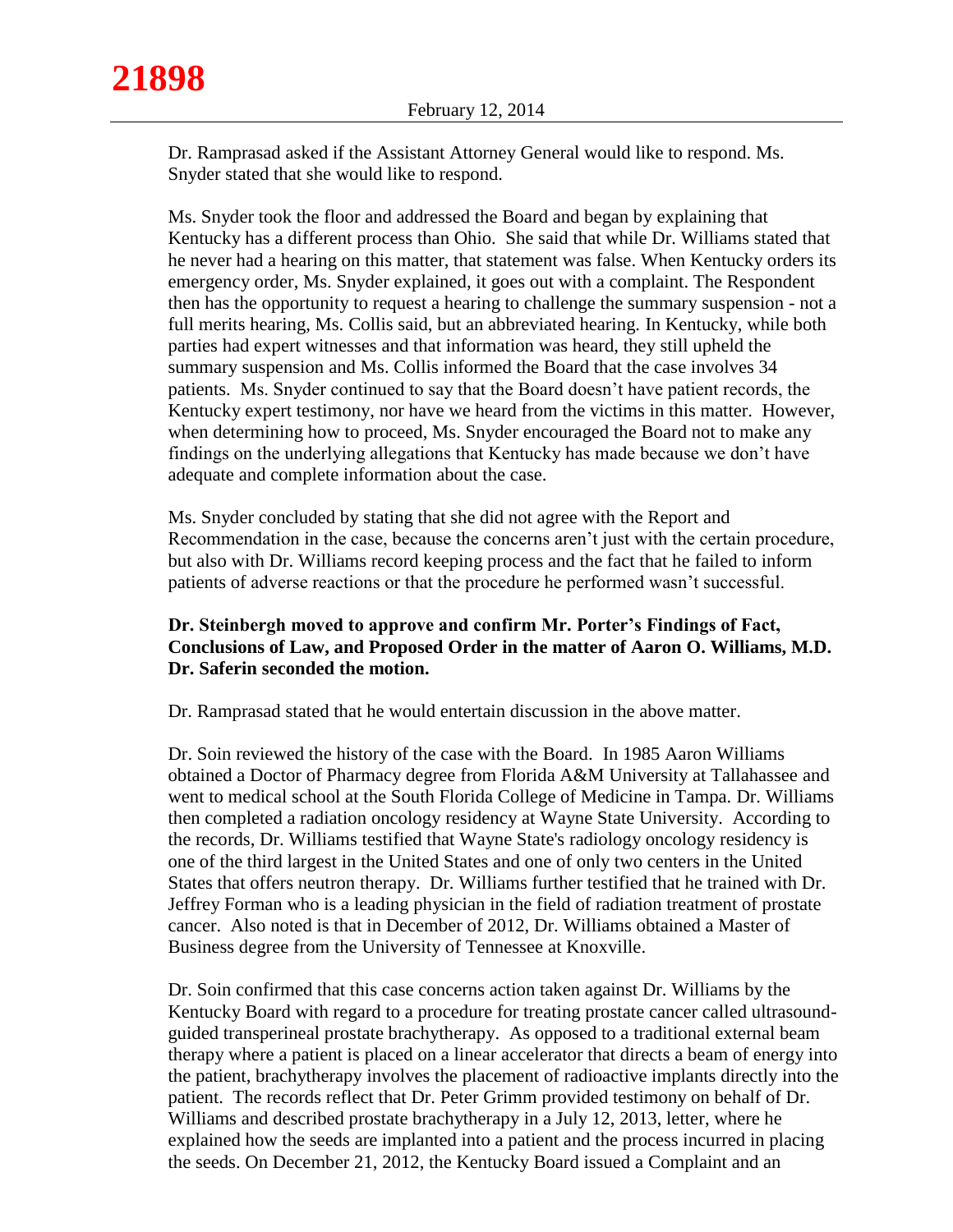Emergency Order of Suspension, which immediately suspended Dr. Williams' Kentucky medical license based on determinations made by the Board consultant that he engaged in the practice of radiology oncology in a manner that failed to conform to, or departed from, acceptable and prevailing medical practices; that Dr. Williams had failed in some instances to report "medical events" that resulted from his practice; and found that it had probable cause to believe that Dr. Williams continued to practice, constituting a danger to the health, welfare, and safety of patients.

According to the records, Dr. Soin stated, in or around October 2012, the U.S. Nuclear Regulatory Commission (NRC) contacted the Kentucky Radiation Health Branch (RHB) to report an alleged unreported medical event involving brachytherapy in prostate seed implant. According to the RHB, the licensee performed a brachytherapy prostate seed implant on Patient A and later informed that patient the procedure was suboptimal and that he wanted to implant more seeds. The patient sought a second opinion from another physician who administered a CT scan and discovered the seeds had been placed or migrated in the bulb of the penis instead of the prostate. Although the second physician informed the licensee of the misplacement and the need to report the incident as a medical event, Dr. Williams did not report the medical event to the Radiation Safety Officer at the hospital, the RHB, nor to the NRC.

When interviewed by the Kentucky Board's investigator, RHB specialists stated that the implanted radioactive seeds would affect tissues and organs that they were misplaced in when the targeted area was missed, and expressed great concern for the patients, especially when they weren't notified of the medical event. The records show that the Kentucky Board consultant reviewed at least 34 of the licensee's patient charts, and found the licensee engaged in the practice of radiation oncology in a manner that failed to conform to, or departed from, acceptable and prevailing medical practices. Finding of such departures were, "[e]vidence across a broad spectrum of his practice." Specifically, the consultant noted lack of documentation as a common problem in most of the cases reviewed. The Kentucky Board consultant also found that the licensee's practice was "rife with examples of gross incompetence, gross ignorance, gross negligence and malpractice," and "this pattern of behavior has been documented over nearly 10 years without any acknowledgement of existing problems or correction." In addition, the Kentucky Board consultant opined that the licensee's practice constituted a danger to patients and the public. In more than one case, the records indicated that prostate brachytherapy seeds were placed in a location other than the prostate, which may cause damage to nerves or organs, and required a second procedure to treat the prostate. And, moreover, these were constituted as medical events that were unreported according to the Kentucky Board consultant. In one case, the consultant noted lack of receipt of radioactive seeds and disposition of seeds found on the floor and the table.

Dr. Soin continued in saying that following the suspension of his Kentucky medical license, an emergency hearing was held concerning the suspension of Dr. Williams' Kentucky license during which Dr. Peter Grimm, of the Seattle Prostate Institute, testified on his behalf. Dr. Williams testified that prostate brachytherapy constituted about three percent of his practice and noted that this procedure is performed in hospital operating Rooms, not in an office, and it requires a team approach. The records reflect that Dr. Williams testified when the procedure is performed, present in the operating room are Dr.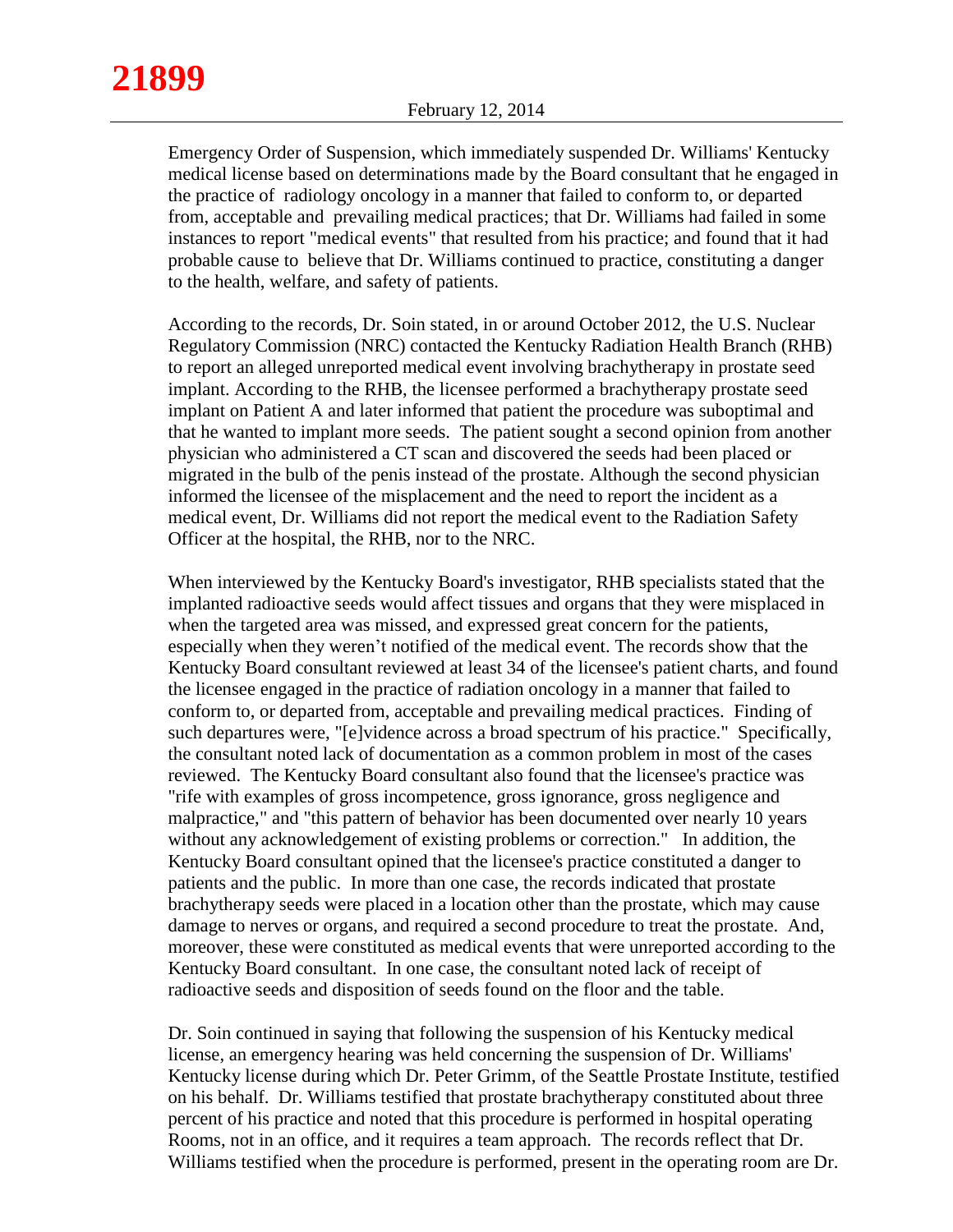Williams, the urologist, and the medical physicist and that the radioactive seeds are loaded into a series of needles and the needles are loaded in a pattern based on what the medical physicist has stimulated in the treatment plan. Dr. Williams agreed that it's very important to make certain the seeds are where they're placed and he testified that a CT scan is performed. In Dr. Williams' testimony, he stated that seed migration is not uncommon and is well documented in medical literature. He presented several articles or abstracts of articles that corroborate his testimony.

Dr. Soin began reading the testimony of Dr. Peter Grimm, who confirmed his specialty and location of practice and testified that he and his partner had been among those who had pioneered the procedure. Dr. Grimm indicated that he has several publications, written a textbook and multiple book chapters, and he treats 200 to 250 patients a year. Dr. Grimm testified that he's trained over 6,000 physicians to do the procedure.

According to the records, when asked about the role of the urologist performing prostate brachytherapy, Dr. Grimm stated that typically the urologists use the ultrasound every single day for biopsies of the prostate, so they're usually most familiar with the radiology, ultrasound, and imaging and stated that it is certainly possible for seeds to migrate. Dr. Grimm continued stating that when they first started doing these procedures, the seeds were not connected to one another and because there are a lot of veins around the prostate, by intent they would put seeds around the prostate to make sure they were well covered. But the seeds can migrate, Dr. Grimm stated, and they found that the seeds migrate to the lungs approximately 20 percent of the time. When asked if the seeds present harm to the patient, Dr. Grimm responded that a few seeds outside the glad were not harmful, but did go on to say that if you put a hundred of them outside where they weren't supposed to be, that could potentially harm the patient.

Dr. Grimm's testimony indicated that the concept of a medical event was developed in the context of external beam radiation therapy and refers to an excessive dose of external beam radiation being given to the patient or being delivered to the wrong target. Dr. Grimm offered extensive testimony concerning the concept being applied to prostate brachytherapy. But to summarize, Dr. Grimm testified that he disagrees that a prostate brachytherapy seed found outside the prostate, such as the lung, should be considered a medical event. The records reflect that Dr. Williams had several people testify on his behalf, including a Dan Odero, Uptal Bhanja, and Dr. William Platt, who all offered support of his care.

Dr. Soin moved on to the findings of fact. In the rationale for the Proposed Order, the Kentucky Board suspended Dr. Williams' license. However, in the rationale for the Proposed Order, it says: "...the Kentucky Emergency Order of Suspension may (possibly) have been based on some incorrect information concerning very serious issues," such as misplacement of seeds and failure to perform adequate workup. "With respect to the case of Patient A, who had the seeds that were found in the bulb of the penis, the Kentucky Board found, based upon information provided by the Kentucky RHB, that radioactive seeds 'had been placed in the bulb of the penis instead of the prostate.' This sounds horrific; however, based upon information adduced at the Ohio hearing, it also seems extremely unlikely. It is possible that a seed or seeds may have migrated to the bulb of the penis, but the allegation that the seeds were mistakenly placed in the bulb of the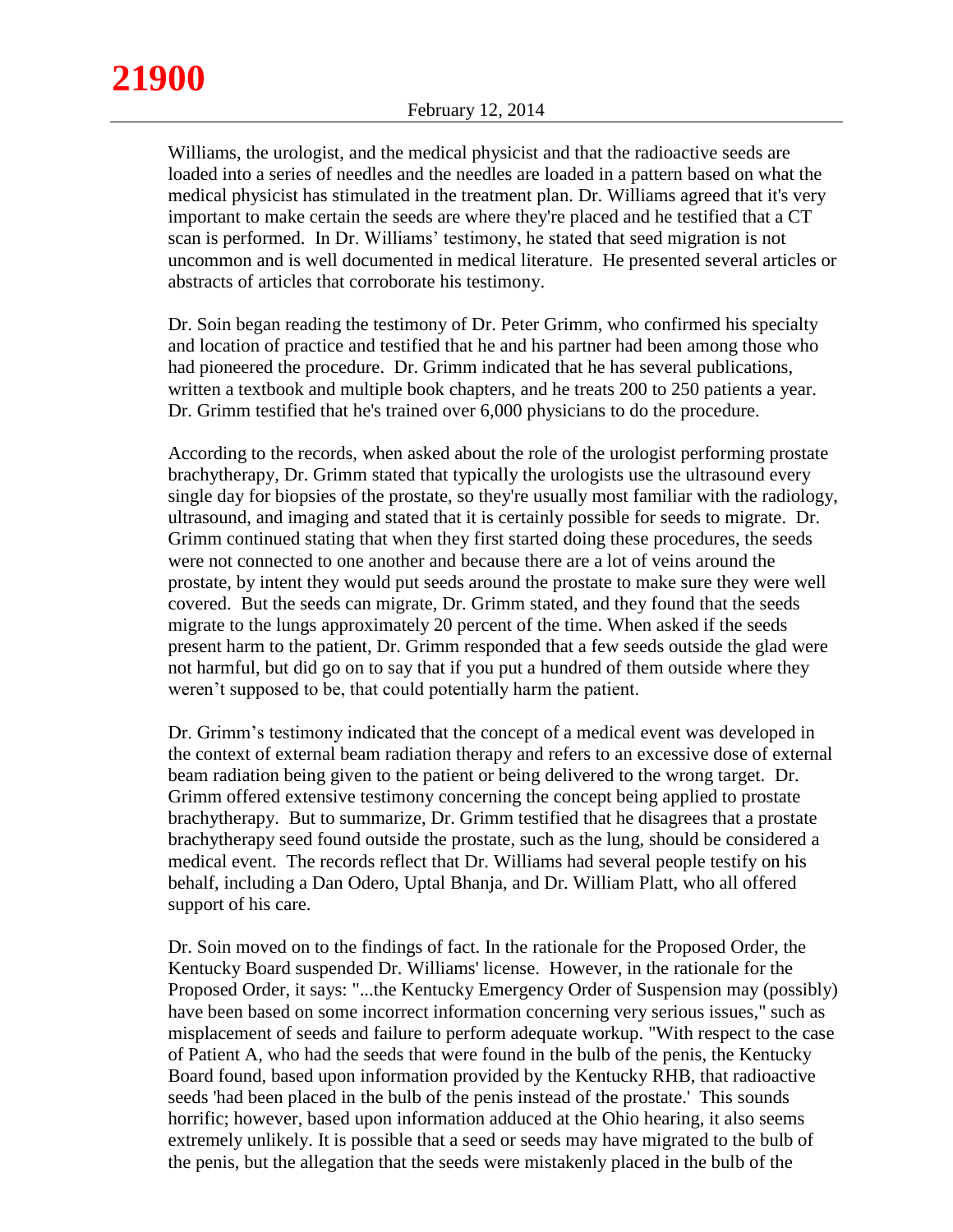penis, some distance away from the prostate, seems nearly impossible. There are too many people in the operating room during prostate brachytherapy for such an egregious error of needle placement to have gone unnoticed.

Dr. Soin continued and said that the Kentucky Board also found, based on its consultant's report, that Dr. Williams' records lacked documentation and that he had performed prostate brachytherapy without diagnosis or comprehensive initial workups. Again, based on the information adduced at the Ohio hearing, this seems unlikely. Records indicate that Dr. Williams, as well as Dr. Grimm, testified convincingly concerning the level of pre-planning required for that procedure. It seems more likely that records were missing from the patient files received by the Kentucky Board's consultant. "It is clear (however) from the testimony of Dr. Williams and Dr. Grimm that there is disagreement as to what should constitute a Medical Event. However, that does not give the physician the right to disregard the law, if that, indeed occurred." When they looked at the 15 other medical events that the RHB thought constituted medical events, in each case the licensee signs documents stating, "It is my medical judgment that telling the patient would be harmful," as justification as to why the patients were not informed of the medical event.

Dr. Soin concluded by saying that he felt the Report and Recommendation was reasonable in restricting or limiting Dr. Williams' practice to perform brachytherapy in the State of Ohio. However, after hearing the Assistant Attorney General and her compelling arguments about how all the information may not be represented in this case and there could potentially be a minimal standards case, Dr. Soin welcomed other Board members opinions on this matter.

Dr. Ramprasad stated that his first thought was, he would have to highly consider who to get a second opinion from but that he would probably have selected Dr. Grimm. But, in reviewing the process Dr. Williams uses, he has a urologist, a physicist, he has a team. They had qualifications for people who would do this, but why these patients would benefit from it, those who have a PSA of less than 10, Gleason score of less than 10, they say it's a very early stage, they already identified the people who they would treat. There was volumetric study which was three dimensional and a three-dimensional model was made. They were very methodical and the doctor described how he would do the procedure and had a urologist and a medical physicist in there and they had a follow-up CT. Dr. Ramprasad thought Dr. Grimm's testimony explained why there was seed migration. He was also pleased that the doctor said there were no adverse effects for the patient. Dr. Ramprasad continued in saying that Dr. Williams had a peer review put in the Athens hospital. Dr. Ramprasad also noted that a primary care doctor stated that Dr. Williams had excellent bedside manner and practiced the standards of medical care extremely well in the field. The primary care physician's statement continued to say that he had no complaints about Dr. Williams and could not recall anyone who didn't generally like him as a physician. Dr. Ramprasad concluded by stating that he would support restricting his brachytherapy.

A vote was taken on Dr. Steinbergh's motion to approve: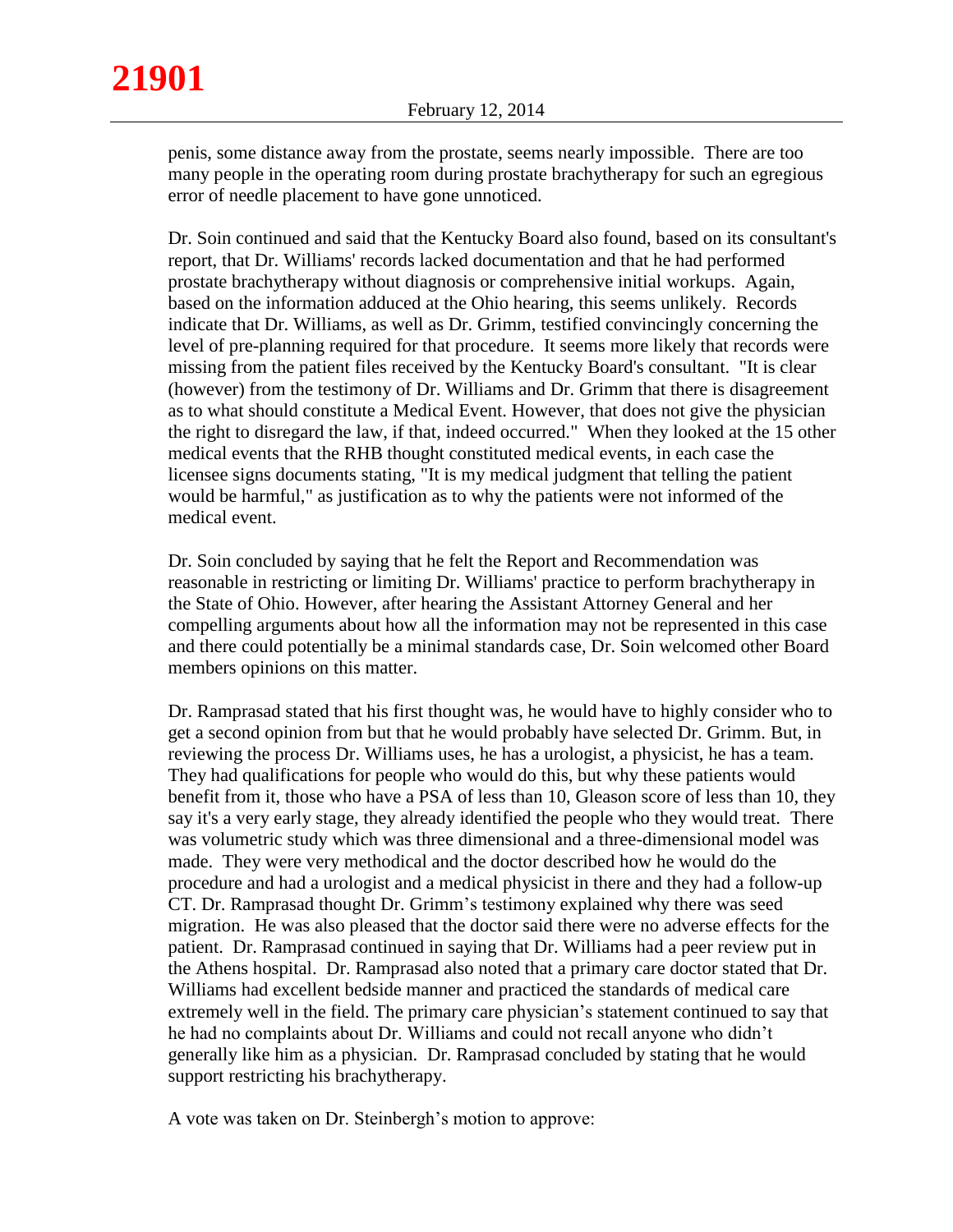| <b>ROLL CALL:</b> | Dr. Strafford  | - abstain |
|-------------------|----------------|-----------|
|                   | Dr. Bechtel    | - abstain |
|                   | Dr. Saferin    | - aye     |
|                   | Dr. Soin       | - aye     |
|                   | Dr. Steinbergh | - aye     |
|                   | Dr. Ramprasad  | - aye     |
|                   | Dr. Sethi      | - aye     |
|                   | Dr. Talmage    | - aye     |
|                   | Mr. Kenney     | - aye     |
|                   | Mr. Gonidakis  | - aye     |
|                   | Mr. Giacalone  | - aye     |

February 12, 2014

The motion carried.

The Board took a brief recess at 3:20 p.m. and resumed the meeting at 3:35 p.m.

## PROPOSED FINDINGS AND PROPOSED ORDERS

## **Rafael A. Badri, M.D., Case No. 13-CRF-077**

Dr. Ramprasad directed the Board's attention to the matter of Rafael A. Badri, M.D. He advised that the Board issued a Notice of Opportunity for Hearing to Dr. Badri, and documentation of service was received. There was no request for hearing filed, and more than 30 days have elapsed since the mailing of the Notice. This matter was reviewed by Hearing Examiner Blue, who prepared the Proposed Findings and Proposed Order, and the case is now before the Board for final disposition.

## **Dr. Sethi moved to find that the allegations as set forth in the September 12, 2013 Notice of Opportunity for Hearing in the matter of Dr. Badri have been proven to be true by a preponderance of the evidence and to adopt the Proposed Findings and Proposed Order. Dr. Saferin seconded the motion.**

Dr. Saferin reviewed the case history with the Board. In a notice of opportunity for hearing dated September 12, 2013, the State Medical Board of Ohio notified Rafael A. Badri, M.D., that it intended to determine whether to take discipline against his certificate to practice medicine and surgery in Ohio based on alleged violation of the November 2009 Board Order. Dr. Badri requested no hearing and on October 14, 2009, the Board issued an entry of order with an effective date of November 17, 2009, which permanently revoked the certificate of Dr. Badri to practice medicine and surgery in Ohio. This stayed such revocation and suspended his certificate for an indefinite period of time, not less than six months. In November 2009, the Board ordered, it was determined that Dr. Badri inappropriately utilized controlled-substance anorectics for purposes of weight reduction in the treatment of ten patients in violation of RC 4731.22(B)(20) and specified rules in the Ohio Administrative Code. On April 13, 2011, Dr. Badri's request for reinstatement of his certificate to practice medicine and surgery in Ohio was approved by the Board, subject to certain probationary terms, conditions, and limitations in the November 2009 Board Order. To date, Dr. Badri remains subject to those terms.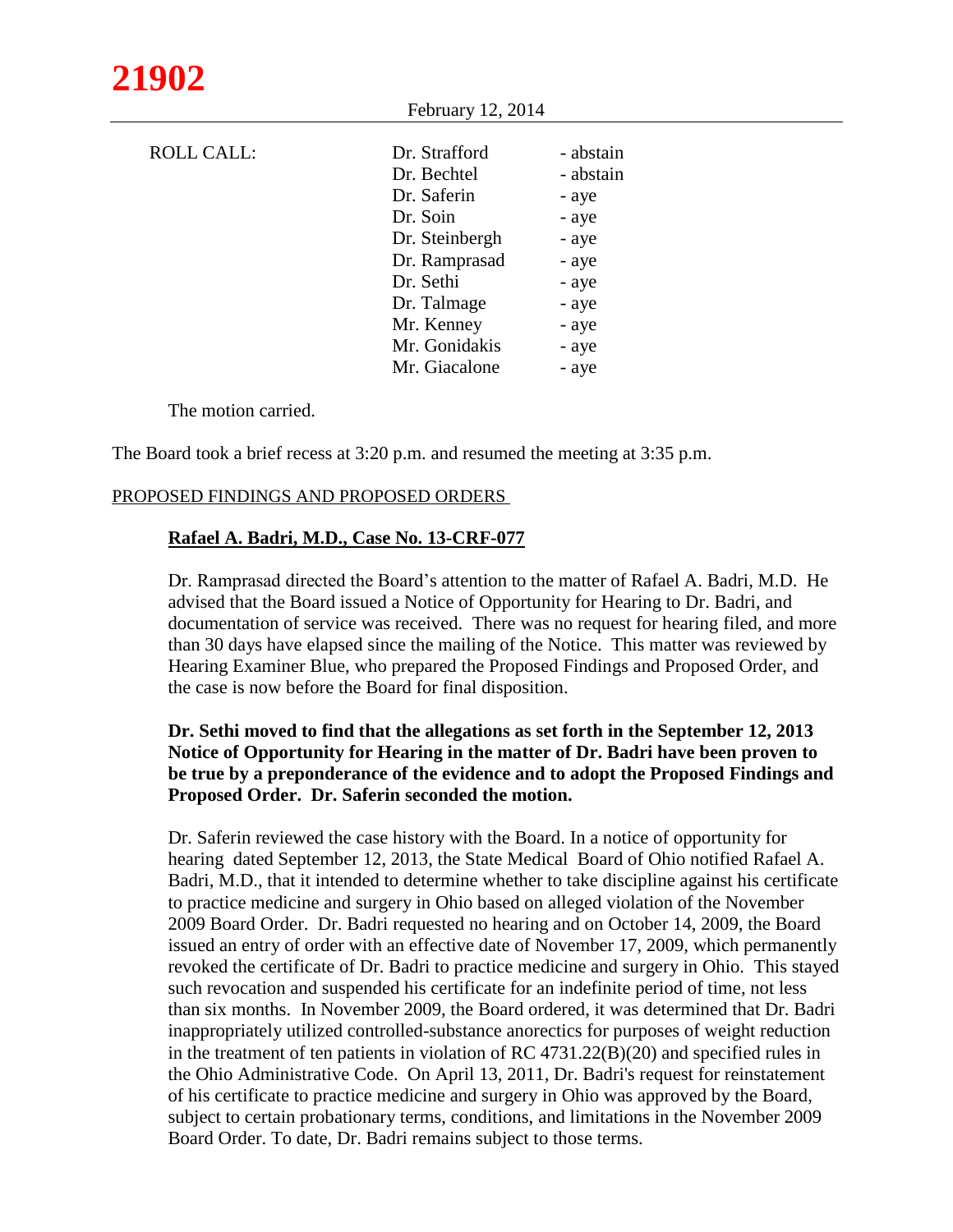Dr. Saferin continued to say that Dr. Badri was to submit quarterly declarations under the penalty of the Board's disciplinary action of criminal prosecution stating whether he has been in compliance with the conditions of this order. The first quarterly declaration was received in the Board's office on or before the first day of the third month following the month in which Dr. Badri's certificate is restored or reinstated or otherwise directed by the Board. Subsequent quarterly declarations must be received by the Board's office on or before the first day of every third month. Dr. Badri was required to submit the quarterly declarations on January 1, 2013, April 1, 2013, and July 2013. Dr. Saferin continued in saying that Dr. Badri shall appear in person for an interview before the full Board or its designated representative during the third month following the month in which his certificate was restored or as otherwise directed by the Board. Subsequent personal appearance must occur every six months thereafter and/or otherwise requested by the Board. If an appearance is missed or rescheduled for any reason, ensuing appearances shall be scheduled based on the appearance date as originally scheduled.

The records show that Dr. Badri and Miss Morgan, a friend, advised that Dr. Badri was requesting to appear every six months, and if he was rescheduled to appear in February, he would be required again in July. During the months of January and February, several emails were exchanged between Dr. Badri and Ms. Bickers indicating that he was in Jordan and would be unable to attend the conferences that were scheduled. On February 15th, an e-mail was sent to Ms. Bickers with an attached document stating that Dr. Badri was detained at the airport in Jordan on February 9th. On February 20th, Ms. Bickers sent an e-mail advising him that he would be rescheduled to appear July of 2013. On April 26, 2013, he sent an e-mail to Annette Jones, indicating that the airline reservations during July were very expensive, and he requested his probationary conference be rescheduled for June. Ms. Jones replied in an e-mail of April 29th, stating that his conference would be rescheduled for June 10 or 11, 2013.

Dr. Saferin concluded by saying that on May 14, 2013 and July  $17<sup>th</sup>$ , letters were sent to Dr. Badri scheduling him to appear for his probationary conference on June  $10<sup>th</sup>$  and August  $13<sup>th</sup>$  respectively. Dr. Badri failed to appear for both of the conferences and has provided no explanation for his absences. At no time did the Board excuse Dr. Badri from either of these required appearances. Dr. Badri's acts, conducts, and/or omissions as set forth in the Proposed Findings of 1 through 4 individually and/or collectively consist of a violation of the conditions and limitations placed by the Board upon his certificate to practice as set forth in RC 4731.22(B)(15). Therefore, the evidence established that Dr. Badri is unwilling and unable to comply with the Board's order issued in November of 2009.

**Dr. Saferin moved to amend the Proposed Order to a permanent revocation of Dr. Badri's license to practice medicine and surgery in Ohio. Dr. Steinbergh seconded the motion.** A vote was taken on Dr. Saferin's motion to amend: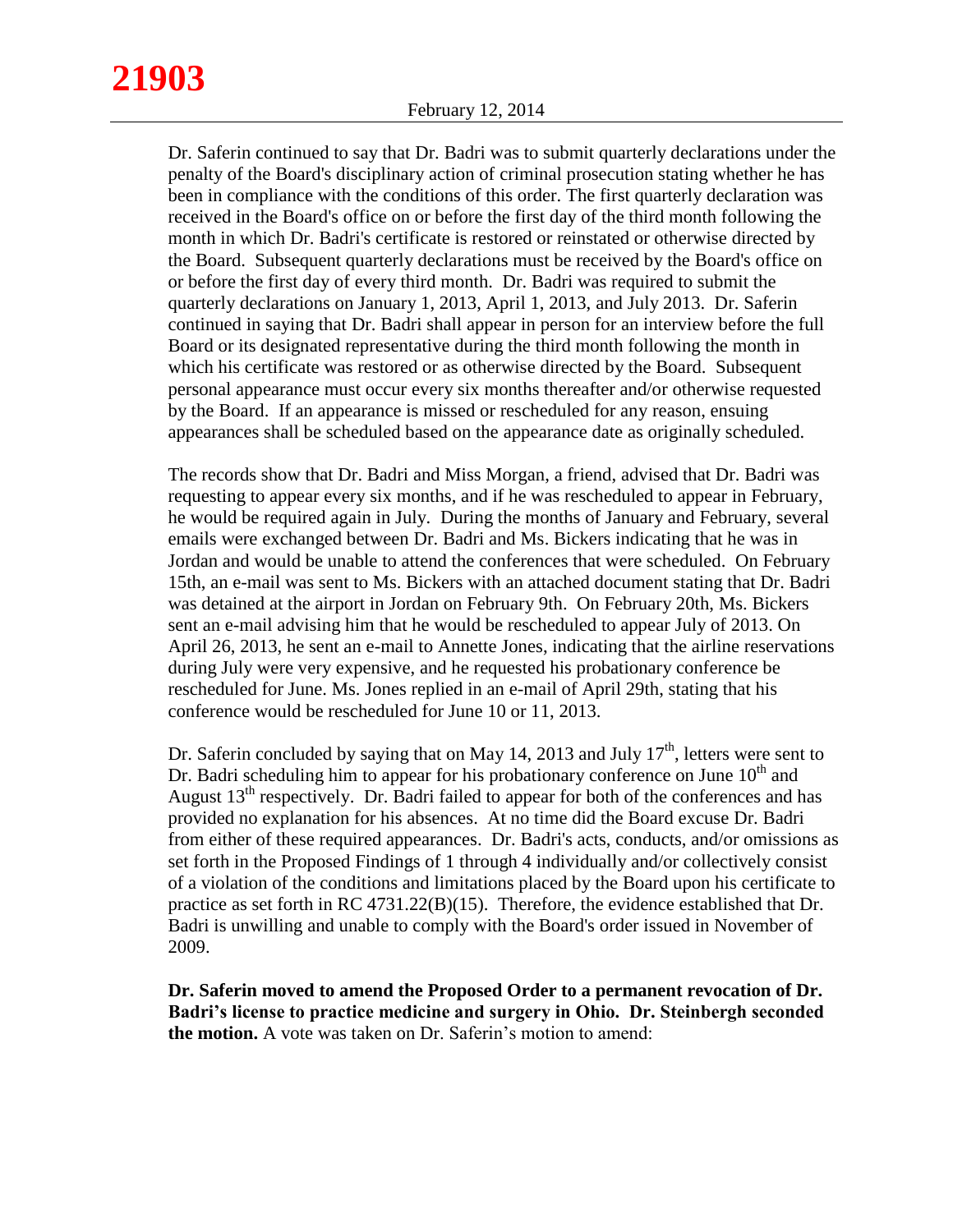| <b>ROLL CALL:</b> | Dr. Strafford  | - abstain |
|-------------------|----------------|-----------|
|                   | Dr. Bechtel    | - abstain |
|                   | Dr. Saferin    | - aye     |
|                   | Dr. Soin       | - aye     |
|                   | Dr. Steinbergh | - aye     |
|                   | Dr. Ramprasad  | - aye     |
|                   | Dr. Sethi      | - aye     |
|                   | Dr. Talmage    | - abstain |
|                   | Mr. Kenney     | - aye     |
|                   | Mr. Gonidakis  | - aye     |
|                   | Mr. Giacalone  | - aye     |

February 12, 2014

The motion to amend carried.

**Dr. Steinbergh moved to find that the allegations as set forth in the September 12, 2013 Notice of Opportunity for Hearing in the matter of Dr. Badri have been proven to be true by a preponderance of the evidence and to adopt the Proposed Findings and Proposed Order, as amended. Dr. Saferin seconded the motion.** A vote was taken:

| <b>ROLL CALL:</b> | Dr. Strafford  | - abstain |
|-------------------|----------------|-----------|
|                   | Dr. Bechtel    | - abstain |
|                   | Dr. Saferin    | - aye     |
|                   | Dr. Soin       | - aye     |
|                   | Dr. Steinbergh | - aye     |
|                   | Dr. Ramprasad  | - aye     |
|                   | Dr. Sethi      | - aye     |
|                   | Dr. Talmage    | - abstain |
|                   | Mr. Kenney     | - aye     |
|                   | Mr. Gonidakis  | - aye     |
|                   | Mr. Giacalone  | - aye     |
|                   |                |           |

The motion carried.

## **Anthony Huebert Little, M.T., Case No. 13-CRF-080**

Dr. Ramprasad directed the Board's attention to the matter of Anthony Huebert Little, M.T. He advised that the Board issued a Notice of Opportunity for Hearing to Mr. Little, and documentation of service was received. There was no request for hearing filed, and more than 30 days have elapsed since the mailing of the Notice. This matter was reviewed by Hearing Examiner Shamansky, who prepared Proposed Findings and Proposed Order, and it is now before the Board for final disposition.

**Dr. Steinbergh moved to find that the allegations as set forth in the September 12, 2013 Notice of Opportunity for Hearing in the matter of Mr. Little have been proven to be true by a preponderance of the evidence and to adopt the Proposed Findings and Proposed Order. Dr. Sethi seconded the motion.**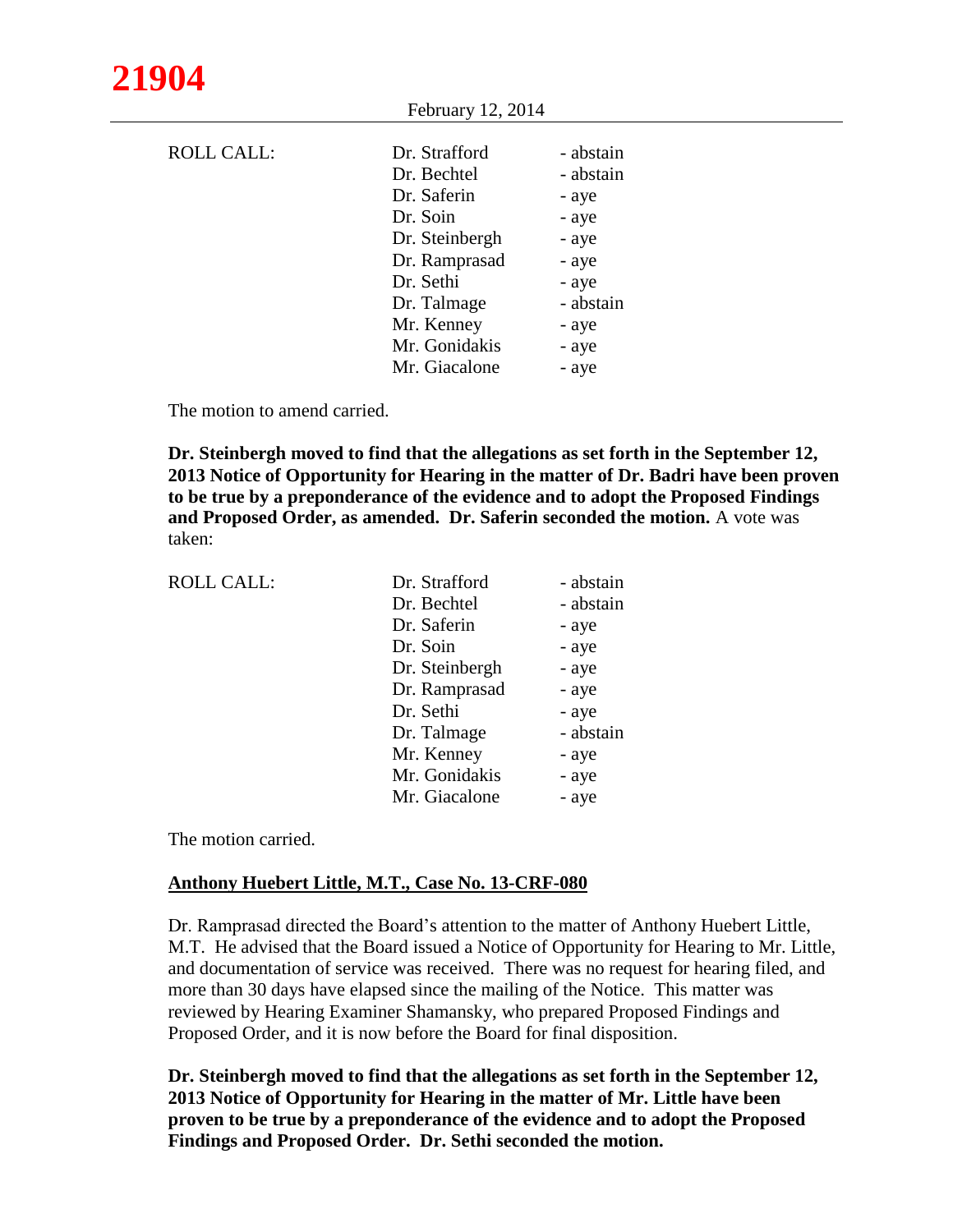Mr. Gonidakis stated that this matter came before the Board due to violations of a consent agreement and that pursuant to procedural background, Mr. Little was notified on September 12, 2013, that the Board intended to take disciplinary action against his certificate to practice massage therapy in Ohio. The allegations in the notice were that he violated the terms of his probationary consent agreement dated January 2012 with the Board. On October 2nd, notice was returned after multiple attempts to serve Mr. Little. The Board then sent via regular mail the same notice, but to date the Board has received no type of response from Mr. Little.

Mr. Gonidakis continued in saying that Mr. Little was granted a license to practice massage therapy via a probationary consent agreement in January of 2012. Mr. Little admitted to three criminal convictions; a menacing, assault, and impaired driving. Little stated that he completed an anger management course and an outpatient alcohol evaluation at Glenbeigh. The agreed conditions in this probationary consent agreement include complying with the agreement, obeying all laws, submitting quarterly declarations stating that he was in compliance, ensuring that any employer he would work for had a copy of the consent agreement, and notifying the Board of any changes of employer, as well as appearing before then Board as is customarily the case. Mr. Gonidakis stated that Mr. Little had failed to do all of the above; hence, this matter is before the Board. Mr. Little has been absent from all calls that he is supposed to do and all appearances and he's been unresponsive to the Board staff and had failed to submit updates.

**Mr. Gonidakis moved to amend the Proposed Order to a permanent revocation of Mr. Little's license to practice massage therapy in Ohio. Dr. Saferin seconded the motion.** A vote was taken on Mr. Gonidakis' motion to amend:

| <b>ROLL CALL:</b> | Dr. Strafford  | - abstain |
|-------------------|----------------|-----------|
|                   | Dr. Bechtel    | - abstain |
|                   | Dr. Saferin    | - aye     |
|                   | Dr. Soin       | - aye     |
|                   | Dr. Steinbergh | - aye     |
|                   | Dr. Ramprasad  | - aye     |
|                   | Dr. Sethi      | - aye     |
|                   | Dr. Talmage    | - abstain |
|                   | Mr. Kenney     | - aye     |
|                   | Mr. Gonidakis  | - aye     |
|                   | Mr. Giacalone  | - aye     |
|                   |                |           |

The motion to amend carried.

**Dr. Steinbergh moved to find that the allegations as set forth in the September 12, 2013 Notice of Opportunity for Hearing in the matter of Mr. Little have been proven to be true by a preponderance of the evidence and to adopt the Proposed Findings and Proposed Order, as amended. Dr. Saferin seconded the motion.** A vote was taken: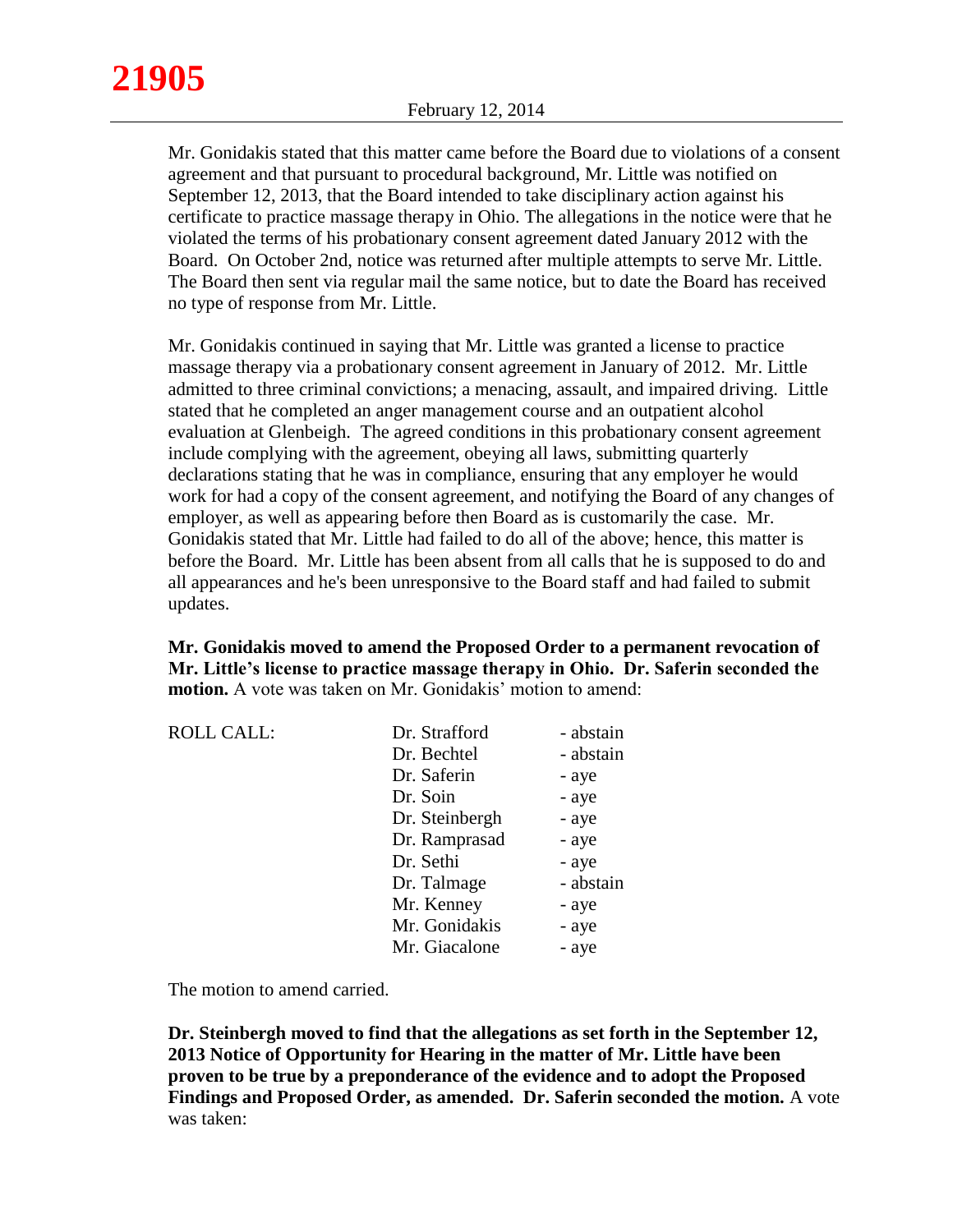| <b>ROLL CALL:</b> | Dr. Strafford  | - abstain |
|-------------------|----------------|-----------|
|                   | Dr. Bechtel    | - abstain |
|                   | Dr. Saferin    | - aye     |
|                   | Dr. Soin       | - aye     |
|                   | Dr. Steinbergh | - aye     |
|                   | Dr. Ramprasad  | - aye     |
|                   | Dr. Sethi      | - aye     |
|                   | Dr. Talmage    | - abstain |
|                   | Mr. Kenney     | - aye     |
|                   | Mr. Gonidakis  | - aye     |
|                   | Mr. Giacalone  | - aye     |

The motion carried.

## FINDINGS, ORDERS, AND JOURNAL ENTRIES

Dr. Ramprasad advised that in the following matters, the Board issued Notices of Opportunity for Hearing, and documentation of service was received for each. There were no requests for hearing filed, and more than 30 days have elapsed since the mailing of the Notices. The matters are therefore before the Board for final disposition. Dr. Ramprasad stated that the matter of Dr. Drehmer is non-disciplinary in nature, and therefore all Board members may vote in that matter.

February 12, 2014

## **Timothy Joel Drehmer, M.D., Case No. 13-CRF-1157**

**Dr. Steinbergh moved that the allegations as set forth in the November 21, 2013 Notice in the matter of Dr. Drehmer have been proven to be true by a preponderance of the evidence, and that the Board enter an Order, effective immediately upon mailing, approving his application for restoration of his license to practice medicine and surgery in Ohio, provided that he takes and passes the Special Purpose Examination (SPEX), the American Board of Medical Specialties Internal Medicine recertification examination, or the American Board of Medical Specialties Internal medicine Rheumatology recertification examination within one year of November 21, 2013. Dr. Saferin seconded the motion.** 

Dr. Ramprasad stated that he would entertain discussion in the above matter.

Dr. Soin stated that the State Medical Board proposed to approve Dr. Drehmer's application for restoration of his license to practice medicine and surgery in the State of Ohio, provided that he take and pass the Special Purpose, SPEX, Exam, American Board of Medical Specialties Internal Medicine recertification, or the ABMS rheumatology board certification. According to his resume of activities, Dr. Drehmer had not been actively engaged in the practice of medicine and surgery for more than two years. Section 4731.222 Ohio Revised Code authorizes the Board to require an applicant to pass an oral or written examination or both to determine the applicant's present fitness to resume practice if such applicant has not been engaged in the practice of medicine for two years. Dr. Drehmer had not been engaged in the practice of medicine and surgery in excess of two years.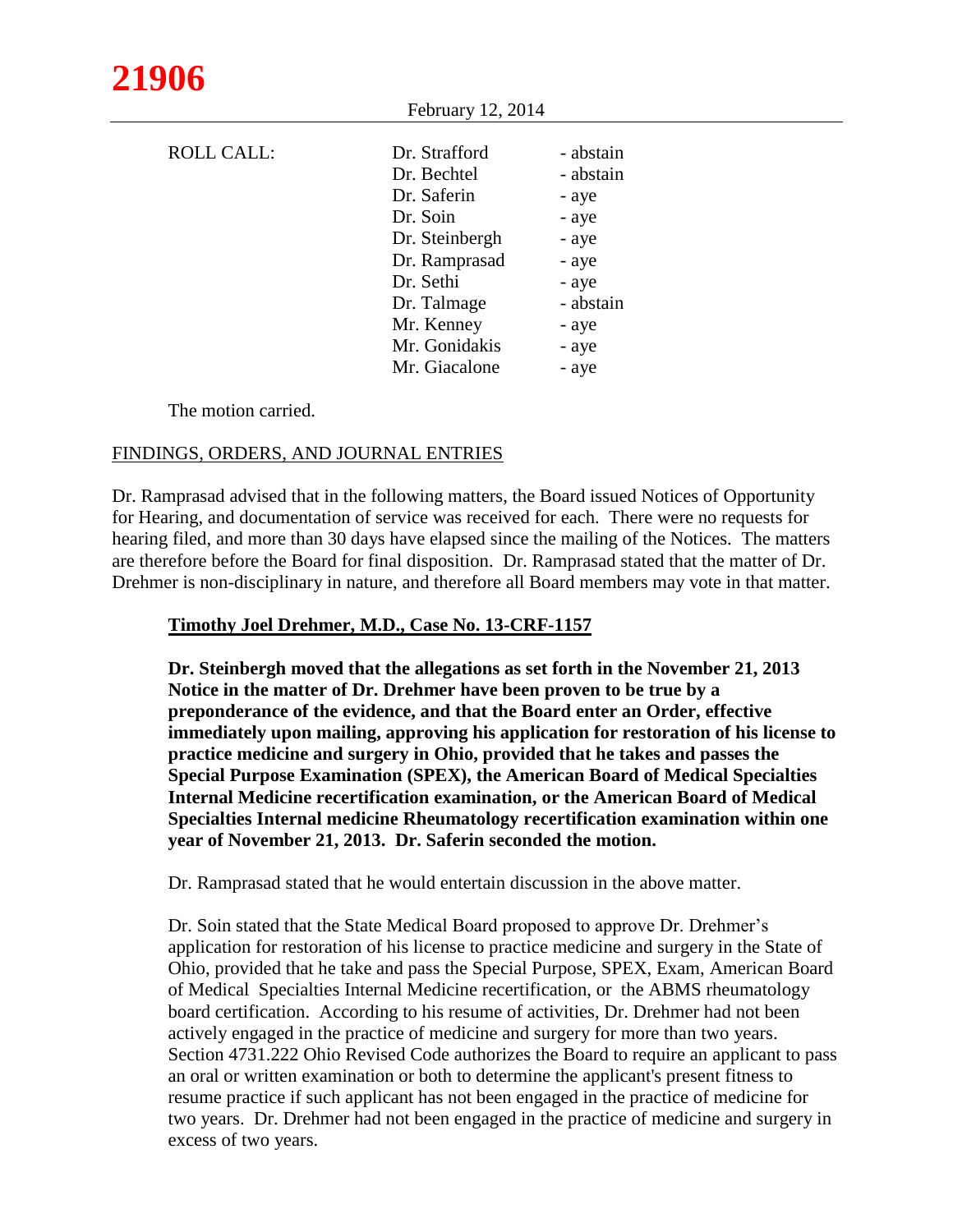The Board recessed due to an alarm in the building and returned shortly thereafter.

Dr. Soin concluded his presentation statement by stating that he supported the proposed motion.

A vote was taken:

| Dr. Strafford  | - aye |
|----------------|-------|
| Dr. Bechtel    | - aye |
| Dr. Saferin    | - aye |
| Dr. Soin       | - aye |
| Dr. Steinbergh | - aye |
| Dr. Ramprasad  | - aye |
| Dr. Sethi      | - aye |
| Dr. Talmage    | - aye |
| Mr. Kenney     | - aye |
| Mr. Gonidakis  | - aye |
| Mr. Giacalone  | - aye |
|                |       |

The motion carried.

Dr. Ramprasad stated that the matters of Dr. Karsh and Ms. Lasky are disciplinary in nature. Therefore, the Secretary and Supervising Member may not vote. In these matters, Dr. Strafford served as Secretary and Dr. Bechtel served as Supervising Member.

## **Richard Bruce Karsh, M.D., Case No. 13-CRF-119**

Dr. Ramprasad stated that in the matter of Richard Bruce Karsh, M.D., Case No. 13- CRF-119, the Board must determine whether the allegations as set forth in the December 11, 2013 Notice have been proven to be true by a preponderance of the evidence; what discipline, if any, should be imposed; and the effective date of the Order.

Mr. Giacalone stated that Dr. Richard B. Karsh, M.D., is a licensed physician both in Ohio and Colorado, with his residence listed with the Board as being Colorado Springs, Colorado. Dr. Karsh graduated from Duke University School of Medicine on June 2nd, 1999 [sic]. He was originally licensed to practice medicine on October 10, 1972, and subsequently in Ohio on May 17, 2006.

Mr. Giacalone noted for the Board that Karsh has listed his specialties as being, diagnostic radiology; pediatric radiology; and pediatrics. On or about June 13, 2013, the Colorado Board of Medicine issued a letter of admonition to Dr. Karsh citing him for failing to meet the acceptable standards required of a radiologist when he failed to properly interpret the film studies and recommend further diagnostic testing in conjunction with a patient. Mr. Giacalone continued in saying that specifically, during screening mammograms of one patient in March of 2009 and then in March of 2010, Dr. Karsh failed to recognize that a nodular mass first identified in February of 2008 had, in fact, grown in size in March of 2009; and then even further progressed in March of 2010. Several months later, this patient was diagnosed with breast cancer. In reviewing this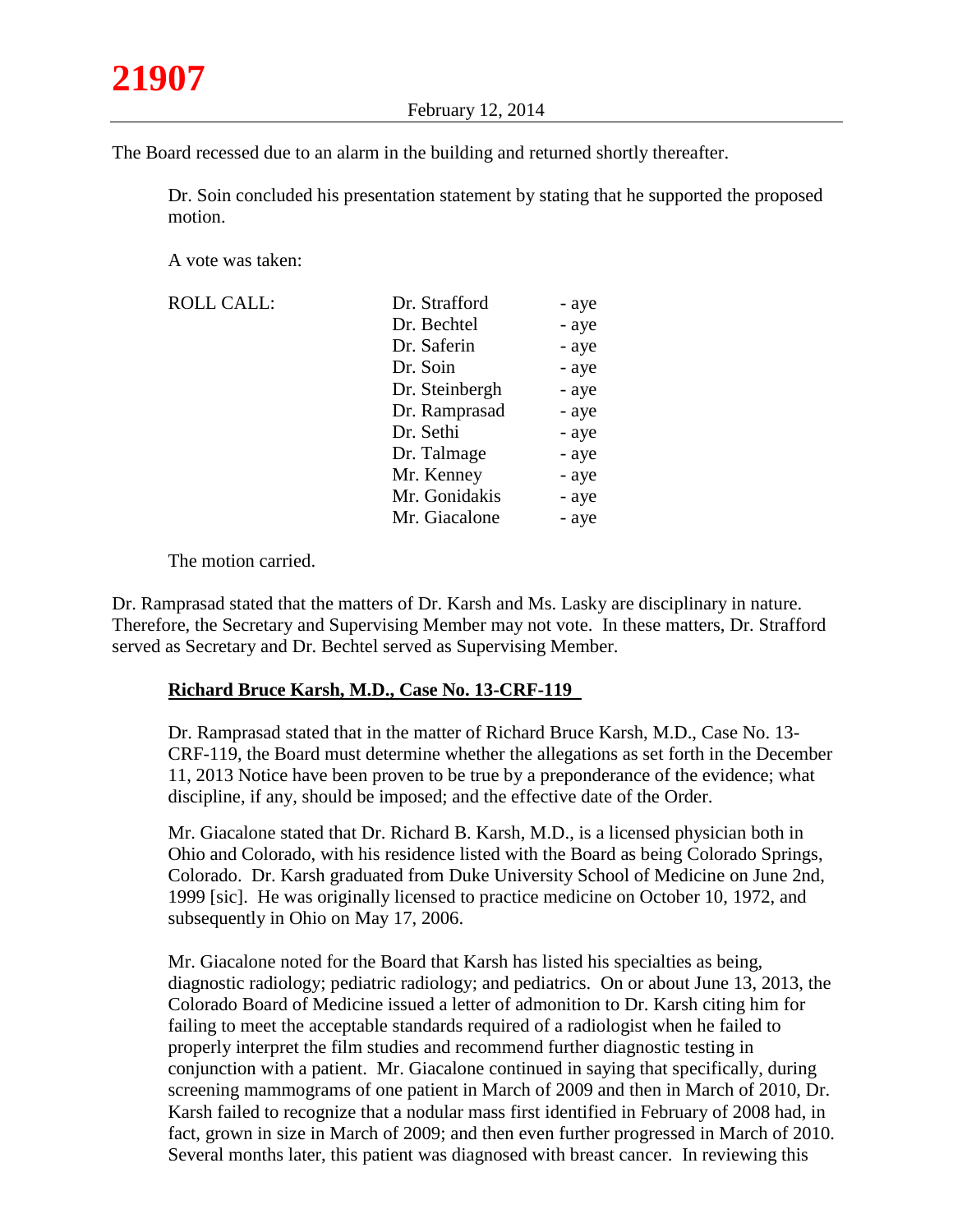event, the inquiry panel of the Colorado Board of Medicine found that Dr. Karsh's care and treatment of this patient fell below the generally acceptable standards of a radiologist in Colorado.

Mr. Giacalone also stated that subsequently, a second letter of admonition was issued to Dr. Karsh also on June 13, 2013, for another patient, this one being a 13-month old child. Again, the Colorado Board of Medicine cited Dr. Karsh for failing to meet the acceptable standards required of a radiologist when he failed to properly interpret the film studies and recommend further diagnostic testing in conjunction with this patient. In this case, on March 10, 2010, this patient underwent a CT scan on her head which was interpreted by Dr. Karsh. In that case, an abnormal space-occupying lesion lying between the cerebellar hemispheres and cisterna magna was visible, as were scattered patchy areas and scattered punctuate foci of very dense material commonly seen in a medulloblastoma tumor. In reviewing this event, the Inquiry Board of the Colorado Board of Medicine found that Dr. Karsh's care and treatment of this patient fell, again, below generally accepted standards of radiologists when he failed to detect and report evidence suspicious of a tumor and wrongly concluded that no suggestion of increased intracranial pressure was present. Based upon these events, the State Medical Board of Ohio issued a notice of opportunity to Dr. Karsh on or about December 11, 2013. To date, no hearing request has been received from Dr. Karsh, nor has he provided any response or defense to these allegations although he acknowledged receipt of the Board's notice on December 24, 2013, via certified mail.

Mr. Giacalone closed in saying that given that this type of event occurred not once, but twice; the fact that Dr. Karsh has declined to appear before this Board and provide any explanation as to why these events occurred; and that the hardship that most likely befell these two patients due to their inability to get cancer treatment in a timely manner, which depending on their situation may have saved or prolonged their respective lives, Mr. Giacalone proposed the following motion based on the Board's Disciplinary Guidelines, which set forth the discipline associated with failure to perform to the minimum standards of care can range up to and including permanent revocation.

**Mr. Giacalone moved that Dr. Karsh's license to practice medicine in the State of Ohio be suspended for a minimum of 30 days from the date of this order; with, Dr. Karsh being placed upon probation for a minimum of three years; and that he further be required to appear before this Board prior to reinstatement of his license so that the Board can judge his fitness to practice medicine in our state. Additionally, Dr. Karsh must appear before the Board to adjudicate whether he is sufficiently rehabilitated. Mr. Gonidakis seconded the motion.**

Dr. Ramprasad stated that he would entertain discussion at this time in the above matter.

Dr. Steinbergh stated that she had concern about this case and felt that a revocation should be in order. Since Dr. Karsh had failed to appear for a hearing, even though he was given the opportunity to, there may be additional information that the Board is unaware of, Dr. Steinbergh stated and she continued in saying that an indefinite suspension may be more appropriate. If Dr. Karsh came to Ohio, the Board would require him to go into a practice plan. However, Dr. Steinbergh was considering a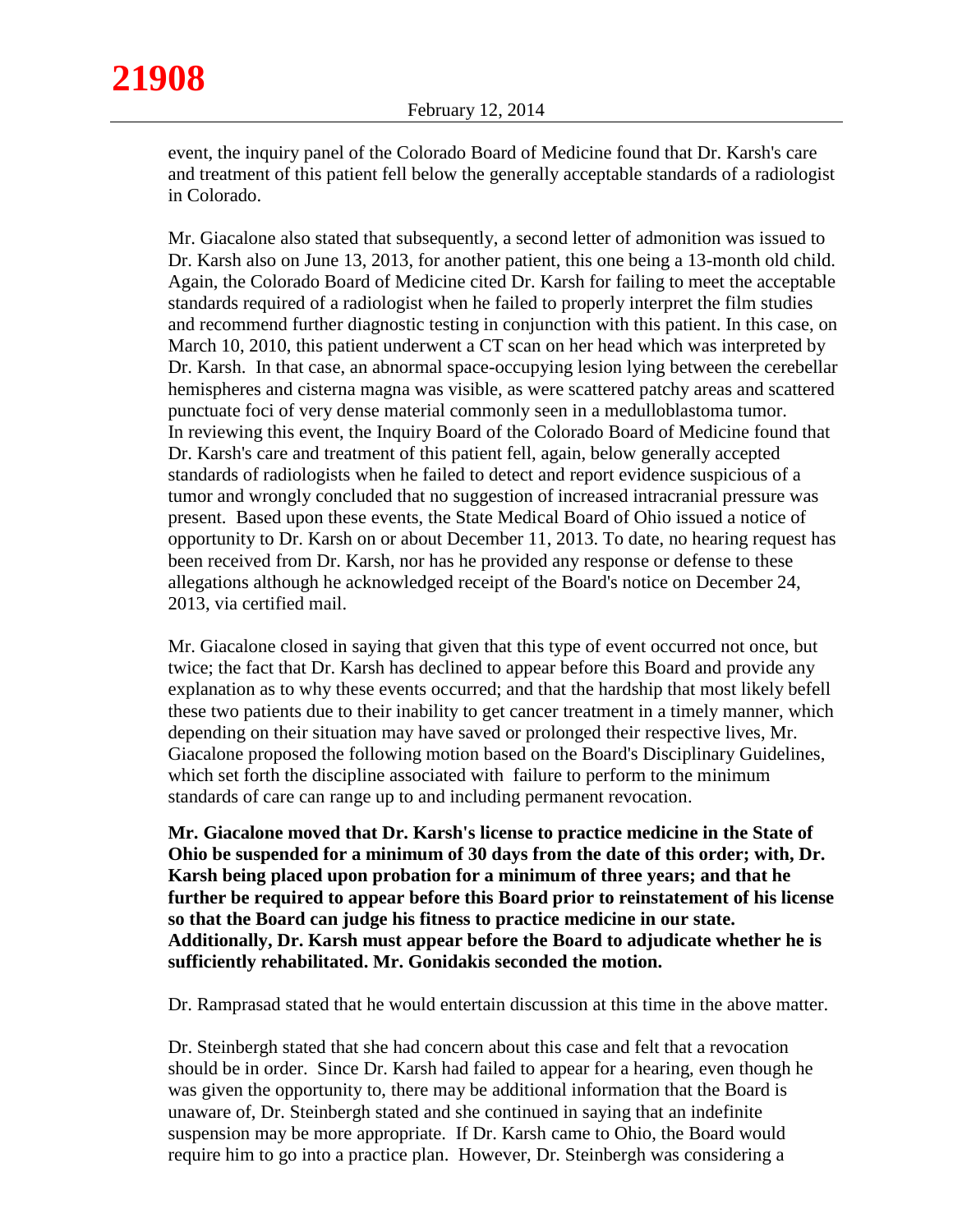revocation and that the revocation would have an effect in Colorado, as well.

**Mr. Giacalone stated that he wished to change his motion to revocation.** No Board member objected to the change and therefore, the change was accepted.

Dr. Ramprasad noted that regardless of the Board's action, Dr. Karsh would have to report that he was admonished by the Colorado Board of Medicine for standards of care.

A vote was taken on Mr. Giacalone's motion:

| <b>ROLL CALL:</b> | Dr. Strafford:  | - abstain |
|-------------------|-----------------|-----------|
|                   | Dr. Bechtel:    | - abstain |
|                   | Dr. Saferin:    | - aye     |
|                   | Dr. Soin        | - nay     |
|                   | Dr. Steinbergh: | - aye     |
|                   | Dr. Ramprasad:  | - nay     |
|                   | Dr. Sethi:      | - aye     |
|                   | Dr. Talmage:    | - aye     |
|                   | Mr. Kenney      | - aye     |
|                   | Mr. Gonidakis:  | - aye     |
|                   | Mr. Giacalone:  | - aye     |
|                   |                 |           |

The motion carried.

## **Mr. Gonidakis moved that the revocation will be effective immediately upon mailing. Mr. Kenney seconded the motion.** A vote was taken:

| <b>ROLL CALL:</b> | Dr. Strafford:  | - abstain |
|-------------------|-----------------|-----------|
|                   | Dr. Bechtel:    | - abstain |
|                   | Dr. Saferin:    | - aye     |
|                   | Dr. Soin:       | - aye     |
|                   | Dr. Steinbergh: | - aye     |
|                   | Dr. Ramprasad:  | - aye     |
|                   | Dr. Sethi:      | - aye     |
|                   | Dr. Talmage:    | - aye     |
|                   | Mr. Kenney:     | - aye     |
|                   | Mr. Gonidakis:  | - aye     |
|                   | Mr. Giacalone:  | - aye     |

The motion carried.

## **Brianna Nicole Lasky, Case No. 13-CRF-120**

Dr. Ramprasad stated that in the matter of Brianna Nicole Lasky, Case No. 13-CRF-120, the Board must determine whether the allegations as set forth in the December 11, 2013 Notice have been proven to be true by a preponderance of the evidence; what discipline, if any, should be imposed; and the effective date of the Order.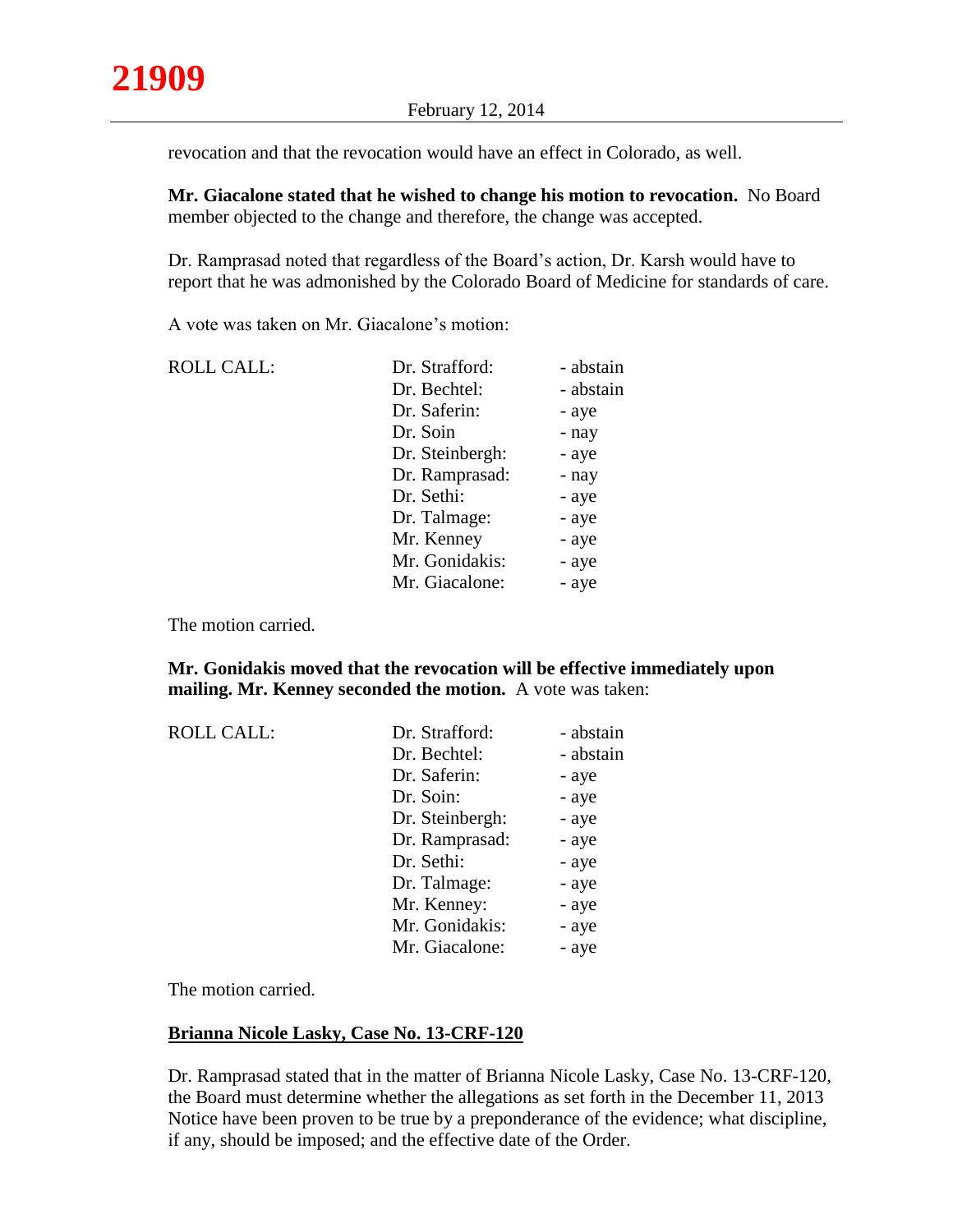Mr. Kenney stated that in the case of Brianna Nicole Lasky, M.T., we find she failed to appear to the Board-ordered examination to determine if she is impaired of her ability to practice according to the acceptable and prevailing standards of case [sic] by reasons of mental illness and habitual and excessive use of drugs and alcohol. Furthermore, Ms. Lasky did not respond to the 30-day requirement for a hearing.

Mr. Kenney continued by saying that prior to the examination, it was reported to the Board around July 7, 2009, that Ms. Lasky was arrested and charged with deception to obtain dangerous drugs in violation of Section 2925.22(B) of the Ohio Revised Code, that on or about November 13, 2009 she pled guilty to deception of obtaining dangerous drugs, and she was granted an intervention in lieu of conviction. Ms. Lasky successfully completed treatment and was discharged with a diagnosis of opiate and cannabis dependency. Furthermore, Ms. Lasky was diagnosed with anxiety disorder major depression and bipolar 1 disorder. However, in January of 2011, the criminal case was expunged and on March 21, 2013, Ms. Lasky submitted an application to practice massage therapy. On December 11, 2013, the Board sent a letter placing Ms. Lasky on notice that they intended to consider disciplinary action regarding her application, and it stated that she was entitled to a hearing and that she had 30 days to respond. A signed certified mail receipt was returned showing proper service, however, no hearing request has been received and 30 days have elapsed. Furthermore, Ms. Lasky was directed to submit to examination at Glenbeigh Hospital beginning November 14, 2013 and she did not appear for the examination.

Mr. Kenney closed by saying that based on the above facts and as a matter of law, due to her failure to appear, Ms. Lasky was deemed impaired to practice in accordance with the acceptance and prevailing standards of care, pursuant to Section 4731.22(B)(19) of the Ohio Revised Code. Furthermore, due to Ms. Lasky's failure to appear for an exam, she was deemed impaired in her ability to practice, pursuant to Section 4731.22(B)(26) of the Ohio Revised Code and that she failed to submit a request for a hearing within 30 days of the Board's notification

Dr. Bechtel exited the meeting at this time.

**21910**

**Mr. Kenney moved to deny the application of Brianna Nicole Lasky for license to practice massage therapy in the State of Ohio, effective immediately upon mailing. Dr. Talmage seconded the motion.**

| <b>ROLL CALL:</b> | Dr. Strafford:  | - abstain |
|-------------------|-----------------|-----------|
|                   | Dr. Saferin:    | - aye     |
|                   | Dr. Soin:       | - aye     |
|                   | Dr. Steinbergh: | - aye     |
|                   | Dr. Ramprasad:  | - aye     |
|                   | Dr. Sethi:      | - aye     |
|                   | Dr. Talmage:    | - aye     |
|                   | Mr. Kenney:     | - aye     |
|                   | Mr. Gonidakis:  | - aye     |
|                   | Mr. Giacalone:  | - aye     |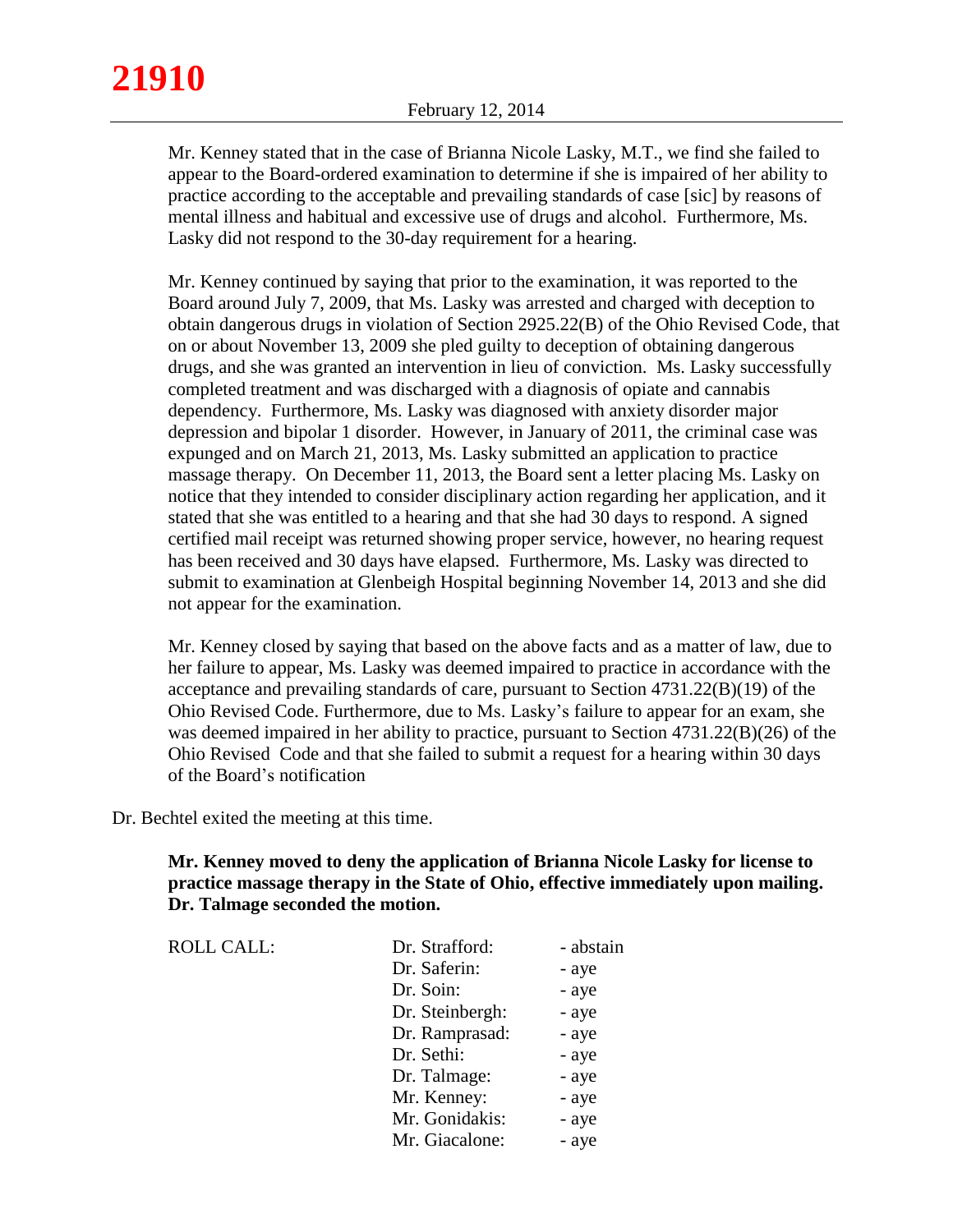The motion carried.

## CITATIONS, PROPOSED DENIALS, ORDERS OF SUMMARY SUSPENSION AND NOTICES OF IMMEDIATE SUSPENSION

## **Kevin Scott Balter, M.D. – Citation Letter**

At this time, the Board read and considered the proposed Citation Letter in the above matter, a copy of which shall be maintained in the exhibits section of this journal.

**Dr. Steinbergh moved to send the Citation Letter to Dr. Balter. Dr. Soin seconded the motion.** A vote was taken:

| <b>ROLL CALL:</b> | Dr. Strafford:  | - abstain |
|-------------------|-----------------|-----------|
|                   | Dr. Saferin:    | - aye     |
|                   | Dr. Soin:       | - aye     |
|                   | Dr. Steinbergh: | - aye     |
|                   | Dr. Ramprasad:  | - aye     |
|                   | Dr. Sethi:      | - aye     |
|                   | Dr. Talmage:    | - aye     |
|                   | Mr. Kenney:     | - aye     |
|                   | Mr. Gonidakis:  | - aye     |
|                   | Mr. Giacalone:  | - aye     |

The motion carried.

Dr. Bechtel returned to the meeting at this time.

## **Theodore J. Cole, D.O. – Citation Letter**

At this time, the Board read and considered the proposed Citation Letter in the above matter, a copy of which shall be maintained in the exhibits section of this journal.

## **Dr. Steinbergh moved to send the Citation Letter to Dr. Cole. Dr. Soin seconded the motion.** A vote was taken:

| <b>ROLL CALL:</b> | Dr. Strafford:  | - abstain |
|-------------------|-----------------|-----------|
|                   | Dr. Bechtel:    | - abstain |
|                   | Dr. Saferin:    | - aye     |
|                   | Dr. Soin:       | - aye     |
|                   | Dr. Steinbergh: | - aye     |
|                   | Dr. Ramprasad:  | - aye     |
|                   | Dr. Sethi:      | - aye     |
|                   | Dr. Talmage:    | - abstain |
|                   | Mr. Kenney:     | - aye     |
|                   | Mr. Gonidakis:  | - aye     |
|                   | Mr. Giacalone:  | - aye     |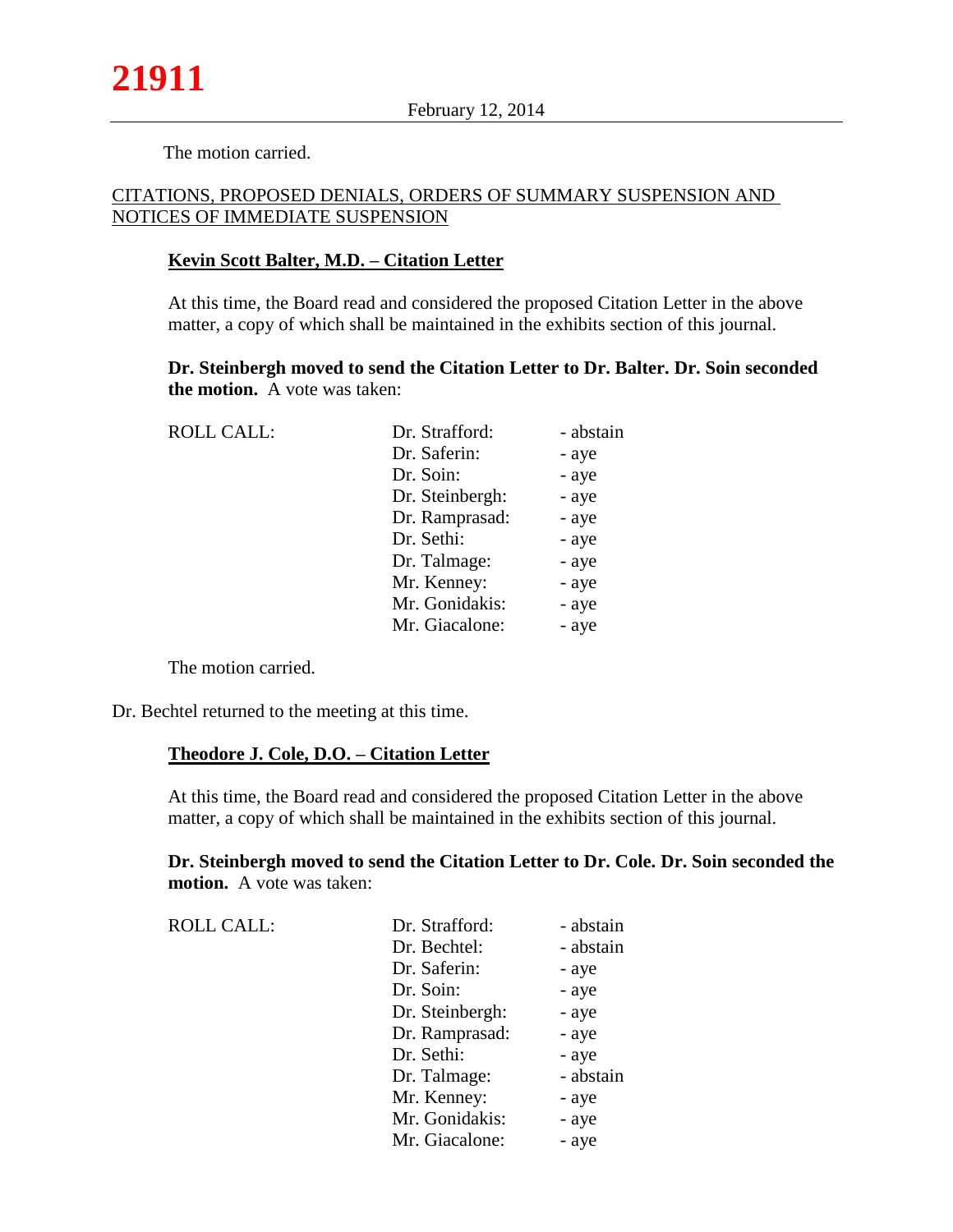The motion carried.

#### **Aureet Gill, M.D. - Citation Letter**

At this time, the Board read and considered the proposed Citation Letter in the above matter, a copy of which shall be maintained in the exhibits section of this journal.

**Dr. Steinbergh moved to send the Citation Letter to Dr. Gill. Dr. Soin seconded the motion.** A vote was taken:

| <b>ROLL CALL:</b> | Dr. Strafford:  | - abstain |
|-------------------|-----------------|-----------|
|                   | Dr. Bechtel:    | - abstain |
|                   | Dr. Saferin:    | - aye     |
|                   | Dr. Soin:       | - aye     |
|                   | Dr. Steinbergh: | - aye     |
|                   | Dr. Ramprasad:  | - aye     |
|                   | Dr. Sethi:      | - aye     |
|                   | Dr. Talmage:    | - abstain |
|                   | Mr. Kenney:     | - aye     |
|                   | Mr. Gonidakis:  | - aye     |
|                   | Mr. Giacalone:  | - aye     |
|                   |                 |           |

The motion carried.

#### **Christi Lynn Greene, M.T. – Citation Letter**

At this time, the Board read and considered the proposed Citation Letter in the above matter, a copy of which shall be maintained in the exhibits section of this journal.

**Dr. Steinbergh moved to send the Citation Letter to Ms. Greene. Dr. Saferin seconded the motion.** A vote was taken:

| <b>ROLL CALL:</b> | Dr. Strafford:  | - abstain |
|-------------------|-----------------|-----------|
|                   | Dr. Bechtel:    | - abstain |
|                   | Dr. Saferin:    | - aye     |
|                   | Dr. Soin:       | - aye     |
|                   | Dr. Steinbergh: | - aye     |
|                   | Dr. Ramprasad:  | - aye     |
|                   | Dr. Sethi:      | - aye     |
|                   | Dr. Talmage:    | - aye     |
|                   | Mr. Kenney:     | - aye     |
|                   | Mr. Gonidakis:  | - aye     |
|                   | Mr. Giacalone:  | - aye     |

The motion carried.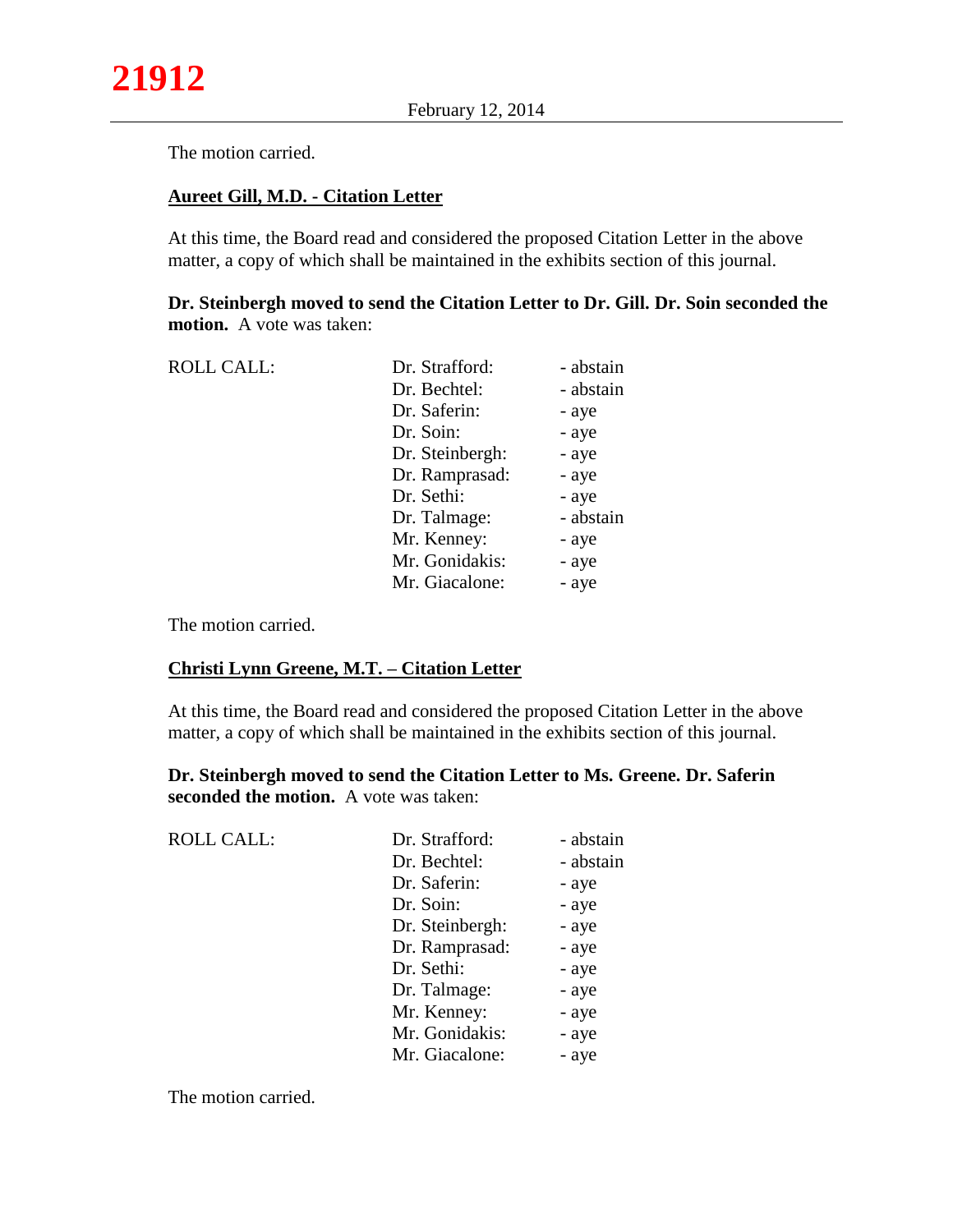## **Mary E. Mudd, M.D. – Citation Letter**

At this time, the Board read and considered the proposed Citation Letter in the above matter, a copy of which shall be maintained in the exhibits section of this journal.

## **Dr. Talmage moved to send a Citation Letter to Dr. Mudd. Dr. Saferin seconded the motion.** A vote was taken:

| <b>ROLL CALL:</b> | Dr. Strafford:  | - abstain |
|-------------------|-----------------|-----------|
|                   | Dr. Bechtel:    | - abstain |
|                   | Dr. Saferin:    | - aye     |
|                   | Dr. Soin:       | - aye     |
|                   | Dr. Steinbergh: | - abstain |
|                   | Dr. Ramprasad:  | - aye     |
|                   | Dr. Sethi:      | - aye     |
|                   | Dr. Talmage:    | - abstain |
|                   | Mr. Kenney:     | - aye     |
|                   | Mr. Gonidakis:  | - aye     |
|                   | Mr. Giacalone:  | - aye     |

The motion carried.

#### **Raphael N. Ngengwe, M.D. – Citation Letter**

**Dr. Steinbergh moved to send a Citation Letter to Dr. Ngengwe. Dr. Soin seconded the motion.** A vote was taken:

| <b>ROLL CALL:</b> | Dr. Strafford:  | - abstain |
|-------------------|-----------------|-----------|
|                   | Dr. Bechtel:    | - abstain |
|                   | Dr. Saferin:    | - aye     |
|                   | Dr. Soin:       | - aye     |
|                   | Dr. Steinbergh: | - aye     |
|                   | Dr. Ramprasad:  | - aye     |
|                   | Dr. Sethi:      | - aye     |
|                   | Dr. Talmage:    | - aye     |
|                   | Mr. Kenney:     | - aye     |
|                   | Mr. Gonidakis:  | - aye     |
|                   | Mr. Giacalone:  | - aye     |

The motion carried.

## **Nicholas Lawrence Pesa, M.D. – Notice of Summary Suspension and Opportunity for Hearing**

At this time, the Board read and considered the proposed Notice of Summary Suspension and Opportunity for Hearing in the above matter, a copy of which shall be maintained in the exhibits section of this journal.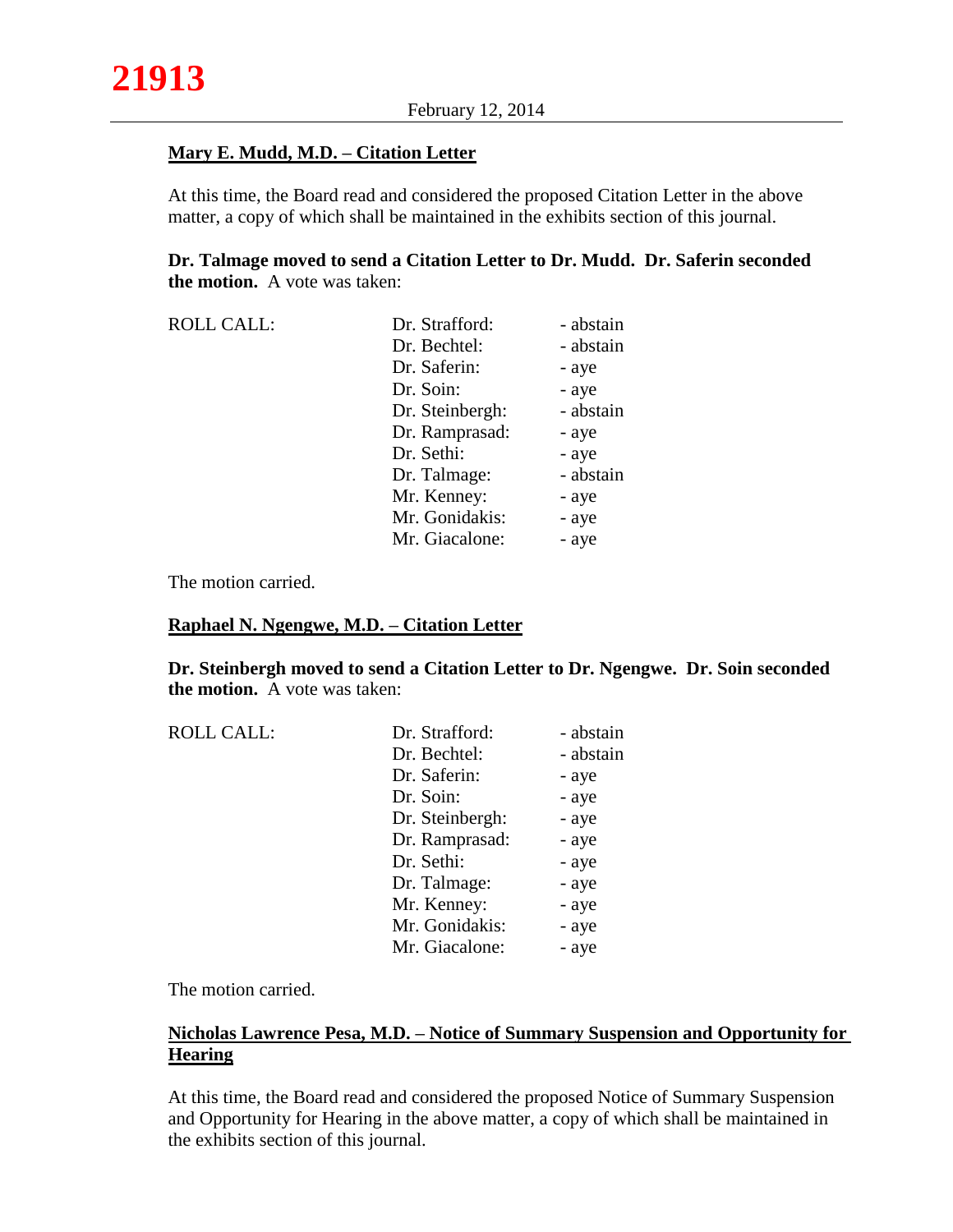**Dr. Steinbergh moved to send the Notice of Summary Suspension and Opportunity for Hearing to Dr. Pesa. Dr. Soin seconded the motion.** A vote was taken:

| <b>ROLL CALL:</b> | Dr. Strafford:  | - abstain |
|-------------------|-----------------|-----------|
|                   | Dr. Bechtel:    | - abstain |
|                   | Dr. Saferin:    | - aye     |
|                   | Dr. Soin:       | - aye     |
|                   | Dr. Steinbergh: | - aye     |
|                   | Dr. Ramprasad:  | - aye     |
|                   | Dr. Sethi:      | - aye     |
|                   | Dr. Talmage:    | - aye     |
|                   | Mr. Kenney:     | - aye     |
|                   | Mr. Gonidakis:  | - aye     |
|                   | Mr. Giacalone:  | - aye     |

The motion carried.

## **Lisa Ann West, D.O. - Notice of Summary Suspension and Opportunity for Hearing**

At this time, the Board read and considered the proposed Notice of Summary Suspension and Opportunity for Hearing in the above matter, a copy of which shall be maintained in the exhibits section of this journal.

## **Dr. Steinbergh moved to send the Notice of Summary Suspension and Opportunity for Hearing to Dr. West. Dr. Soin seconded the motion.** A vote was taken:

| <b>ROLL CALL:</b> | Dr. Strafford:  | - abstain |
|-------------------|-----------------|-----------|
|                   | Dr. Bechtel:    | - abstain |
|                   | Dr. Saferin:    | - aye     |
|                   | Dr. Soin:       | - aye     |
|                   | Dr. Steinbergh: | - aye     |
|                   | Dr. Ramprasad:  | - aye     |
|                   | Dr. Sethi:      | - aye     |
|                   | Dr. Talmage:    | - aye     |
|                   | Mr. Kenney:     | - aye     |
|                   | Mr. Gonidakis:  | - aye     |
|                   | Mr. Giacalone:  | - aye     |

The motion carried.

## RATIFICATION OF SETTLEMENT AGREEMENTS

## **Cyril Anthony Raben, M.D. – Permanent Surrender of Certificate to Practice Medicine and Surgery**

**Dr. Steinbergh moved to ratify the Proposed Permanent Surrender of Certificate with Dr. Raben. Dr. Saferin seconded the motion.** A vote was taken: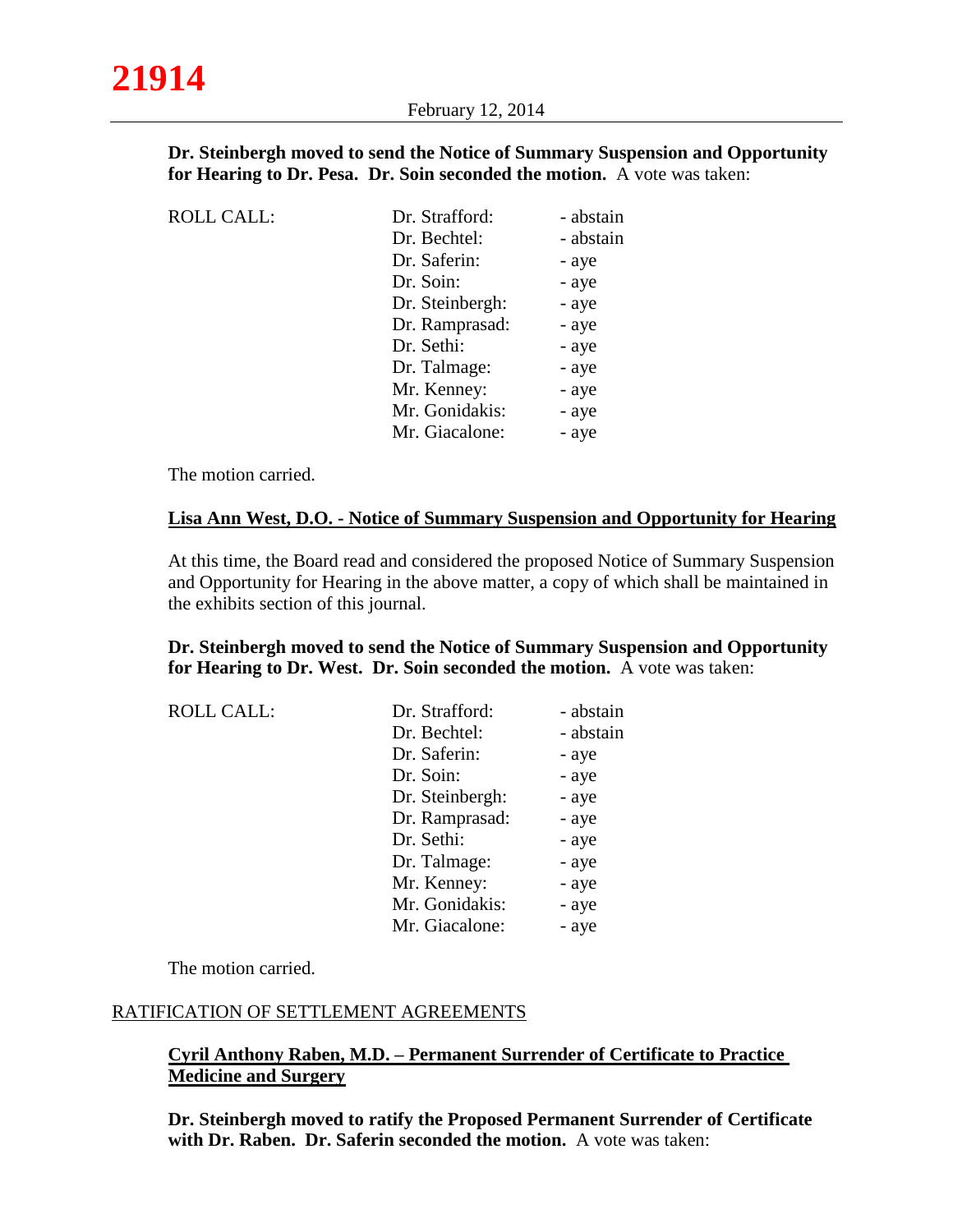|                   | $F$ eoruary 12, 2014 |           |  |
|-------------------|----------------------|-----------|--|
|                   |                      |           |  |
| <b>ROLL CALL:</b> | Dr. Strafford:       | - abstain |  |
|                   | Dr. Bechtel:         | - abstain |  |
|                   | Dr. Saferin:         | - aye     |  |
|                   | Dr. Soin:            | - aye     |  |
|                   | Dr. Steinbergh:      | - aye     |  |
|                   | Dr. Ramprasad:       | - aye     |  |
|                   | Dr. Sethi:           | - aye     |  |
|                   | Dr. Talmage:         | - abstain |  |
|                   | Mr. Kenney:          | - aye     |  |
|                   | Mr. Gonidakis:       | - aye     |  |
|                   | Mr. Giacalone:       | - aye     |  |
|                   |                      |           |  |

 $F1 = 12, 2014$ 

The motion carried.

## **Babar A. Qadri, P.A. – Request for Permanent Withdrawal of Application for Physician Assistant Licensure**

**Dr. Saferin moved to ratify the Request for Permanent Withdrawal of Application for Physician Assistant Licensure with Mr. Qadri, P.A. Dr. Soin seconded the motion.** A vote was taken:

| <b>ROLL CALL:</b> | Dr. Strafford:  | - abstain |
|-------------------|-----------------|-----------|
|                   | Dr. Bechtel:    | - abstain |
|                   | Dr. Saferin:    | - aye     |
|                   | Dr. Soin:       | - aye     |
|                   | Dr. Steinbergh: | - aye     |
|                   | Dr. Ramprasad:  | - aye     |
|                   | Dr. Sethi:      | - aye     |
|                   | Dr. Talmage:    | - aye     |
|                   | Mr. Kenney:     | - aye     |
|                   | Mr. Gonidakis:  | - aye     |
|                   | Mr. Giacalone:  | - aye     |
|                   |                 |           |

The motion carried.

## **MAW, D.O. – Proposed Consent Agreement**

Mr. Wilcox reviewed the history of this case with the Board and discussion followed.

Dr. Ramprasad asked if Dr. W's relapse was considered a second or third relapse and Ms. Marshall responded that it was his second. Dr. Ramprasad questioned why it wasn't considered Dr. W's third relapse and Ms. Marshall explained that sometimes relapses go over a long period of time and that once you start drinking or using drugs again, it usually continues for a while. Ms. Marshall continued in saying that the Board looks at the pattern of conduct and whether or not it's broken by some type of established period of sobriety or treatment.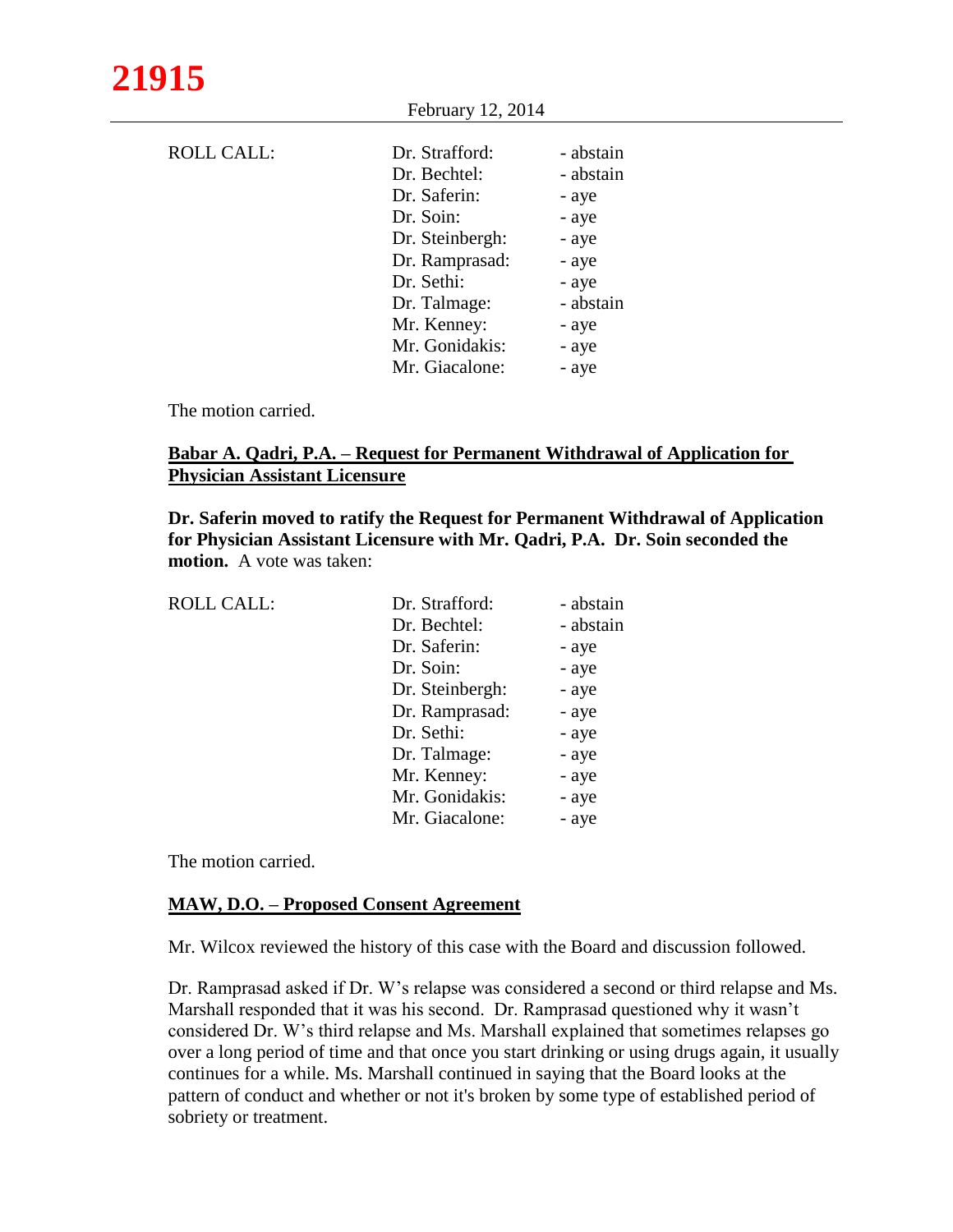Mr. Wilcox interjected and said that after the first arrest, Dr. W. would not have had any treatment prior to the second arrest.

Mr. Giacalone voiced concerns stating that Dr. W. had opiate substance abuse issue in April of 1996 and he was reinstated in 1999. Then, Dr. W. relapses in August of 2013, and doesn't tell the Board as he's required to do. Afterwards, the Board found out that he had been arrested twice; in Columbus in August and in Newport, Kentucky in September. Mr. Giacalone continued to say that the materials reviewed stated that Dr. W. was belligerent and caused a public disturbance, public panic and annoyance. Mr. Giacalone proposed that the Board deny the proposal and moving forward, that they have the opportunity to discuss how to handle similar situations in the future.

Mr. Giacalone and Dr. Ramprasad both asked if Dr. W. had gone to rehabilitation.

Dr. Steinbergh indicated that rehabilitation was a condition for reinstatement. She continued to say that Dr. W. will have to go to an approved treatment provider, so he will be assessed again, and undergo, at least, a 28-day inpatient treatment.

Mr. Giacalone read excerpts from the report saying that the police reported that Dr. W. was screaming and yelling, because he felt that he did not receive service at a bar for which he paid. Giacalone continued reading the report which stated that the police attempted to place Dr. W. in a cab, but he started yelling at people going into the bar. Regarding the second situation, the report said that a physician involved in Dr. W.'s treatment encounter told the Board's investigator the he behaved in a belligerent manner and exuded a strong odor of alcohol. Mr. Giacalone feels that Dr. W. should have to appear and let the Board decide whether he should continue to practice, and if so, under what constraints.

Dr. Ramprasad stated that he had similar concerns as Mr. Giacalone and inquired as to what options the Board has if they deny the proposal and asked if Dr. W. would be practicing.

Mr. Wilcox responded that the Board would have to have a hearing and that Dr. W. was summarily suspended.

Mr. Kenney spoke and indicated that he didn't believe the Board should approve the proposal.

**Mr. Gonidakis moved to deny the consent agreement. Mr. Giacalone seconded the motion.** A vote was taken:

| <b>ROLL CALL:</b> | Dr. Strafford:  | - abstain |
|-------------------|-----------------|-----------|
|                   | Dr. Bechtel:    | - abstain |
|                   | Dr. Saferin:    | - aye     |
|                   | Dr. Soin:       | - aye     |
|                   | Dr. Steinbergh: | - aye     |
|                   | Dr. Ramprasad:  | - aye     |
|                   | Dr. Sethi:      | - aye     |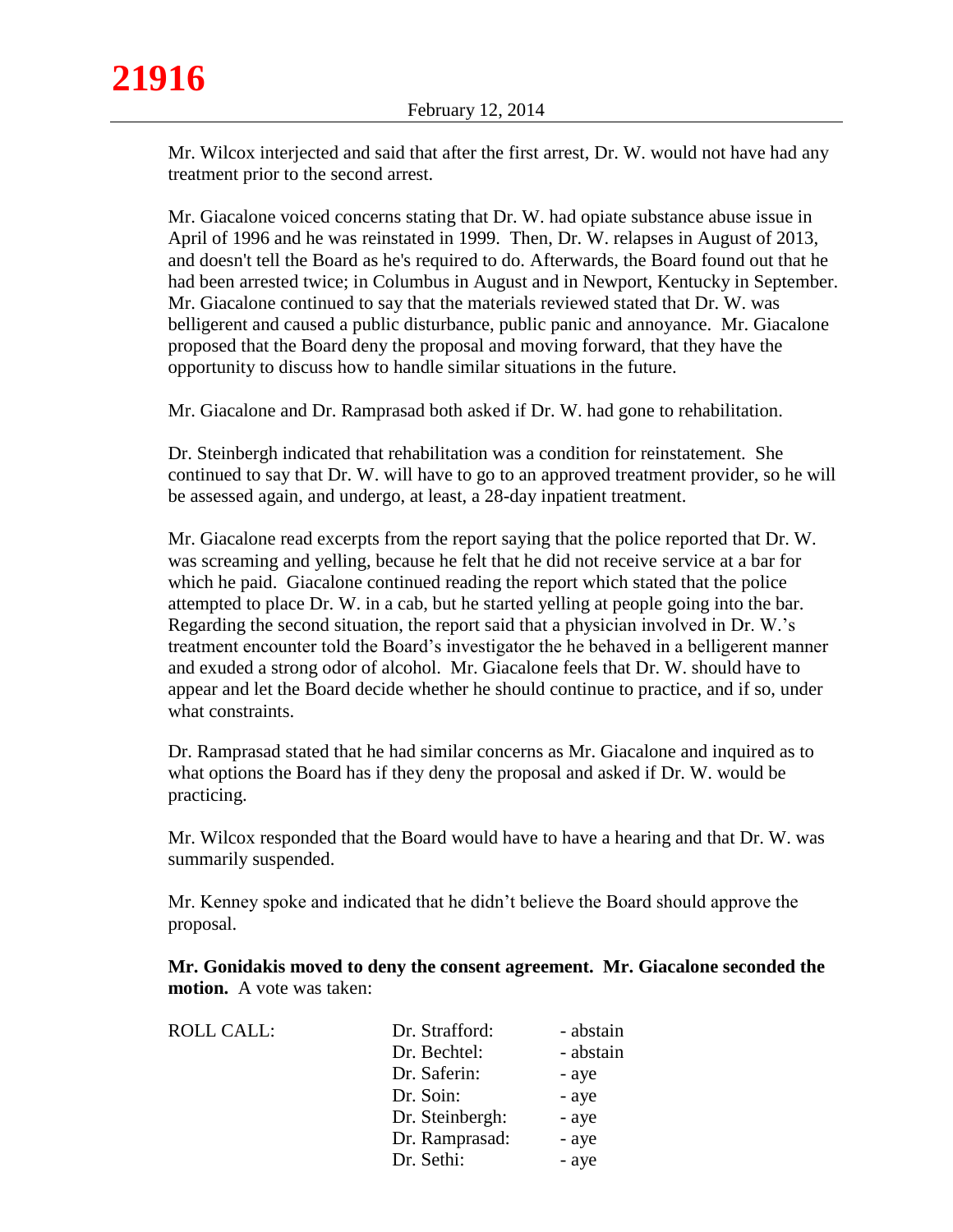February 12, 2014

| Dr. Talmage:   | - abstain |
|----------------|-----------|
| Mr. Kenney:    | - ave     |
| Mr. Gonidakis: | - aye     |
| Mr. Giacalone: | - aye     |
|                |           |

The motion to deny carried.

#### **Carol G. Ryan, M.D. – Consent Agreement**

## **Dr. Steinbergh moved to approve the consent agreement for Dr. Ryan. Dr. Saferin seconded the motion.**

Dr. Ramprasad stated that he would entertain discussion in the matter above.

Mr. Giacalone voiced concern about the length of timeframes regarding this case.

Ms. Marshall explained that when the Board is looking at prescribing cases, we typically go back to the date of the establishment of the doctor-patient relationship for the earliest patient, so that the Board can encompass their entire record, the entire spectrum of patient care. Ms. Marshall continued by saying that doing it this way gives the Board a sampling of care over time to see whether or not the physician has progressed or changed as the environment and the medical standard has progressed.

Ms. Marshall also indicated that the staff does not make a decision about the settlement agreements, but that was the role of the Secretary and Supervising Member.

Dr. Steinbergh indicated that she supported the concept in this particular case because she felt that the Secretary and Supervising Member made a determination in this case that would result in a stringent and solid consent agreement that would take the doctor out of practice for a significant period of time and puts her into a practice plan with a monitoring physician.

Mr. Giacalone had concerns about whether there was a larger issue with the doctor and discussed options of a three year suspension and probation.

A vote was taken:

| <b>ROLL CALL:</b> | Dr. Strafford:  | - abstain |
|-------------------|-----------------|-----------|
|                   | Dr. Bechtel:    | - abstain |
|                   | Dr. Saferin:    | - aye     |
|                   | Dr. Soin:       | - aye     |
|                   | Dr. Steinbergh: | - aye     |
|                   | Dr. Ramprasad:  | - aye     |
|                   | Dr. Sethi:      | - aye     |
|                   | Dr. Talmage:    | - abstain |
|                   | Mr. Kenney:     | - aye     |
|                   | Mr. Gonidakis:  | - aye     |
|                   | Mr. Giacalone:  | - nay     |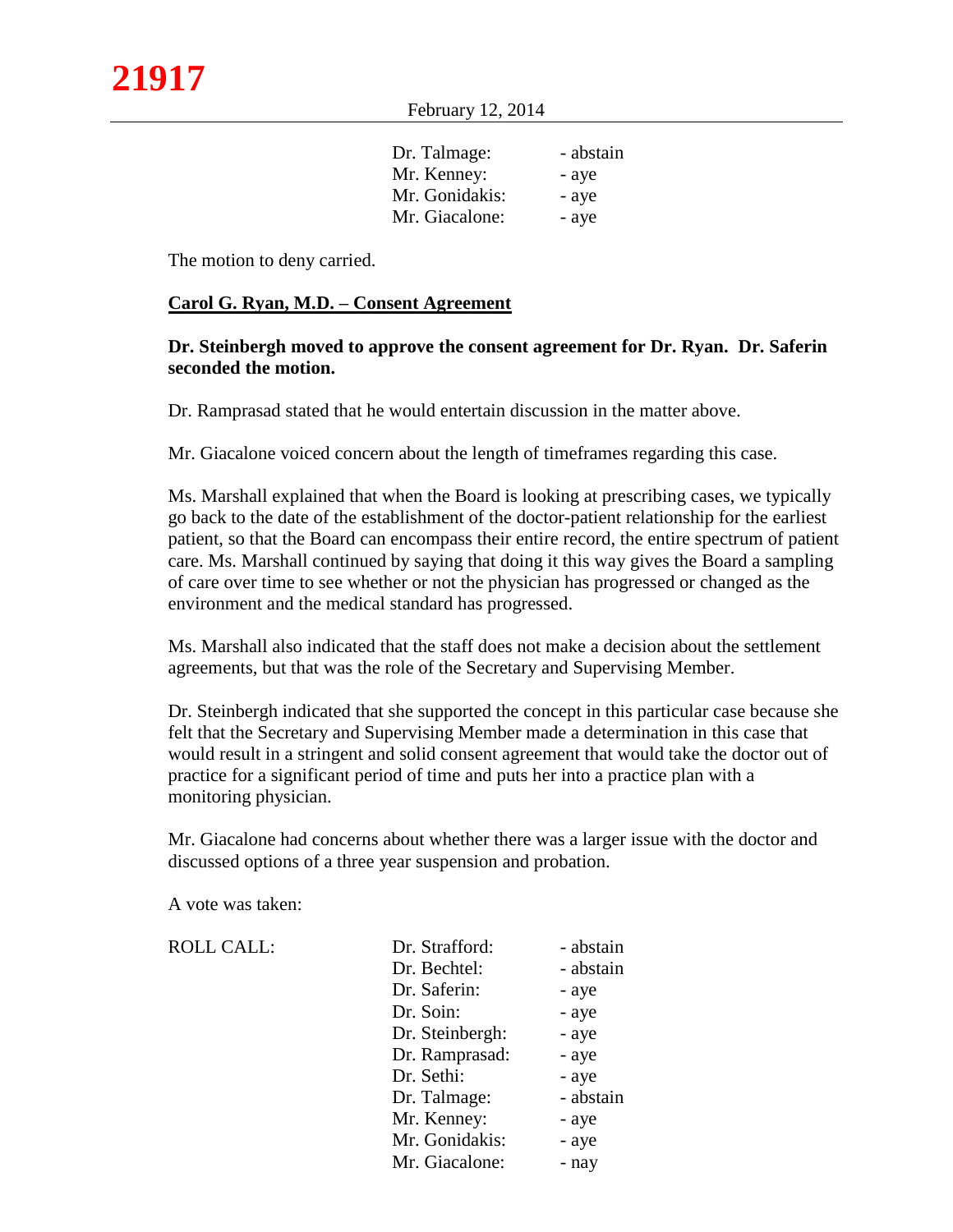The motion carried.

## **Amanda Elizabeth Allen – Consent Agreement**

**Dr. Sethi moved to approve the Consent Agreement for Ms. Allen. Dr. Talmage seconded the motion.** A vote was taken:

| <b>ROLL CALL:</b> | Dr. Strafford:  | - abstain |
|-------------------|-----------------|-----------|
|                   | Dr. Bechtel:    | - abstain |
|                   | Dr. Saferin:    | - aye     |
|                   | Dr. Soin:       | - aye     |
|                   | Dr. Steinbergh: | - aye     |
|                   | Dr. Ramprasad:  | - aye     |
|                   | Dr. Sethi:      | - aye     |
|                   | Dr. Talmage:    | - aye     |
|                   | Mr. Kenney:     | - aye     |
|                   | Mr. Gonidakis:  | - aye     |
|                   | Mr. Giacalone:  | - aye     |

The motion carried.

#### **Thomas E. Reilley, D.O. – Consent Agreement**

**Dr. Steinbergh moved to approve the Consent Agreement for Dr. Reilley. Dr. Talmage seconded the motion.** A vote was taken:

| <b>ROLL CALL:</b> | Dr. Strafford:  | - abstain |
|-------------------|-----------------|-----------|
|                   | Dr. Bechtel:    | - abstain |
|                   | Dr. Saferin:    | - aye     |
|                   | Dr. Soin:       | - aye     |
|                   | Dr. Steinbergh: | - aye     |
|                   | Dr. Ramprasad:  | - aye     |
|                   | Dr. Sethi:      | - aye     |
|                   | Dr. Talmage:    | - abstain |
|                   | Mr. Kenney:     | - aye     |
|                   | Mr. Gonidakis:  | - aye     |
|                   | Mr. Giacalone:  | - aye     |

The motion carried.

#### **Tina Marie Nelson, M.D. – Consent Agreement**

**Dr. Saferin moved to approve the Consent Agreement for Dr. Nelson. Dr. Soin seconded the motion.** A vote was taken: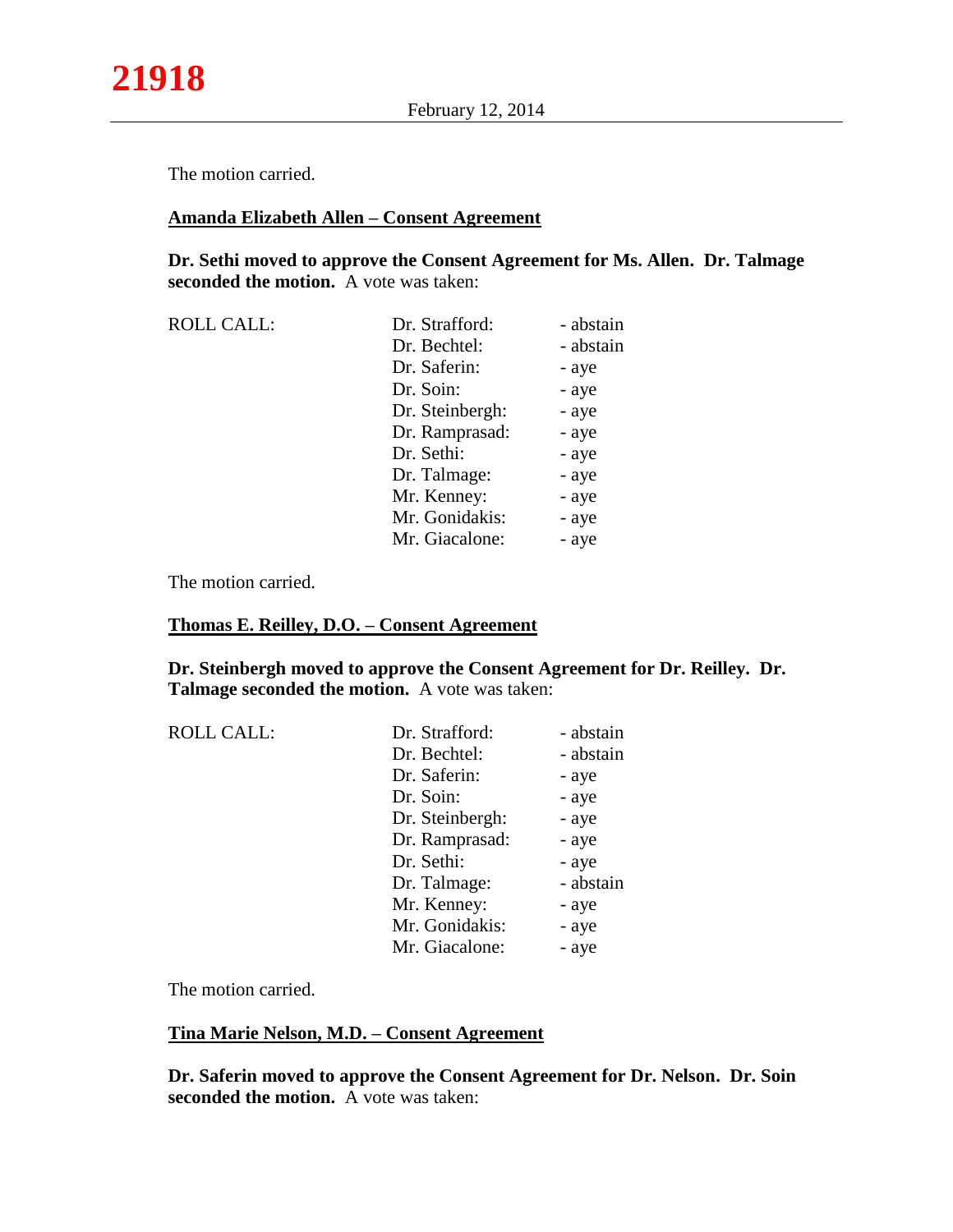| <b>ROLL CALL:</b> | Dr. Strafford:  | - abstain |
|-------------------|-----------------|-----------|
|                   | Dr. Bechtel:    | - abstain |
|                   | Dr. Saferin:    | - aye     |
|                   | Dr. Soin:       | - aye     |
|                   | Dr. Steinbergh: | - aye     |
|                   | Dr. Ramprasad:  | - aye     |
|                   | Dr. Sethi:      | - aye     |
|                   | Dr. Talmage:    | - abstain |
|                   | Mr. Kenney:     | - aye     |
|                   | Mr. Gonidakis:  | - aye     |
|                   | Mr. Giacalone:  | - aye     |

February 12, 2014

The motion carried.

Dr. Ramprasad presented a plaque to Dr. Steinbergh, recognizing her outstanding service as President of the State Medical Board during 2013.

Dr. Steinbergh thanked the Board and expressed her pleasure to serve Ohioans.

#### ADMINISTRATIVE REPORT

#### **Staffing Updates**

Mr. Haslam addressed the Board and announced that Greg Porter has been named Chief Hearing Examiner. He introduced the following new employees:

- Paula Farrell joined the staff as Executive Assistant to the Director and Program Administrator, and will be liaison for the Board members to work with me and other staff.
- On February 10, Mary Courtney Ore, Deputy Director of Education & Outreach Services.
- Andrew G. Lenobel, Enforcement Attorney, joined the staff in early February. Andy came from the Franklin County Prosecutor's Office, has his Juris Doctorate, a MBA, and also has a great health care background.
- Gregory Tapocsi, Enforcement Attorney, is scheduled to begin working at the agency on February 24. He currently works for the Delaware County Prosecutor's Office.

Mr. Haslam informed the Board that at new table of organization would be provided to them at the March Board meeting.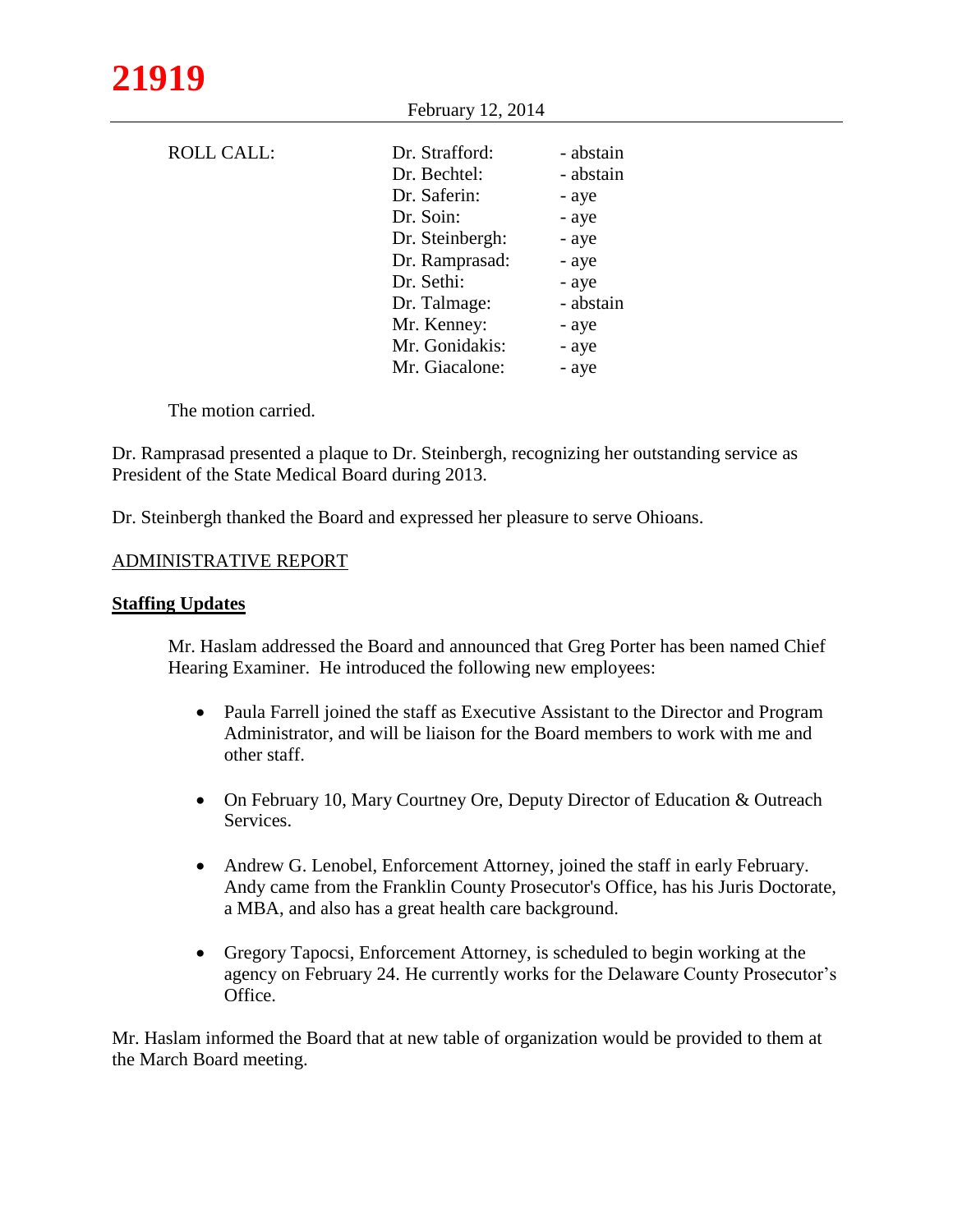# **CME and Renewal Update**

Mr. Haslam asked Ms. Rieve to address the Board to recognize two licensure employees.

Ms. Rieve recognized Jewell Bates and Liz Hawk because of their initiative to establish monthly CME & Renewal meetings and for establishing a list of issues to be addressed in an effort to streamline work and improve customer service. The following accomplishments are the result of the monthly meetings that Jewell and Liz organized and lead in an effort to reduce workload and improve customer service.

- 1. Established a new email account in October 2013 called Med.Renewal so licensees can email the CME and Renewal section to request their online password and ID via email. This allows staff to provide a timely response to licensees. Since January 1, 2014, the CME and Renewal staff has answered 473 emails, which is an average reduction of 22 calls per day.
- 2. Worked with Joan Wehrle to include CME and renewal information in YOUR REPORT. The CME and renewal staff have contributed helpful information to licensees regarding upcoming renewal deadlines and reminders about keeping their address and contact information up to date. The proposed changes for the new website should further assist in providing these updates and other valuable information to licensees.
- 3. The staff has updated the initial renewal notice to simplify the instructions for licensees. Since 98% of physician renewals are done online, we wanted to continue to improve this process and make the renewal process clear and customer friendly.

## **Expenditure Report**

Mr. Haslam reviewed the Board's Expenditure Report and indicated that in December 2013, we expended \$625,487, which brings our year-to-date total at a little over 3.7 million. The Board's revenue for that same month was \$756,200, which brings our yearto-date total for this fiscal year at a little over 3.6 million.

## **Travel Requests**

## **Federation of State Medical Board (FSMB) Annual Meeting**

Mr. Haslam indicated that at the January 2014 meeting, it was determined that the following Board members and staff would receive scholarships from the FSMB to attend the FSMB Annual Meeting which will be held Thursday, April 24 to Saturday, April 26, 2014 at the Hyatt Regency Denver Colorado Convention Center in Denver, Colorado.

- Anita M. Steinbergh, DO Voting Delegate
- Robert Giacalone Public Member scholarship
- Aaron Haslam Executive Director scholarship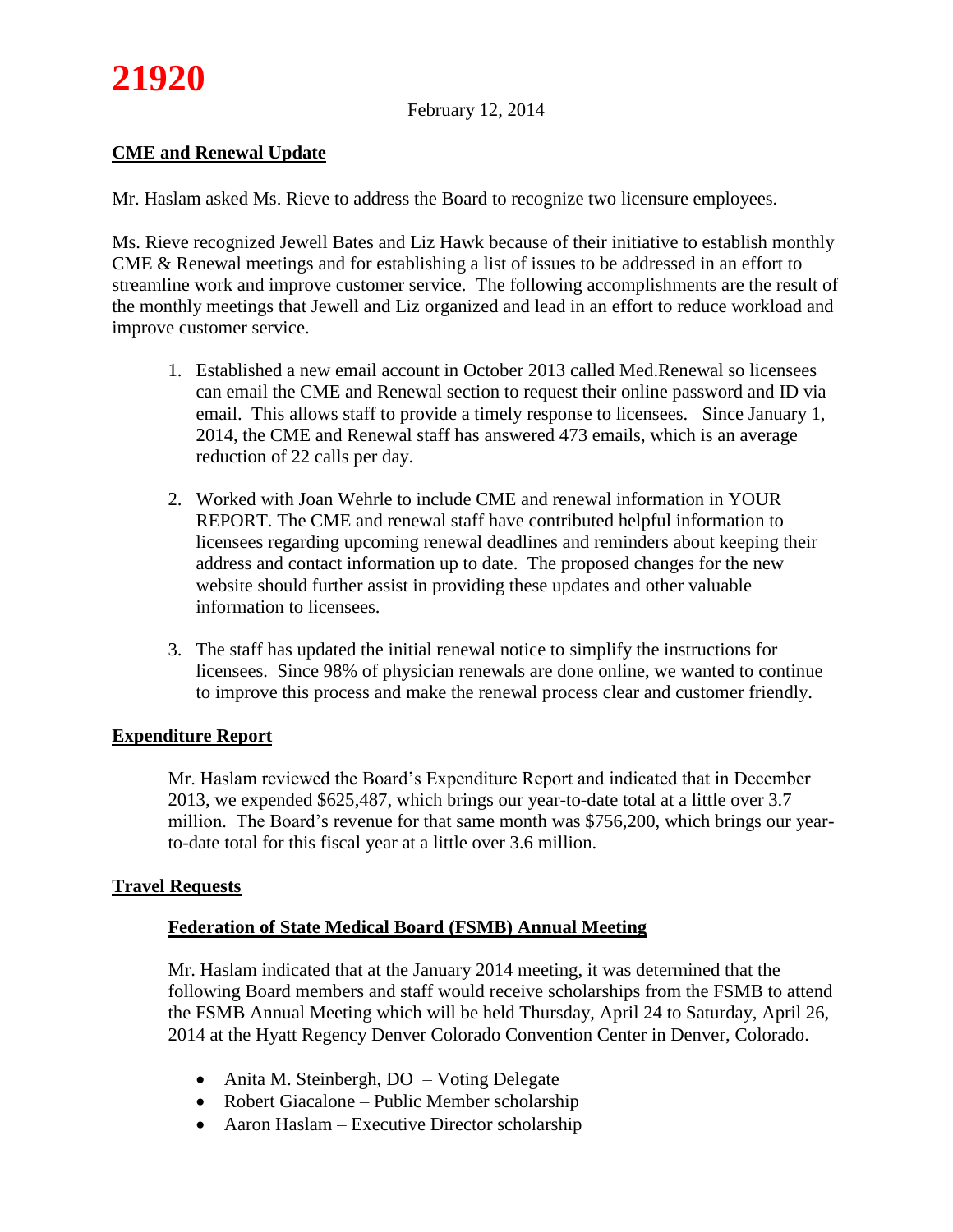**Mr. Kenney moved that the travel scholarships provided by the FSMB for Dr. Steinbergh, Mr. Giacalone, and Mr. Haslam, to attend the 2014 FSMB annual meeting in Denver, Colorado, will cover travel expenses that are usual, customary and necessary.**

**Additionally, the amount of reimbursement from the FSMB shall not exceed the lesser of either the amount the agency allows to be reimbursed for travel to the destination or the per diem rate set by the United State general services administration for travel to Denver, Colorado. Any difference between the GSA hotel rate and the conference hotel rate will be reimbursed by the agency.** 

**Mr. Gonidakis seconded the motion.** All members voted aye. The motion carried.

Mr. Haslam then indicated that Dr. Talmage planned to attend the FSMB Annual Meeting, as well. Dr. Talmage's service as a member of the FSMB Board of Directors concludes at the end of the annual meeting and the FSMB will reimburse his travel expenses to the annual meeting.

**Dr. Sethi moved to approve that Lance A. Talmage, MD, attend the 2014 Annual meeting of the FSMB as his attendance is in connection with and is related to his responsibilities as a member of the State Medical Board of Ohio. Mr. Kenney further moved that the travel reimbursement provided by the FSMB for Dr. Talmage to attend the 2014 annual meeting in Denver, Colorado, will cover travel expenses that are usual, customary and necessary.**

**Additionally, the amount of reimbursement from the FSMB shall not exceed the lesser of either the amount the agency allows to be reimbursed for travel to the destination or the per diem rate set by the United State general services administration for travel to Denver, Colorado. Any difference between the GSA hotel rate and the conference hotel rate will be reimbursed by the agency.** 

**Dr. Saferin seconded the motion.** All members voted aye. The motion carried.

Mr. Haslam further requested that the Medical Board also cover the travel expenses for Board members Dr. Bechtel, Dr. Strafford, and Dr. Sethi and Assistant Executive Director Mike Miller to attend the FSMB Annual Meeting in Denver, Colorado.

**Dr. Steinbergh moved to approve the travel of Dr. Bechtel, Dr. Strafford, and Dr. Sethi to attend the 2014 FSMB Annual Meeting in Denver, Colorado, as their attendance is in connection with and is related to their responsibilities as members of the State Medical Board of Ohio and further moved to approve Mike Miller's attendance at the 2014 FSMB Annual Meeting in Denver, Colorado, as his attendance is in connection with and related to his responsibilities as Assistant Executive Director of the State Medical Board of Ohio. Dr. Soin seconded the motion.** All members voted aye. The motion carried.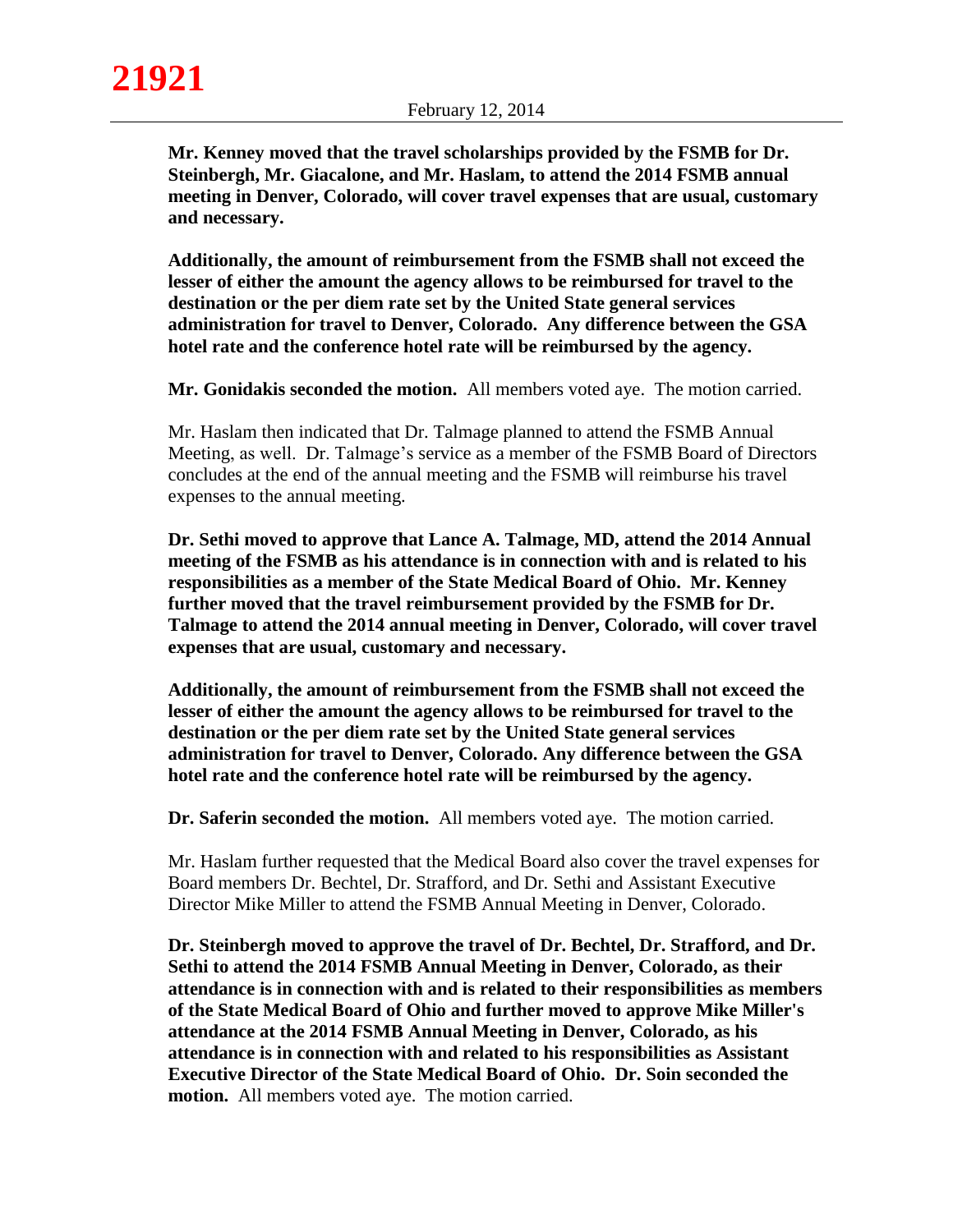## **Administrators in Medicine (AIM) New Executive Orientation and Annual Meeting**

Mr. Haslam indicated that immediately prior to the FSMB Annual Meeting, on April  $22^{nd}$ and 23rd , AIM is hosting their 2014 Administrators in Medicine New Executive Orientation and Annual Meeting, also in Denver, Colorado. AIM has invited executive directors of state medical boards to attend and that AIM offered scholarships to cover the expenses. Mr. Haslam requested that the Board entertain a motion to approve this travel request.

**Dr. Saferin moved to approve Aaron Haslam's attendance at the New Executive Orientation program sponsored by Administrators in Medicine (AIM) on April 22, 2014 and the AIM annual meeting on April 23, 2014 at the Hyatt Regency Denver in Denver, Colorado, as his attendance is in connection with and is related to his responsibilities as Executive Director of the State Medical Board of Ohio.** 

**Additionally, the amount of reimbursement provided by AIM is usual, customary and necessary for his participation in these programs and will not exceed the lesser of either the amount the agency allows to be reimbursed for travel to the destination or the per diem rate set by the United State general services administration for travel to Denver, Colorado. Any difference between the GSA hotel rate and the conference room rate will be reimbursed by the agency. Dr. Steinbergh seconded the motion.** All members voted aye. The motion carried.

Dr. Steinbergh noted that AIM is a group that the Board has always been active in. Dr. Steinbergh indicated that it is a wonderful organization and that former administrators or executive directors had been very visible and active in AIM. Dr. Steinbergh asked Ms. Wehrle to comment on AIM.

Ms. Wehrle stated that for five years, she served on the national AIM board of directors as the Eastern regional representative, as the program committee chair, and bylaws committee chair.

## **National Rx Drug Abuse Summit**

Mr. Haslam stated that the 2014 National Rx Drug Abuse Summit was being held on April  $21<sup>st</sup>$  through  $24<sup>th</sup>$  in Atlanta Georgia and he suggested Kim Anderson and Randy Beck attend on behalf of the State Medical Board of Ohio.

**Dr. Steinbergh moved to approve the travel for Kim Anderson and Randy Beck to attend the 2014 National Rx Drug Abuse Summit on April 21st – 24th in Atlanta, Georgia. Dr. Saferin seconded the motion.** All members voted aye. The motion carried.

## **National Association of Attorneys General (NAAG), Southern Regional Meeting**

Mr. Haslam stated that he had been invited been to speak at the 2014 Southern Region Meeting of the National Association of Attorneys General to be held April  $1<sup>st</sup>$  and  $2<sup>nd</sup>$  in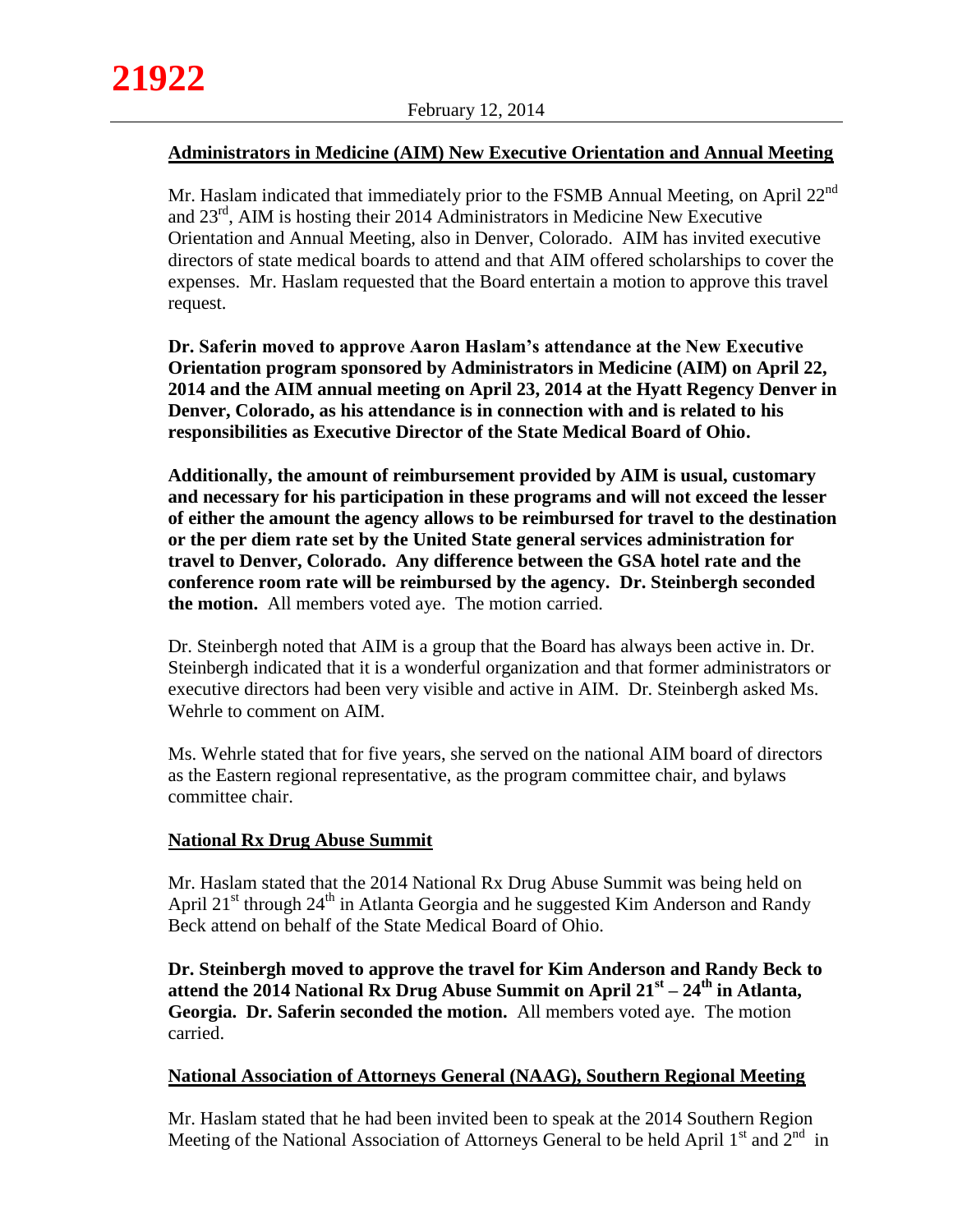

Savannah, Georgia. I will be part of a panel on "Education Initiatives to Curb Prescription Drug Abuse."

**Dr. Saferin moved to approve Aaron Haslam's participation in the 2014 Southern Regional Meeting of the National Association of Attorneys General in April 1 and 2 in Savannah, Georgia. His participation in the meeting is in connection with and is related to his responsibilities as Executive Director of the State Medical Board of Ohio.** 

**Additionally, the amount of reimbursement provided by the organization will not exceed the lesser of either the amount the agency allows to be reimbursed for travel to the destination or the per diem rate set by the United State general services administration for travel to Savannah, Georgia. Dr. Steinbergh seconded the motion.** All members voted aye. The motion carried.

## YOUR REPORT UPDATE

Ms. Wehrle noted that she had shared with Dr. Ramprasad, topics to be included in the February issue of the "Your Report," the Medical Board's newsletter and that each Board member had received a copy of it. Ms. Wehrle briefly reviewed the topics that will be included.

## **MISCELLANEOUS**

Dr. Ramprasad stated that during his review of office statistics, he noted that the Secretary and Supervising Member had done 1,000 more cases in 2013 compared to 2003 and they had the least carry over number of cases, 1,871, of all the statistics he reviewed. Dr. Ramprasad continued to say that Dr. Strafford and Dr. Bechtel closed a record number of cases, 2,567, of all the statistics he reviewed, as well, and he commended the doctors for their efforts.

Dr. Ramprasad also noted that the total number of complaints that were closed by the Board were 6,571 and that public records requests are being processed within a several days. He also noted that there was a gradual increase in depositions.

Dr. Ramprasad inquired about the e-licensure system and Mr. Miller updated the Board in saying that the project is running well behind schedule and well over the estimated cost. Mr. Miller continued to say that office representatives continue to meet with the Department of Administrative Services (DAS) to get projections on the cost of the system as ongoing. Mr. Miller estimated that the costs will most likely be four to five times higher than what we are currently paying and there are many questions on how the system is going to work for the purposes the Board needs it.

Mr. Haslam added that he and Mr. Miller had met with DAS representatives and the individuals who are running the e-licensure system transition and voiced the concerns of the Board regarding the system and its long-term costs.

Dr. Ramprasad noted that Dr. Talmage wished to comment on the one-day Board meeting.

Dr. Talmage noted that it was 5:20 p.m.